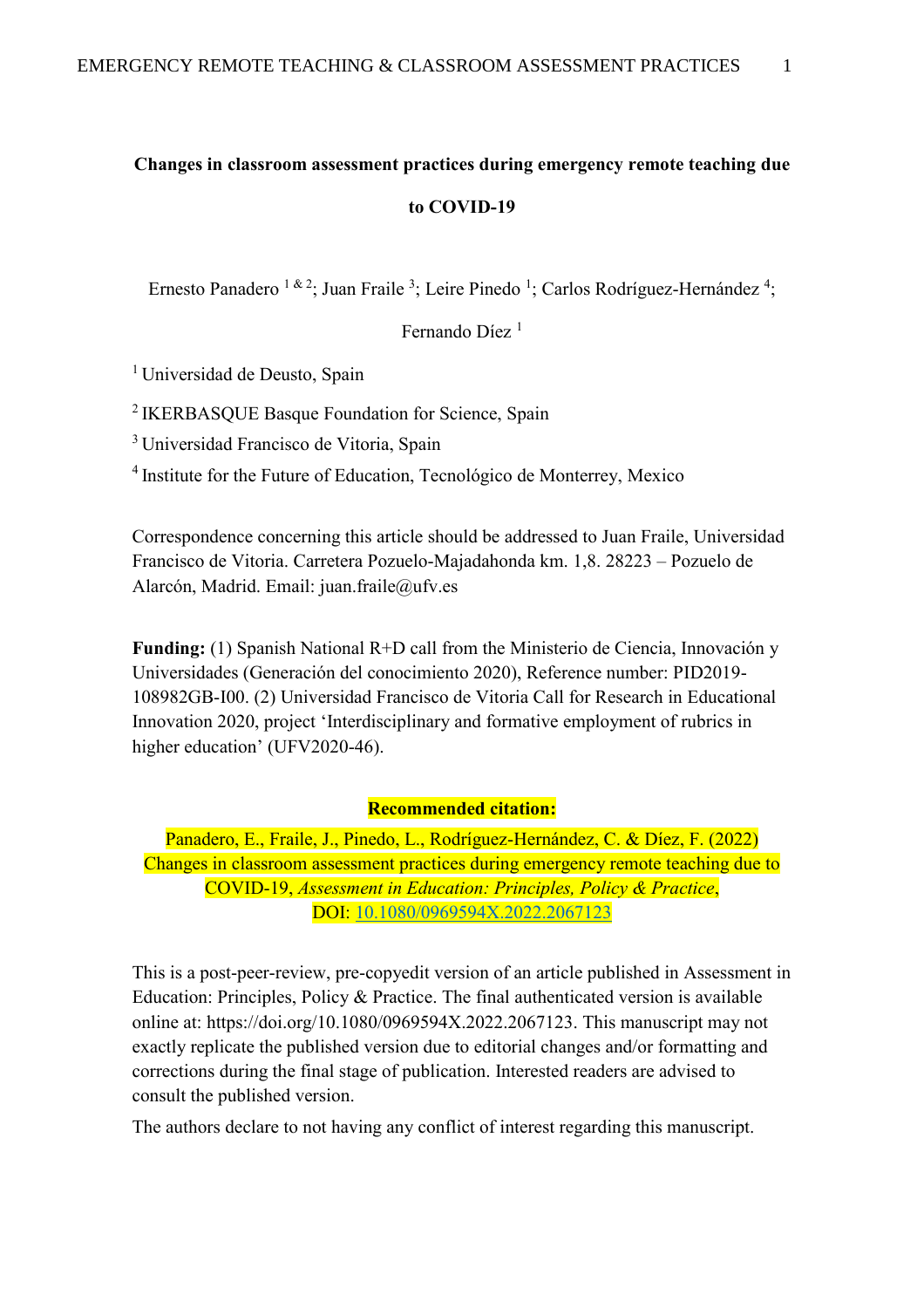#### **Abstract**

This study explores the effects of the shift to emergency remote teaching on assessment practices due to COVID-19 lockdown. A total of 936 Spanish teachers from all educational levels ranging from early childhood to university participated in this nationwide survey. Four aspects were explored: (1) changes in the use of assessment instruments (i.e. exams); (2) changes in assessment criteria, standards and grading; (3) changes in the delivery of feedback and use of rubrics; and (4) changes in students' involvement in assessment (i.e. self- and peer assessment). In general, results are mixed, with some areas undergoing certain changes with the aim of adapting to the new situation (e.g. primary education teachers lowering their grading standards), whereas many other assessment practices have remained similar, especially among higher education teachers. Unfortunately, some of the assessment practices have worsened, such as students' involvement in assessment which has decreased.

**Keywords**: *Assessment practices, emergency remote teaching, COVID-19, feedback, rubrics, self-assessment, peer assessment, online teaching.*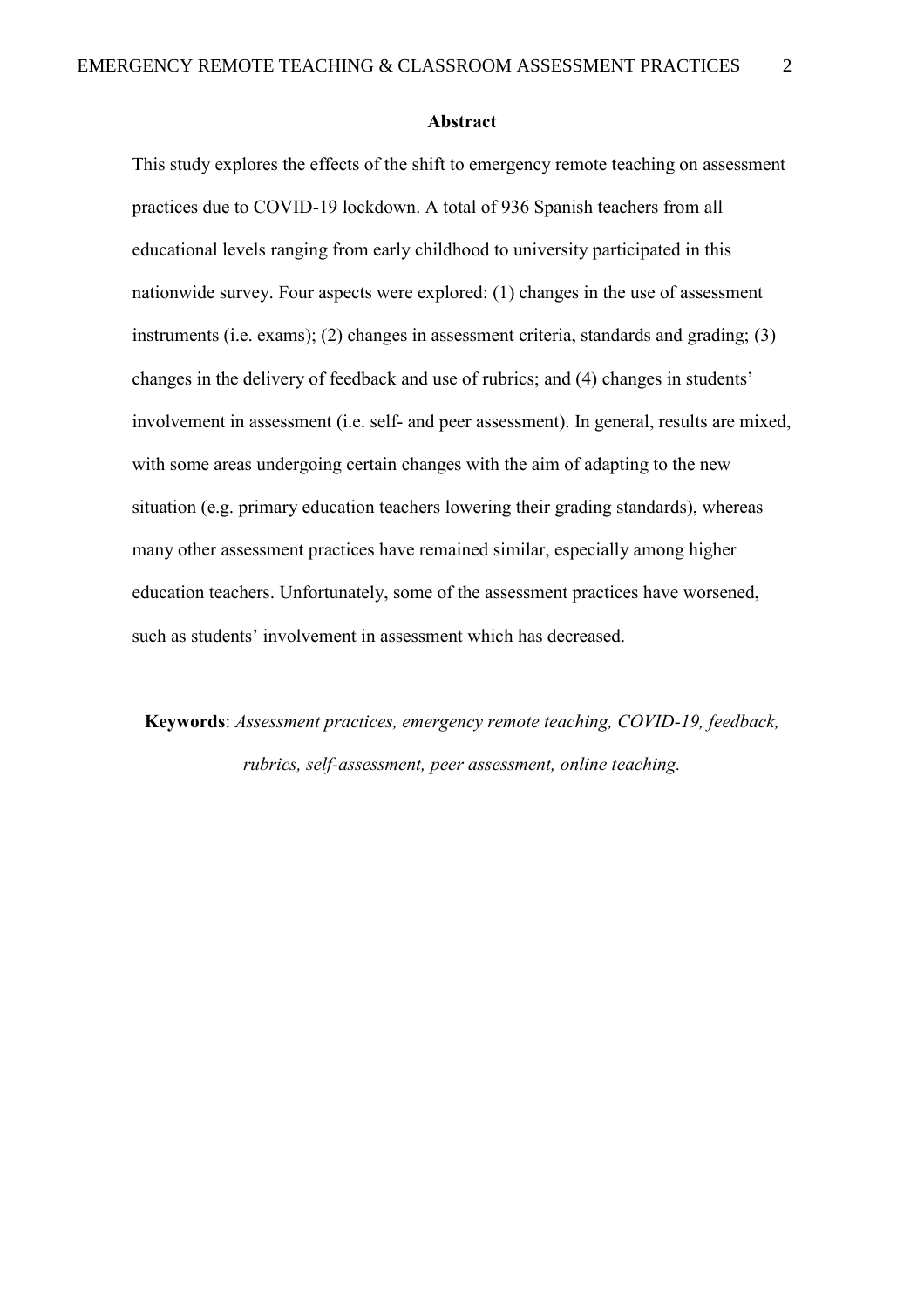# **Changes in classroom assessment practices during emergency remote teaching due to COVID-19**

Classroom assessment is a crucial element in educational systems, as the way in which assessment is implemented influences instructional settings (Wiliam, 2011). Students deploy learning strategies in accordance with different assessment practices put in place by the teacher, ultimately shaping their learning (Balloo et al., 2018; Wiliam & Thompson, 2007). As an example, students that do not receive any performance feedback show less academic achievement than students who only receive grades as feedback which are outperformed by students receiving comments as feedback (Koenka et al., 2021). This shows how assessment changes such as grading or not, commenting or not, have a significant impact on students' learning.

The COVID-19 pandemic forced governments to instate lockdowns in most countries. These lockdowns interrupted normal classroom settings, necessitating the implementation of online teaching in a matter of days. This instructional situation has been termed 'emergency remote teaching' (Hodges et al., 2020) and has compelled changes to assessment practices among other aspects (Bozkurt et al., 2020; Rapanta et al., 2020; Tejedor, et al., 2021). Examples of assessment changes range from challenges in delivering feedback to students to a lack of control during high-stakes examinations (e.g. for university entrance) as well as regular classroom exams (Gamage et al., 2020; Rapanta et al., 2020). However, new opportunities may also have emerged, including automatic feedback or easier delivery of grades with the potential to make assessment more sustainable (Dawson et al., 2018). For these reasons, in this study we explored how emergency remote teaching has altered assessment practices.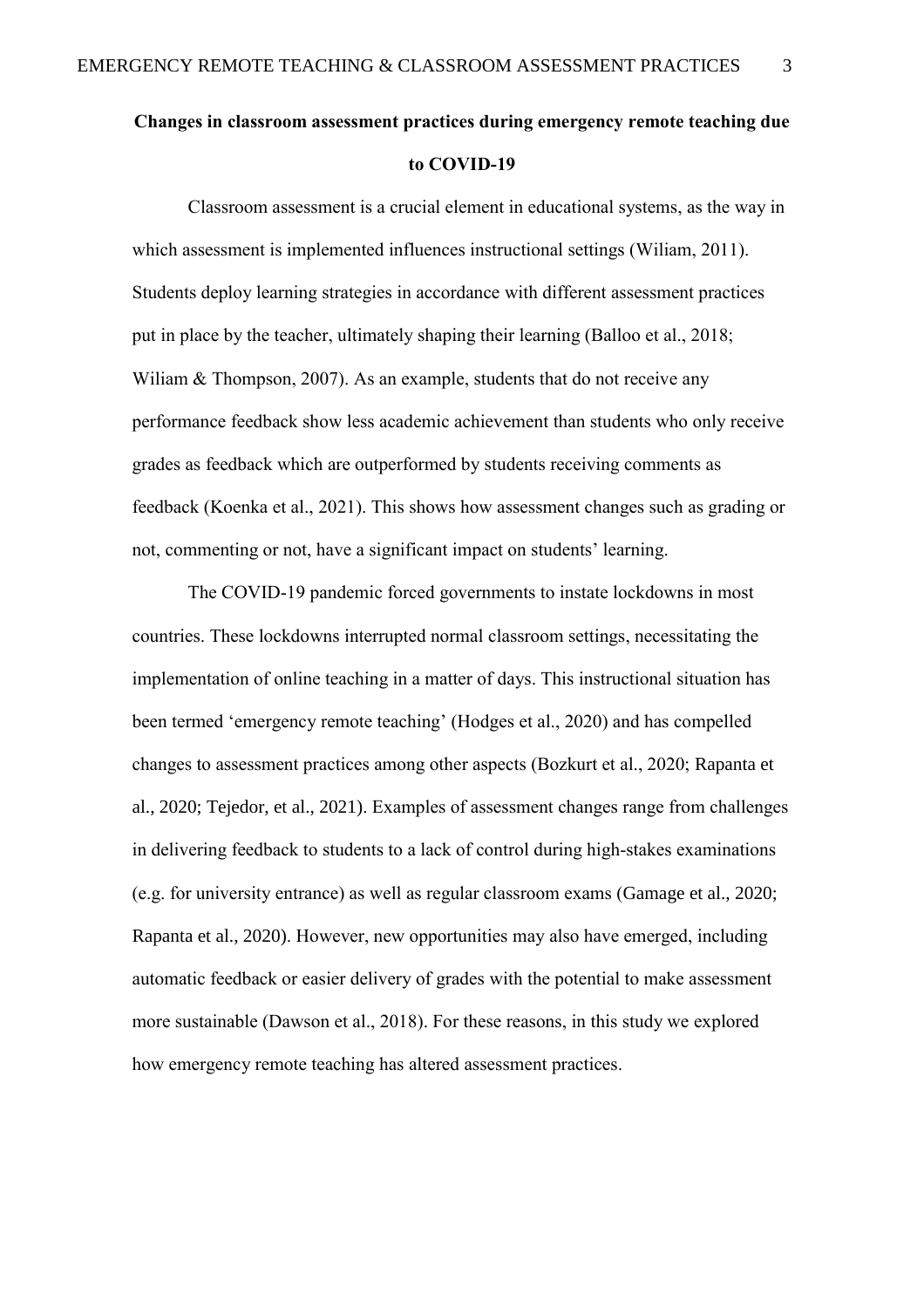### **Exploring the effects of emergency remote teaching on assessment practices**

There is today a bulk of evidence regarding the importance of assessment practices on students' performance and learning. In their systematic review of metaanalyses, Schneider and Preckel (2017) concluded that assessment practices have medium to large effects on educational achievement among higher education students. Assessment practices such as feedback (e.g. Hattie & Timperley, 2007), self-assessment (e.g. Brown & Harris, 2013), peer assessment (e.g. Double et al., 2020), exams (e.g. Yan et al., 2021) or the use of rubrics (Brookhart & Chen, 2015) have been shown to have a positive impact on students' performance. Therefore, it is relevant to explore whether emergency remote teaching has affected how some of these practices are implemented. Next, we present the main variables explored in this study.

A first determinant of assessment is the type of instruments teachers implement in their classrooms. A vast array of assessment instruments is used in our classrooms, from popular ones such as exams or assignments to less common examples like onesentence summaries, student-generated test questions or minute papers (Angelo & Cross, 1993; Brookhart & Nitko, 2015). Importantly, the use of different assessment instruments requires that students activate distinct learning strategies. In this study we explored whether teachers have changed the frequency of use of three popular assessment instruments: exams, individual assignments and group assignments.

For decades, there has been a tension between formative and summative uses of assessment information (Wiliam, 2011). In general, the tendency is to consider formative uses as better practices to increase students' learning (Black & Wiliam, 1998), although summative practices can also have positive effects (e.g. Koenka et al., 2021). Importantly, in most formal educational contexts around the world, grades are compulsory, so there is always a summative side present (Brookhart et al., 2016).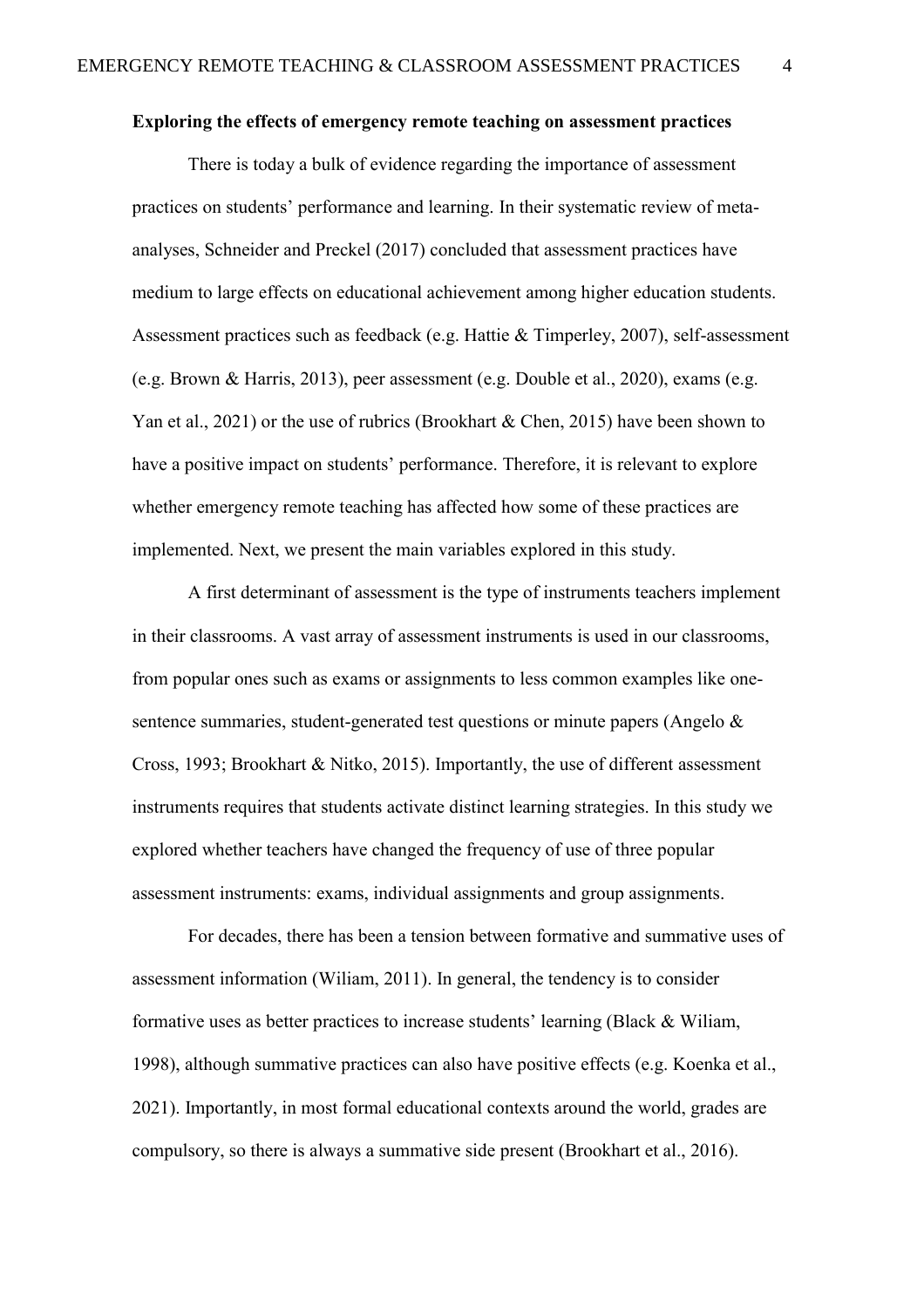Therefore, it may be more a matter of combining the two than secluding summative uses. Formative assessment ensures that students and teachers improve their learning and instruction, while summative assessment ensures that grades are anchored in meaningful criteria and standards, as requested by educational systems. Regarding the summative side, in this study we explored if the emergency remote teaching has changed three crucial assessment variables: assessment criteria, standards and grading (Brookhart et al., 2016; Lipnevich et al., 2021; Popham, 1994).

Additionally, we wanted to explored changes on two vastly implemented assessment practices: feedback and rubrics. Feedback is crucial for students' learning and its impact has been comprehensively examined (e.g. Hattie & Timperley, 2007; Lipnevich & Smith, 2018). Given that students greatly depend on teachers' feedback to know whether they have performed an activity correctly, changes in the delivery method and the quality of feedback may have a considerable impact on learning, thus the need to analyze the effects of emergency remote teaching. Rubrics are one instrument used to deliver feedback that have gained a major presence (Dawson, 2017), affecting academic achievement, self-regulated learning, self-efficacy and more (e.g. Brookhart & Chen, 2015). As rubrics have become commonplace across educational levels and countries, it is interesting to explore whether their implementation has changed because of online teaching.

Finally, a significant factor in the implementation of formative assessment is the involvement of students, which is achieved via self- and peer assessment (Black & Wiliam, 1998). Importantly, self- and peer assessment represent the ultimate goal of formative assessment: to potentiate students as the creators of their own feedback (Andrade, 2018; Panadero et al., 2019). Indeed, both have a proven influence on students' achievement (Brown & Harris, 2013; Double et al., 2020). We hypothesized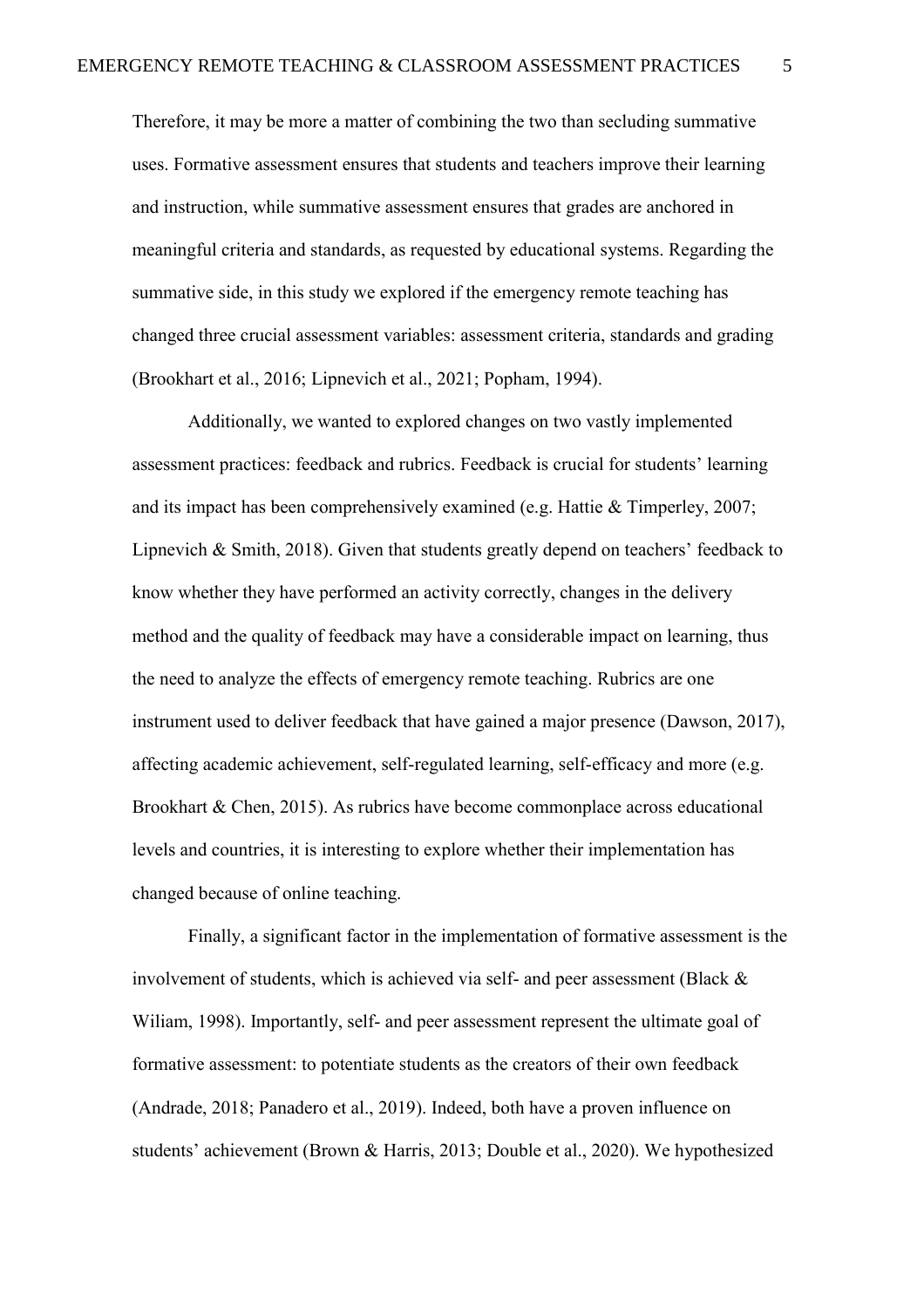that students' involvement in assessment during emergency remote teaching might have followed two scenarios. First, emergency remote teaching implied a greater workload for teachers, as they had to become accustomed to the new context and experience screen fatigue (Bozkurt et al., 2020; Jung et al., 2021). Furthermore, as the instructional setting moved further away from the classroom, teachers had no control over what was happening in their students' learning environments (Bozkurt et al., 2020; Hebebci et al., 2020). Therefore, they might have given their students greater responsibility in their assessment. Second, as self- and peer assessment can increase teachers' workload (Panadero & Brown, 2017; Panadero et al., 2014), given the above circumstances, they might have decided against continuing with students' involvement in assessment.

#### **Aim and research questions**

The aim of this study was to analyse how emergency remote teaching altered assessment practices in the classroom. We explored four research questions (RQ):

RQ1. Have teachers changed their assessment instruments?

RQ2. Have teachers changed their assessment criteria, standards and grading?

RQ3. Have teachers changed their use of formative feedback and rubrics?

RQ4. Has students' involvement in assessment (i.e. self- and peer assessment) changed?

#### **Method**

#### **Participants**

A total of 936 Spanish teachers participated in this study, representing early childhood education -3 to 6 years in Spain- (n=64; 6.8%), primary education -6 to 12 years- (n=207; 22.1%), secondary education -12 to 18 years- (n=337; 36%), vocational education -from 15 years- (n=85; 9.1%), higher education -from 18 years- (n=192; 20.5%) and other educational contexts (n=51; 5.4%). Regarding the gender distribution, 641 (68.5%) were female participants. A total of 798 (85.3%) participant teachers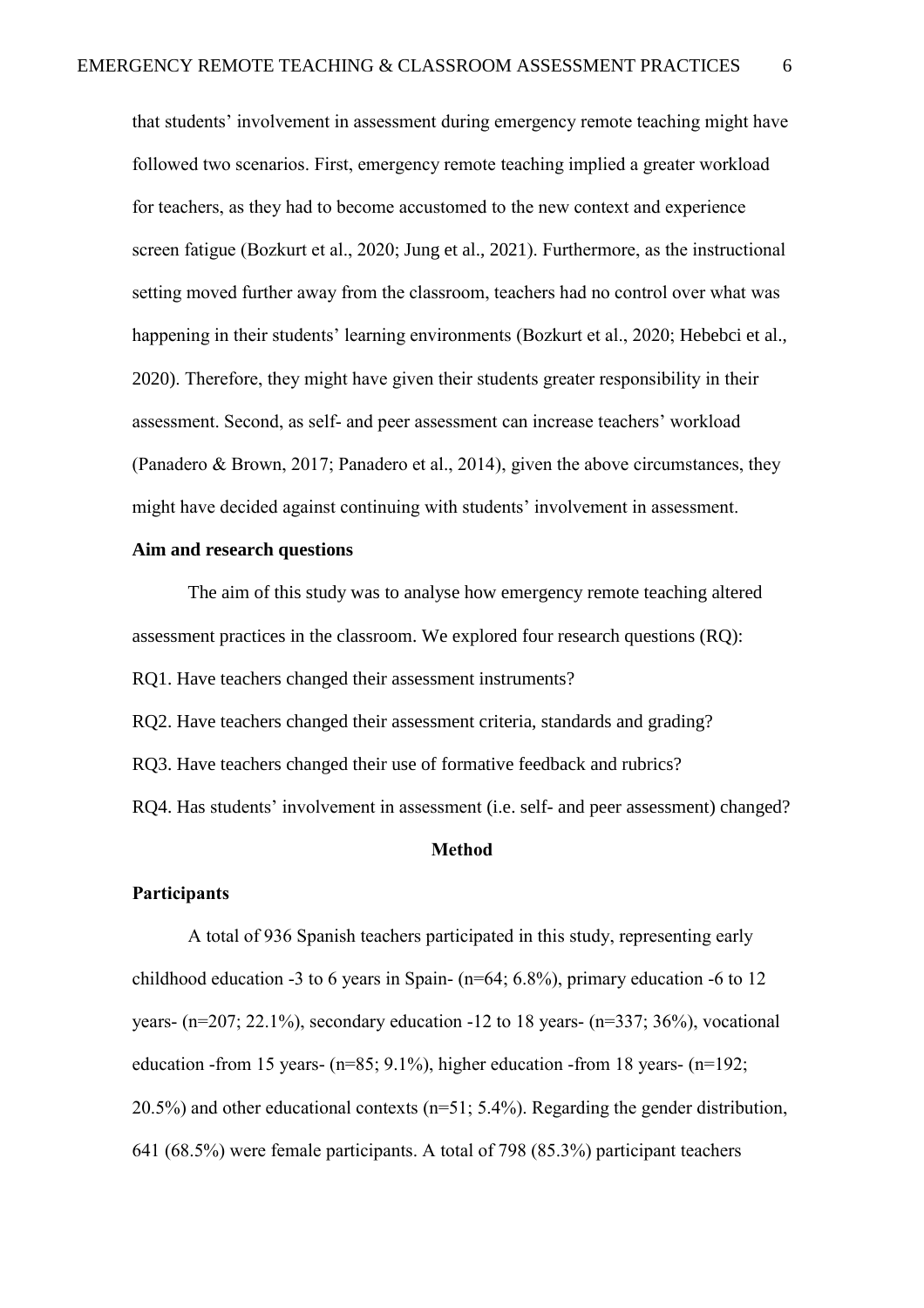worked in public institutions, 90 (9.6%) in state-subsidised institutions and 48 (5.1%) in private institutions. The participants' mean age was  $44.8$  years  $(SD = 10.88)$  and their mean teaching experience was 15.8 years (*SD* = 10.66). In terms of qualifications, all of the participants had a university degree, 160 (17.1%) teachers had a master's degree and 190 (20.3%) had a PhD. In terms of geographical distribution, the 17 autonomous communities of Spain were all represented.

We used a convenience sample based both on the authors' direct distribution of the survey and the participants' own active dissemination to their colleagues. Participation was voluntary, and those participants that gave us their email received the survey results and the publications based on their data.

#### **Instrument**

The self-report survey included a total of 91 questions organized in blocks. In the first block, teachers were asked about their demographic and relevant personal information: gender, age, location, educational level, school type (public, statesubsidised or private), qualifications, years of teaching experience and whether their teaching duties had ceased due to COVID-19. In the second block, we asked about their teaching subject, the nature of the subject theoretical vs. practical, the access to technological equipment and their students' socioeconomic profile. In the third block, we asked about instructional aspect (e.g. what is your opinion about online teaching) and assessment changes (e.g. scoring weights, contents, criteria, assessment evidence/instruments and formative assessment practices). Finally, in the fourth block we asked about teachers' well-being, motivation and emotions with regards to the confinement and emergency remote teaching; this data is not presented in this study.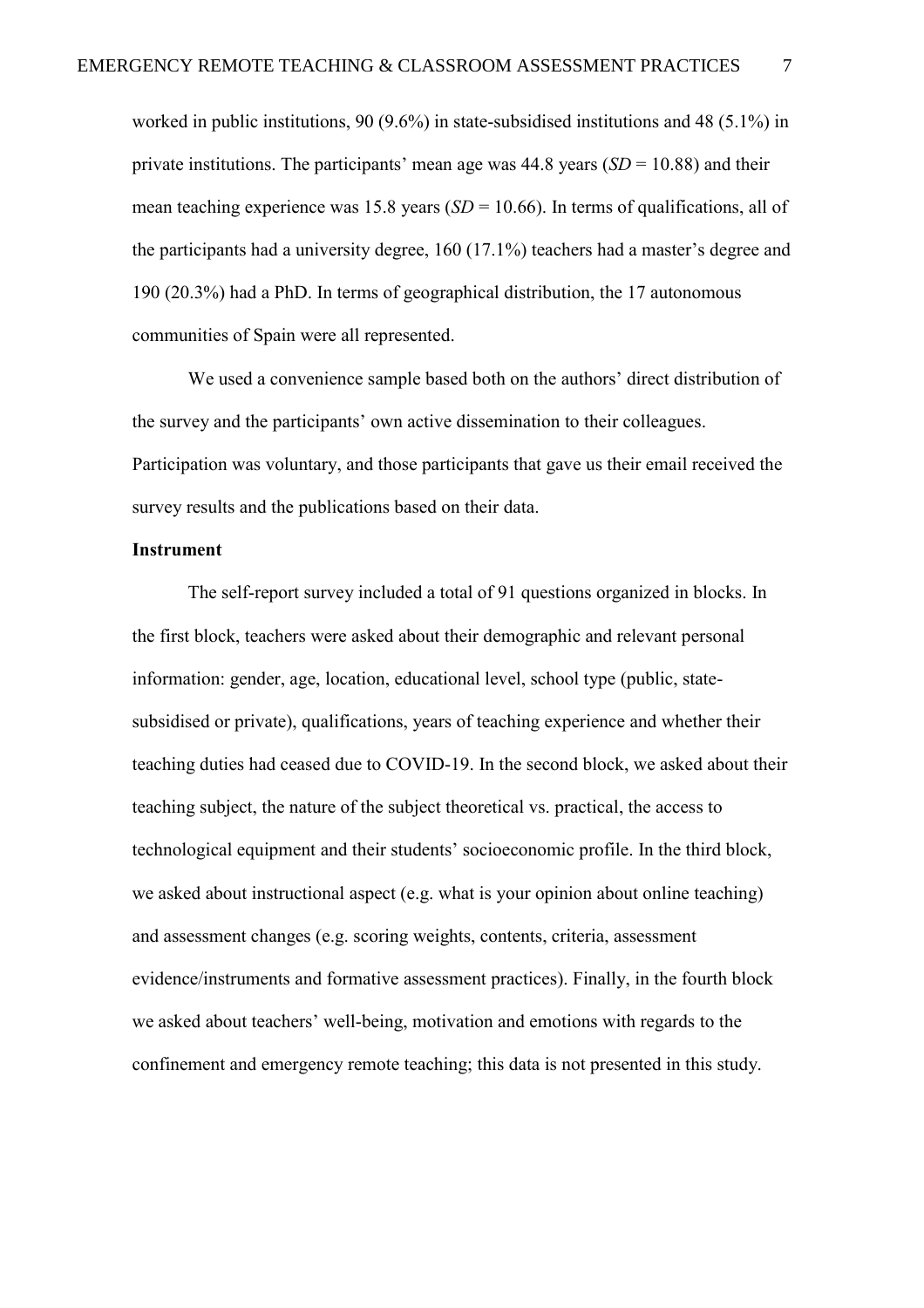### **COVID-19 in Spain**

Educational institutions at all levels were progressively closed between Monday 9 March 2020 (starting in Madrid and the Basque Country) and Monday 16 March ('COVID-19 pandemic in Spain', 2021). The Spanish government activated the state of alarm on 13 March 2020 and the following day an absolute lockdown was imposed on the population that was ordered to stay home. For the rest of the 2019/20 academic year, from March to June, education at all levels changed to online. There are three studies that offer insights about the implementation of the emergency remote teaching in the Spanish context. In higher education, where 85% of students are enrolled in face-to-face programmes, teaching was moved to fully online with some universities opting for synchronous lessons (Iglesias-Prada et al, 2021) while others universities interpreted the national emergency regulation with more flexibility allowing their teachers to opt for asynchronous or intervallic face-to-face (e.g. one week half of the group face-to-face while the other half online, changing the next week) (Area-Moreira et al., 2021). In Secondary and Primary education, from March to June of 2019/20 teaching was moved to fully online that, when resources allowed for it, was synchronous but a very large percentage had to be conducted asynchronously (Moliner et al., 2021).

#### **Procedure**

The survey was administered in April 2020. We decided to disseminate then because the national and autonomous educational governments had implemented the first measures and teachers had already experienced emergency remote teaching for some weeks. At that point, it was public knowledge that the rest of the academic year would take place exclusively online at the vast majority of educational institutions.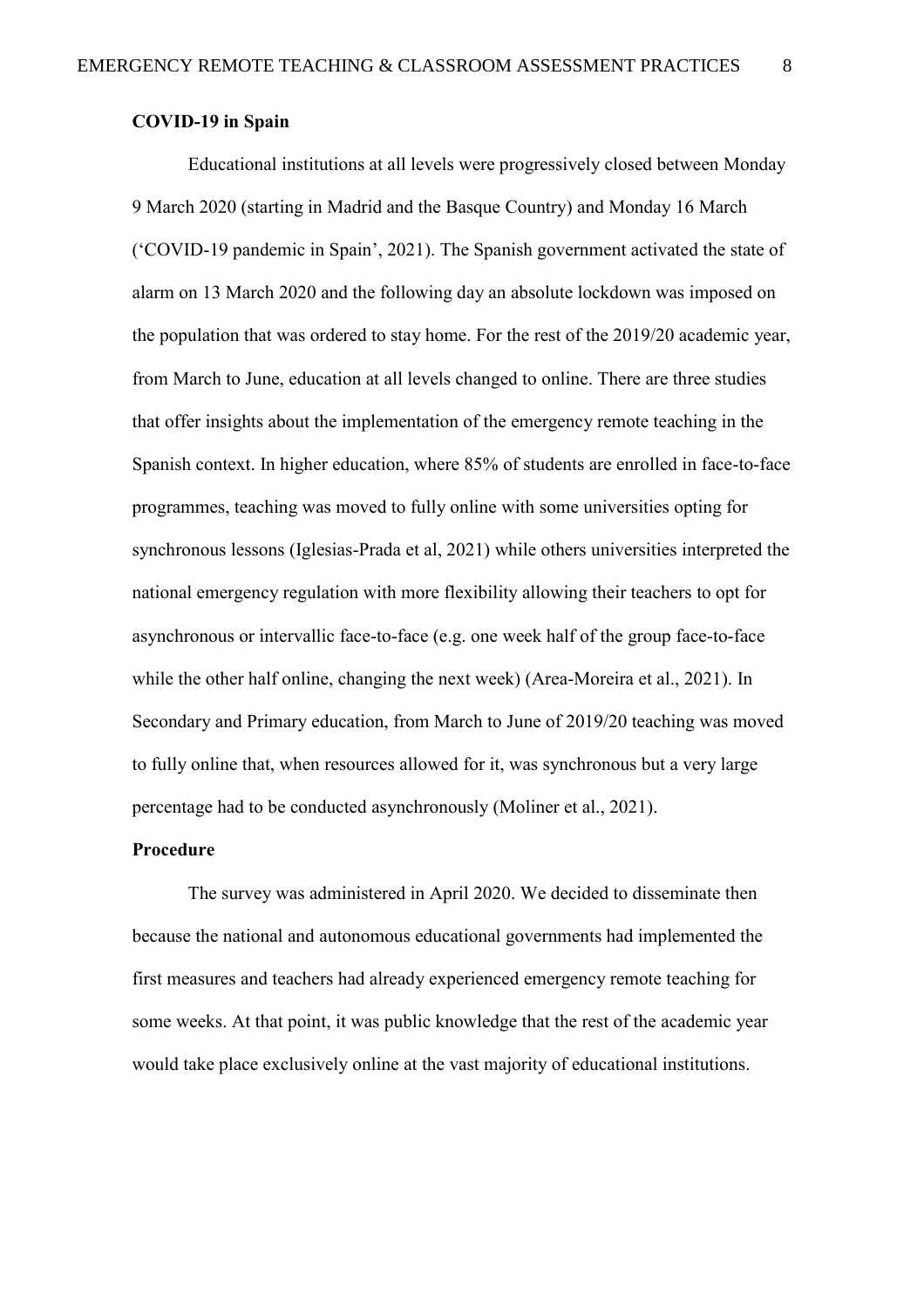The survey was created on an online platform and distributed via email, text message and social media (e.g. Twitter). In addition, using a previous database, it was distributed by email to more than 8,000 teachers from all educational levels.

#### **Data analysis**

Several analyses were carried out to answer our RQs. First, a cross-tabulation analysis was conducted for RQs 1, 2, and 3 to identify whether teachers' assessment practices varied because of emergency remote teaching. By doing so, it was possible to summarize the relationship between teachers' educational level and changes in their: use of assessment instruments; use of criteria, standards, and grading; and implementation of formative assessment and rubrics.

Second, both descriptive analyses and paired t-tests were conducted to address RQ4 to determine whether students' involvement in self and peer assessment changed due to emergency remote teaching. Once again, we considered teachers' educational level in the analysis, to gain a better understanding of students' involvement and to identify the advantages and disadvantages of both types of assessments within each educational stage.

#### **Results**

Before answering the RQs, we report three aspects from our sample in Figures 1a, 1b, and 1c. The majority of participants had not enrolled in courses on educational assessment (Figure 1a), nor courses regarding formative assessment (Figure 1b), withe largest frequencies of no-enrolment in primary and secondary education teachers. Interestingly, and as can be seen in Figure 1c, the vast majority of participants deemed their assessment rather formative, being this result very similar across educational levels.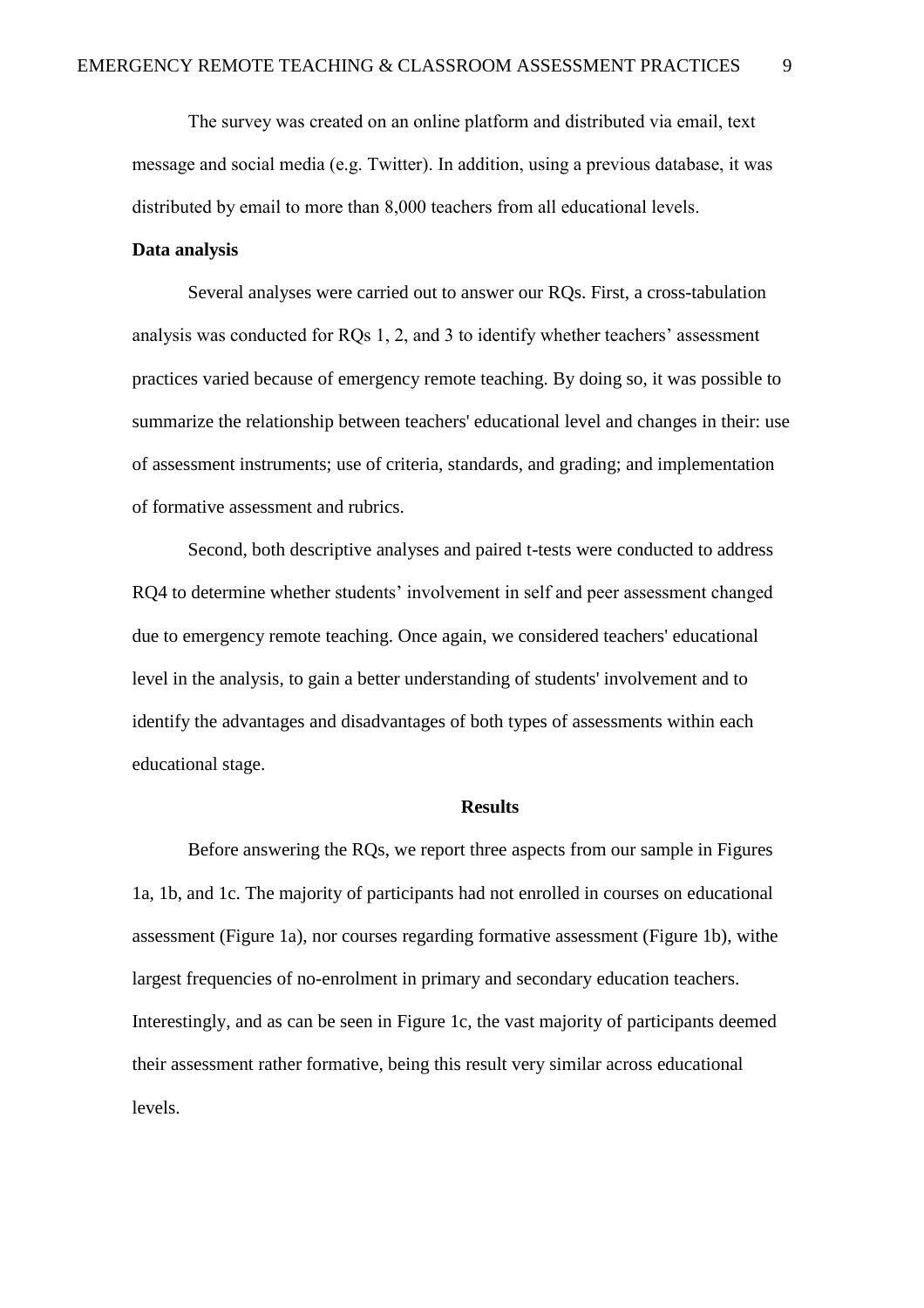### **Figure 1a**

*Enrolment in courses on Educational Assessment (n=936)*



## **Figure 1b**

*Enrolment in courses on Formative Assessment (n=936)*

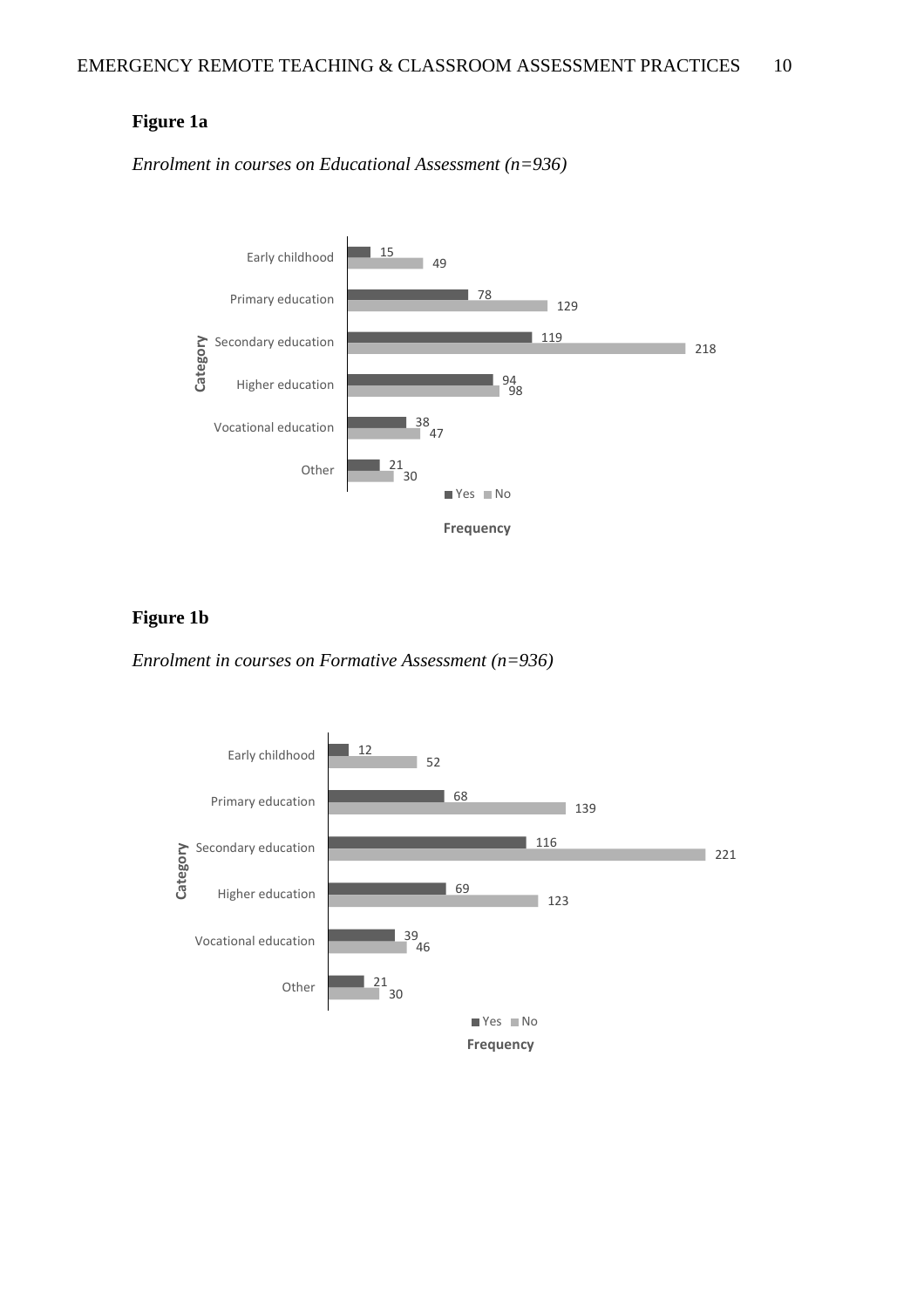#### **Figure 1c**

*Teachers' self-reported assessment types: Scale 1 for summative, 9 for formative* 



*(n=936)*

Other Vocational education Higher education Secondary education Primary education Early childhood

#### **RQ1. Have teachers changed their assessment instruments?**

Individual and group assignments followed different patterns (Table 1) in terms of (a) participants who reported an increase (18.3% for individual and 4.2% for group), (b) participants who reported a decrease (20.1% for individual and 34.1% for group), (c) participants who declared the same use (39.1% for individual and 23.3% for group) and participants who reported not using any type of assignment at all (22.5% for individual and 38.5% for group). With respect to educational levels, the largest decrease in the use of individual and group assignments was reported by primary and secondary education teachers (see Table 1). By contrast, higher and vocational education teachers were the most likely to declare using the same types of assignments as before the pandemic.

Considering all educational levels, a similar pattern of changes in the use of exams occurred among the three types: midterms, finals and practical exams (Table 1). The vast majority of participants who had been using exams before emergency remote teaching declared that they decreased their use (35.1% for midterms, 34% for final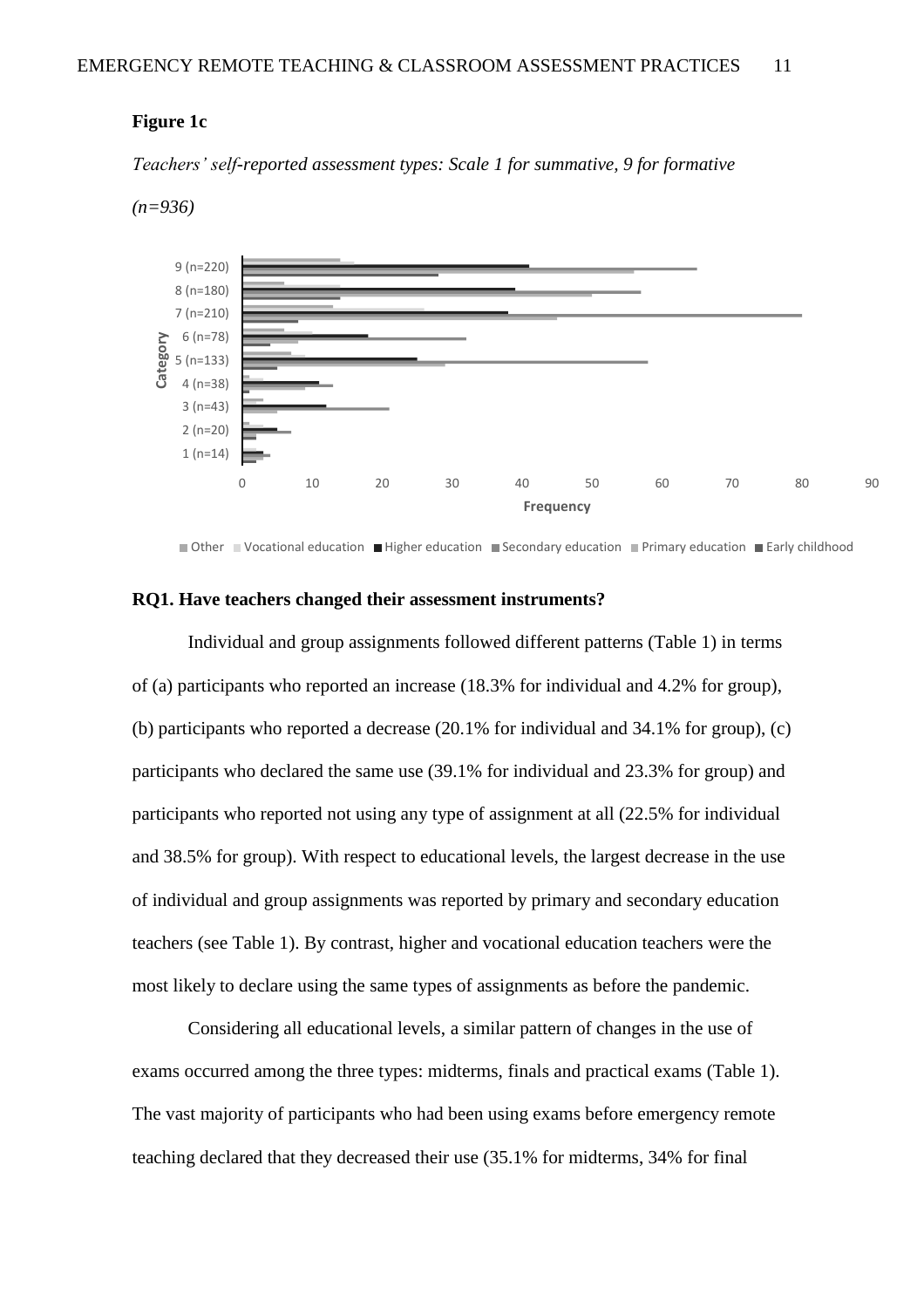exams, 33% for practical exams) or they used them in a similar manner (23.6% for midterms, 25.2% for final exams, 29% for practical exams), while a marginal percentage reported increased use. The other participants reported not using any type of exam (39.6% for midterms, 40.3% for final exams, 32.9% for practical exams). Regarding differences among educational levels, the largest decrease in the use of exams was reported by primary and secondary education teachers. By contrast, higher and vocational education teachers were the most likely to declare maintaining the same use of the three types of exams as before emergency remote teaching.

We then analysed whether the types of questions used in the exams had changed. We examined short-answer questions, essay-answer questions, problem-based questions and multiple-choice questions. As can be seen in Figure 2, except for multiple-choice questions, the other three types were either maintained in number or decreased. Interestingly, essay-answer questions showed the largest decrease. By contrast, there was an increase in the number of multiple-choice questions. Therefore, changes occurred not only in the use of exams during emergency remote teaching, but also in the exams' very design.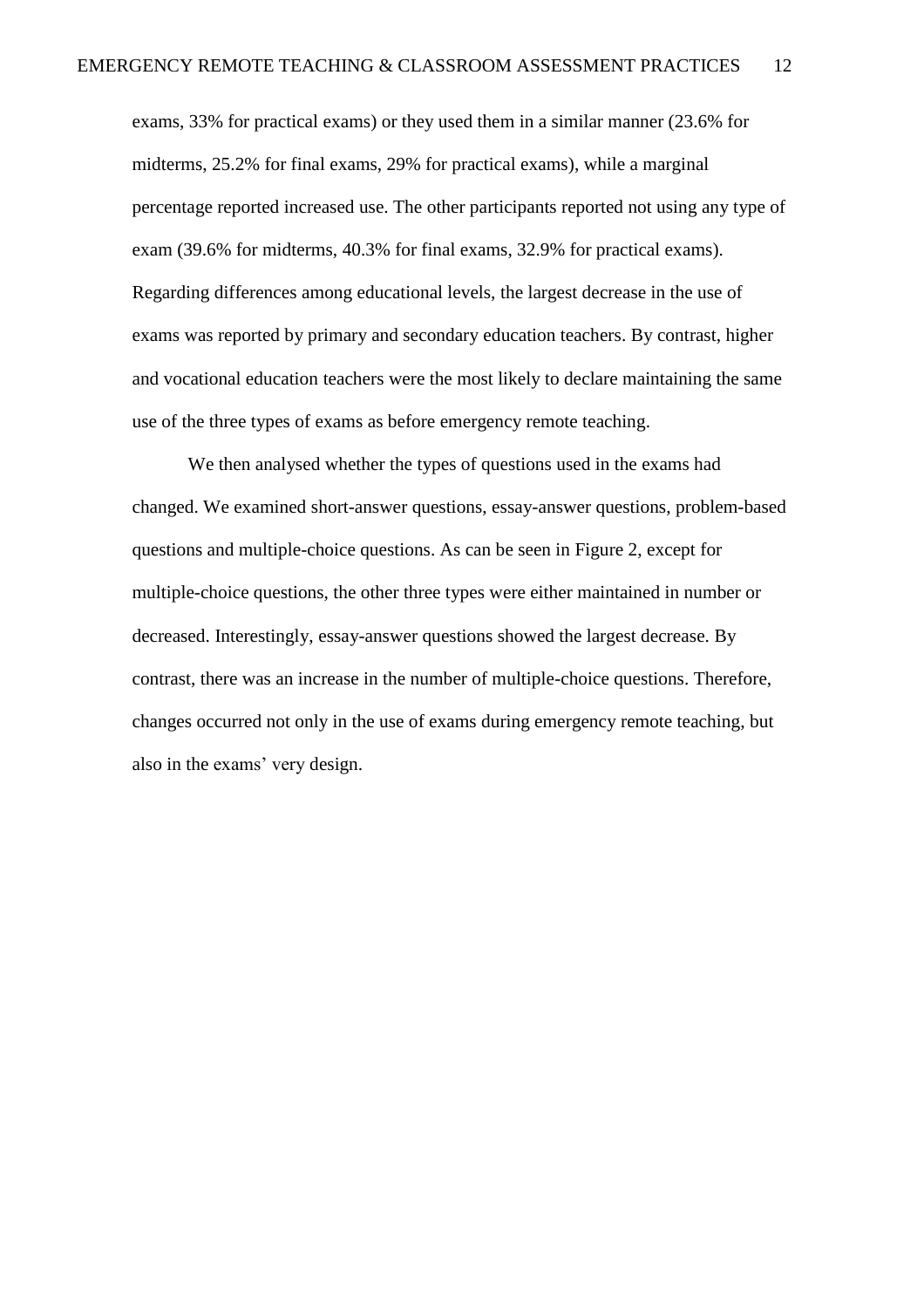# **Table 1**

# *Changes in the use of different types of exams and assignments, organised by educational level*

| Type of    |                  | Early childhood<br>Primary education |                  |                  | Secondary education |                  | Higher education |                  | Vocational       |                    | Other $(n=51)$   | Total $(n=936)$ |                  |      |
|------------|------------------|--------------------------------------|------------------|------------------|---------------------|------------------|------------------|------------------|------------------|--------------------|------------------|-----------------|------------------|------|
| exam       |                  | $(n=64)$                             |                  | $(n=207)$        |                     | $(n=337)$        |                  | $(n=192)$        |                  | education $(n=85)$ |                  |                 |                  |      |
|            | $\boldsymbol{n}$ | $\%$                                 | $\boldsymbol{n}$ | $\%$             | $\boldsymbol{n}$    | $\%$             | $\boldsymbol{n}$ | $\%$             | $\boldsymbol{n}$ | $\%$               | $\boldsymbol{n}$ | $\%$            | $\boldsymbol{n}$ | $\%$ |
| Midterm    |                  |                                      |                  |                  |                     |                  |                  |                  |                  |                    |                  |                 |                  |      |
| Increase   | $\overline{0}$   | $\boldsymbol{0}$                     | $\mathbf{1}$     |                  | 5                   | $\boldsymbol{2}$ | 5                | 3                | 3                | $\overline{4}$     |                  | $\overline{c}$  | 15               | 1.6  |
| Decrease   | 16               | 25                                   | 91               | 44               | 158                 | 47               | 24               | 13               | 28               | 33                 | 12               | 24              | 329              | 35.1 |
| Same       | $\overline{7}$   | 11                                   | 28               | 14               | 64                  | 19               | 75               | 39               | 32               | 38                 | 15               | 29              | 221              | 23.6 |
| N/A        | 41               | 64                                   | 87               | 42               | 110                 | 33               | 88               | 46               | $22\,$           | 26                 | 23               | 45              | 371              | 39.6 |
| Final exam |                  |                                      |                  |                  |                     |                  |                  |                  |                  |                    |                  |                 |                  |      |
| Increase   | $\overline{0}$   | $\boldsymbol{0}$                     | $\mathbf{0}$     | $\boldsymbol{0}$ | 1                   | $\mathbf{0}$     | 1                | $\mathbf{1}$     | 3                | $\overline{4}$     | $\boldsymbol{0}$ | $\overline{0}$  | 5                | 0.5  |
| Decrease   | 16               | 25                                   | 78               | 38               | 141                 | 42               | 40               | 21               | 31               | 37                 | 12               | 24              | 318              | 34.0 |
| Same       | $\tau$           | 11                                   | 25               | 12               | 68                  | 20               | 93               | 48               | 30               | 35                 | 13               | 26              | 236              | 25.2 |
| N/A        | 41               | 64                                   | 104              | 50               | 127                 | 38               | 58               | 30               | 21               | 25                 | 26               | 51              | 377              | 40.3 |
| Practical  |                  |                                      |                  |                  |                     |                  |                  |                  |                  |                    |                  |                 |                  |      |
| exam       |                  |                                      |                  |                  |                     |                  |                  |                  |                  |                    |                  |                 |                  |      |
| Increase   | $\mathbf{1}$     | $\overline{c}$                       | 13               | 6                | 18                  | $\mathfrak{S}$   | $\overline{4}$   | $\boldsymbol{2}$ | 8                | 9                  | 4                | $\,8\,$         | 48               | 5.1  |
| Decrease   | 18               | 28                                   | 76               | 37               | 131                 | 39               | 36               | 19               | 34               | 40                 | 14               | 28              | 309              | 33.0 |
| Same       | 9                | 14                                   | 53               | 26               | 94                  | 28               | 70               | 37               | 22               | 26                 | 23               | 45              | 271              | 29.0 |
| N/A        | 36               | 56                                   | 65               | 31               | 94                  | 28               | 82               | 43               | 21               | 25                 | 10               | 20              | 308              | 32.9 |
| Individual |                  |                                      |                  |                  |                     |                  |                  |                  |                  |                    |                  |                 |                  |      |
| assignment |                  |                                      |                  |                  |                     |                  |                  |                  |                  |                    |                  |                 |                  |      |
| Increase   | 5                | 8                                    | 28               | 14               | 87                  | 29               | 24               | 13               | 23               | 27                 | $\overline{4}$   | $8\phantom{.}$  | 171              | 18.3 |
| Decrease   | 27               | 42                                   | 66               | 32               | 68                  | 20               | 10               | 5                | 10               | 12                 | 7                | 14              | 188              | 20.1 |
| Same       | 9                | 14                                   | 72               | 35               | 130                 | 39               | 91               | 47               | 40               | 47                 | 24               | 47              | 366              | 39.1 |
| N/A        | 23               | 36                                   | 41               | 20               | 52                  | 15               | 67               | 35               | 12               | 14                 | 16               | 31              | 211              | 22.5 |
| Group      |                  |                                      |                  |                  |                     |                  |                  |                  |                  |                    |                  |                 |                  |      |
| assignment |                  |                                      |                  |                  |                     |                  |                  |                  |                  |                    |                  |                 |                  |      |
| Increase   | $\overline{0}$   | $\boldsymbol{0}$                     | $\mathfrak{Z}$   | 1                | 21                  | $6\,$            | $8\,$            | 4                | 6                | $\overline{7}$     |                  | $\overline{2}$  | 39               | 4.2  |
| Decrease   | 24               | 38                                   | 97               | 47               | 146                 | 43               | 17               | 9                | 21               | 25                 | 14               | 28              | 319              | 34.1 |
| Same       | $\tau$           | 11                                   | 21               | 10               | 62                  | 18               | 85               | 44               | 31               | 37                 | 12               | 24              | 218              | 23.3 |
| N/A        | 33               | 52                                   | 86               | 42               | 108                 | 32               | 82               | 43               | 27               | 32                 | 24               | 47              | 360              | 38.5 |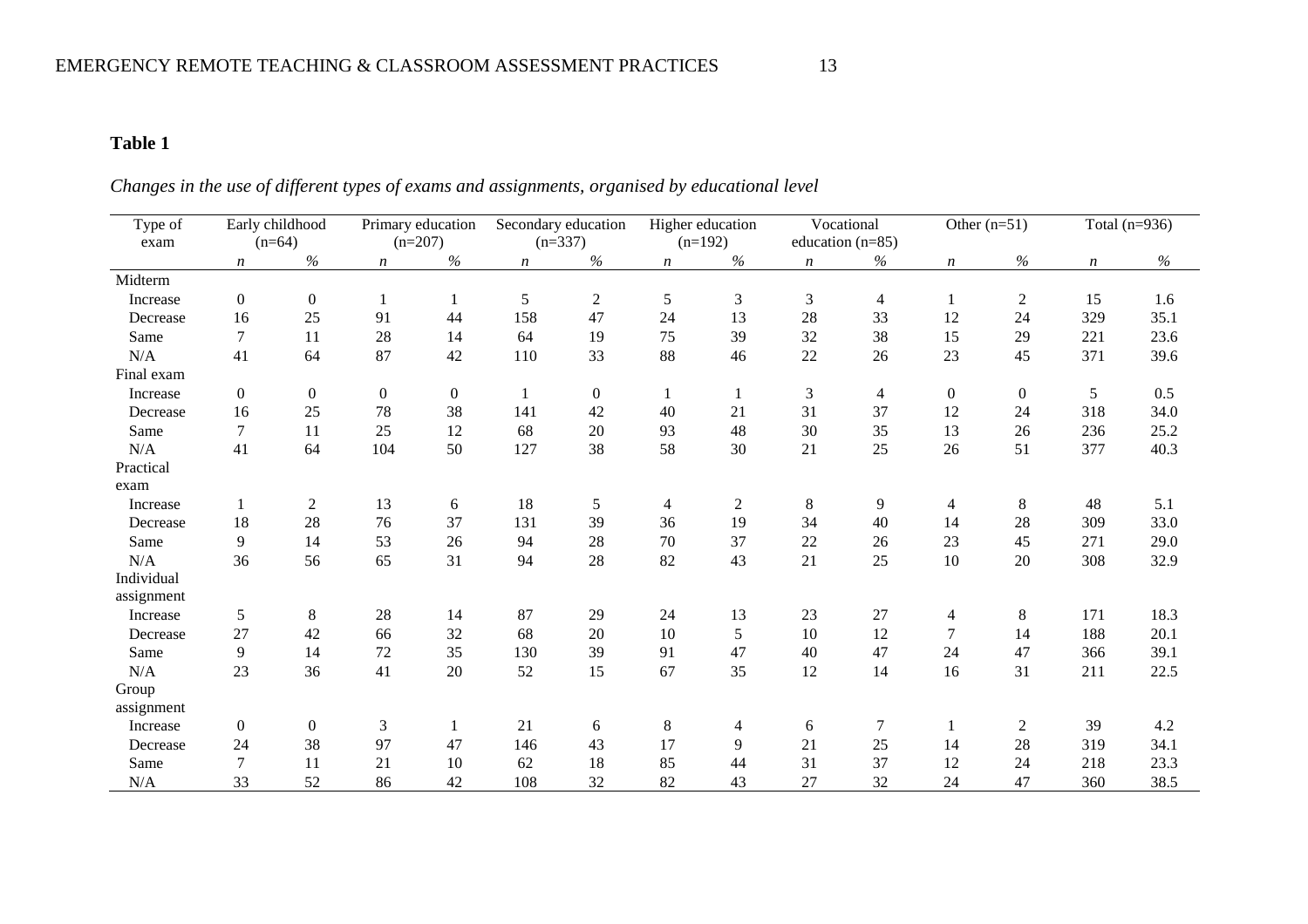#### **Figure 2**

*Changes in evaluation design:* 



*Short-answer questions (n=612) Essay-answer questions (n=590)*



#### *Problem-based questions (n=595) Multiple-choice questions (n=599)*



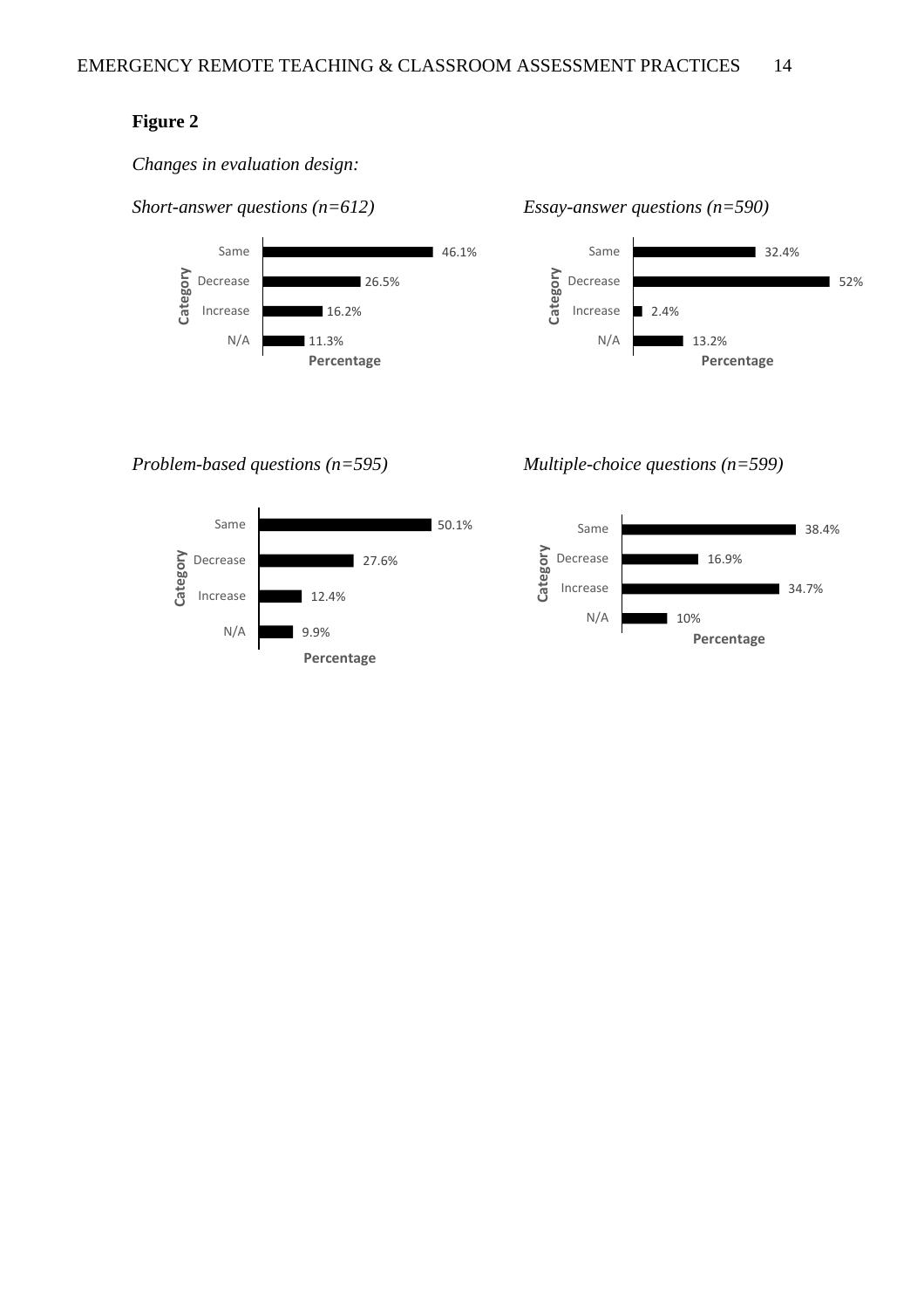#### **RQ2. Have teachers changed their assessment criteria, standards and grading?**

First, we identified changes in the use of assessment criteria and standards (Table 2). A decrease in evaluation criteria and standards was reported by 40.7% of the participants, 31% reported maintaining similar ones, only 0.3% of the participants declared using tougher evaluation criteria and standards for assessing their students and 20.9% reported uncertainty as to whether they had changed or not their evaluation criteria and standards. Notice that 7.1% of the participants provided an answer that was classified as 'Other' (see Table 2). In terms of educational levels, the largest decreases in evaluation criteria and standards were reported by early childhood (42%), primary (59%) and secondary teachers (45%). By contrast, the majority of higher education teachers (72%) declared keeping the same evaluation criteria and standards as before the pandemic.

Second, as regards grading, 54.7% of the participants declared having reduced their grading standards (e.g. a piece of work scored as 6 out of 10 before, would turn into a 7 during ERT), 19.2% reported maintaining the same scoring standards, 19.2% declared being unsure as to whether they had changed their grading and only 0.4% of the participants reported being tougher when assigning grades. Notice that 6.4% of the participants provided an answer that was classified as 'Other'. Primary (68.6%) and secondary (63.8%) teachers declared the most flexibility when assigning grades. By contrast, higher education teachers (59.9%) were the most likely to declare an intention to maintain the same grading process.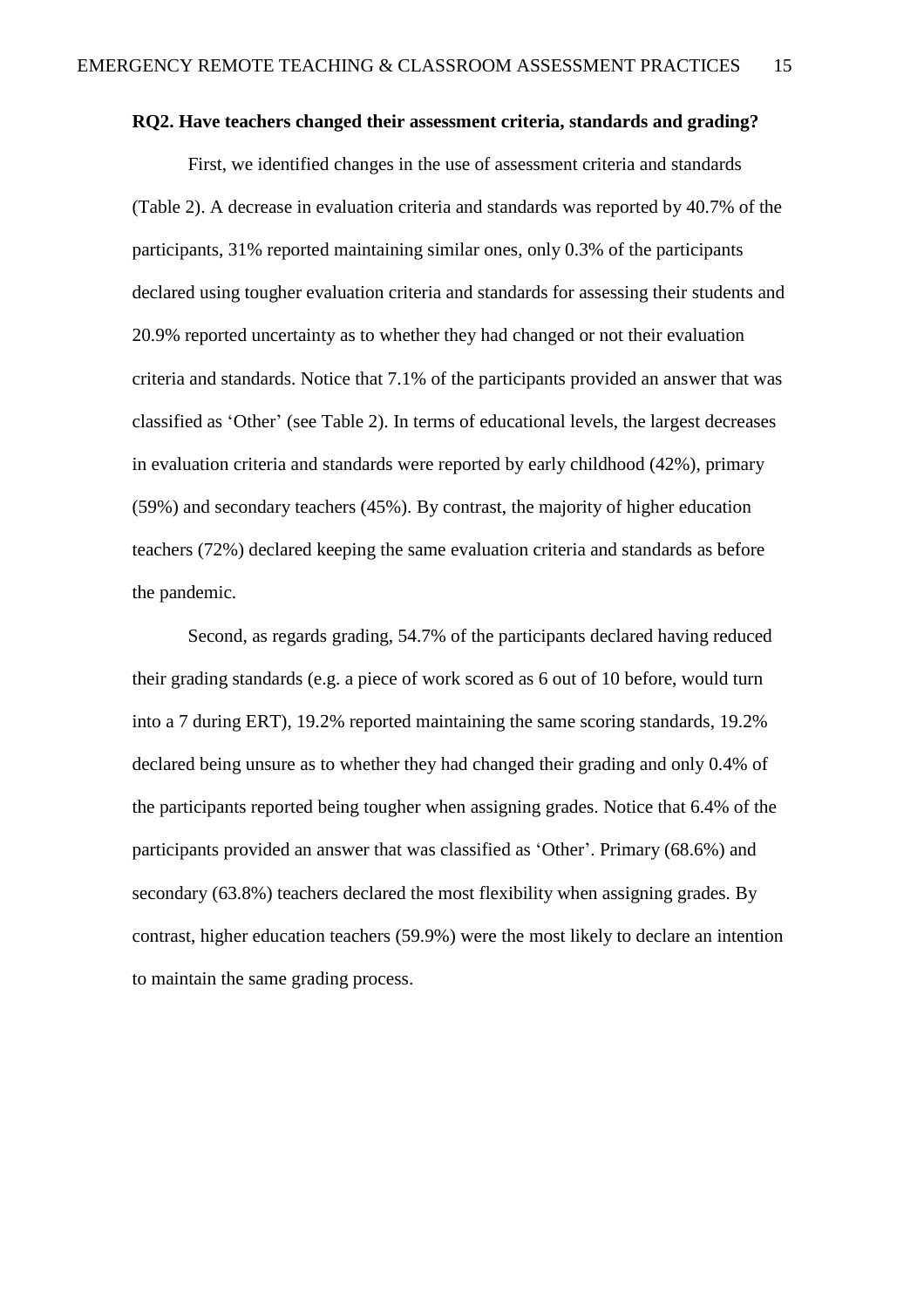### **Table 2**

*Changes in the implementation of assessment criteria/standards and grading, organised by educational level*

|                                         |          | Early childhood<br>$(n=64)$ |          | Primary education<br>$(n=207)$ |                | Secondary<br>education $(n=337)$ |                  | Higher education<br>$(n=192)$ |          | Vocational<br>education $(n=85)$ | Other $(n=51)$   |      | Total $(n=936)$  |      |
|-----------------------------------------|----------|-----------------------------|----------|--------------------------------|----------------|----------------------------------|------------------|-------------------------------|----------|----------------------------------|------------------|------|------------------|------|
|                                         | n        | $\%$                        | n        | $\%$                           | n              | %                                | $\boldsymbol{n}$ | %                             | n        | $\%$                             | $\boldsymbol{n}$ | $\%$ | $\boldsymbol{n}$ | $\%$ |
| Use of evaluation<br>criteria/standards |          |                             |          |                                |                |                                  |                  |                               |          |                                  |                  |      |                  |      |
| Unsure                                  | 21       | 33                          | 44       | 21                             | 86             | 26                               | 3                | $\overline{2}$                | 25       | 29                               | 17               | 33   | 196              | 20.9 |
| Tougher criteria                        | 0        | $\boldsymbol{0}$            | $\Omega$ | $\Omega$                       |                | $\overline{0}$                   | $\overline{2}$   |                               |          | $\overline{0}$                   |                  |      | 3                | 0.3  |
| Decreased use                           | 27       | 42                          | 122      | 59                             | 151            | 45                               | 42               | 22                            | 25       | 29                               | 14               | 27   | 381              | 40.7 |
| Other                                   | 6        | 9                           | 11       | 5                              | 30             | 9                                |                  | 4                             | 8        | 9                                | 4                | 8    | 66               | 7.1  |
| Same                                    | 10       | 16                          | 30       | 14                             | 69             | 20                               | 138              | 72                            | 27       | 32                               | 16               | 31   | 290              | 31.0 |
| Grading                                 |          |                             |          |                                |                |                                  |                  |                               |          |                                  |                  |      |                  |      |
| Unsure                                  | 26       | 40.6                        | 40       | 19.3                           | 71             | 21.1                             |                  | 3.6                           | 20       | 23.5                             | 16               | 31.4 | 180              | 19.2 |
| More flexible                           | 30       | 46.9                        | 142      | 68.6                           | 215            | 63.8                             | 57               | 29.7                          | 49       | 57.6                             | 19               | 37.3 | 512              | 54.7 |
| More demanding                          | $\theta$ | 0,0                         |          | 0,5                            | $\overline{2}$ | 0.6                              |                  | 0.5                           | $\theta$ | 0.0                              | $\Omega$         | 0.0  | 4                | 0.4  |
| Same                                    |          | 7.8                         | 12       | 5.8                            | 25             | 7.4                              | 115              | 59.9                          | 12       | 14.1                             |                  | 21.6 | 180              | 19.2 |
| Other                                   |          | 4.7                         | 12       | 5.8                            | 24             | 7.1                              | 12               | 6.3                           | 4        | 4.7                              |                  | 9.8  | 60               | 6.4  |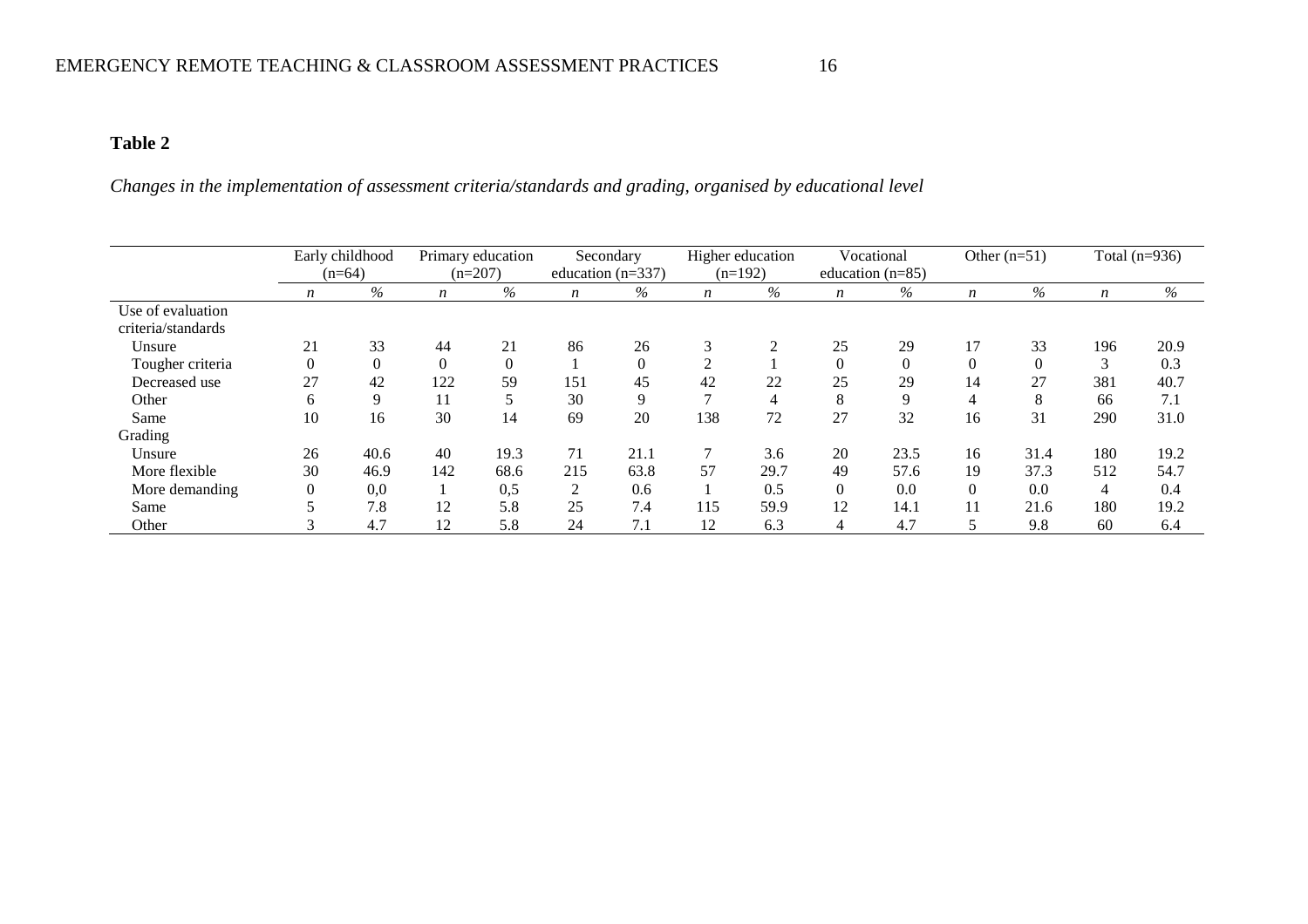### **RQ3. Have teachers changed their use of formative feedback and rubrics?**

Firstly, we asked the participants how frequently they gave feedback to their students before the emergency remote teaching (Figure 3). In regular, face-to-face classroom settings, 49% claimed to give feedback daily, 35% weekly, 8% more than once a month, 6% another type of frequency and only 1% quarterly/biannually. Regarding educational levels, teachers coming from primary and secondary education levels reported the most providing feedback to their students on daily and weekly basis.

Changes in the formative use of feedback and rubrics are summarised in Table 3. Regarding feedback frequency and content, 38.6% of the participants claimed to maintain the same as before, 32.2% reported providing less feedback, while 29.3% declared providing more. In terms of educational levels, the largest increase in feedback was reported by secondary teachers (35%), while the largest decrease was reported by early childhood teachers (62.5%), followed by primary teachers (46.9%). Vocational (42.4%) and higher education teachers (53.6%) were the most likely to maintain the same feedback frequency and content.

Regarding the use of rubrics, 15.4% of the participants claimed to stop using rubrics, 6.4% began to use them, and 45% maintained the same use. Remarkably, 33.2% of the participants declared that they had not used rubrics in the past and they were not going to use them now. The largest decrease in the use of rubrics was reported by primary teachers (28%), whereas secondary teachers were the most likely to maintain the same use as before the pandemic (56.4%). The main uses of rubrics declared by the participants are depicted in Figure 4 and include fairness/objectivity for evaluation and grading (25.4%), students' access to assessment processes and criteria (15.3%) and scaffolding students' learning and self-regulation (8%).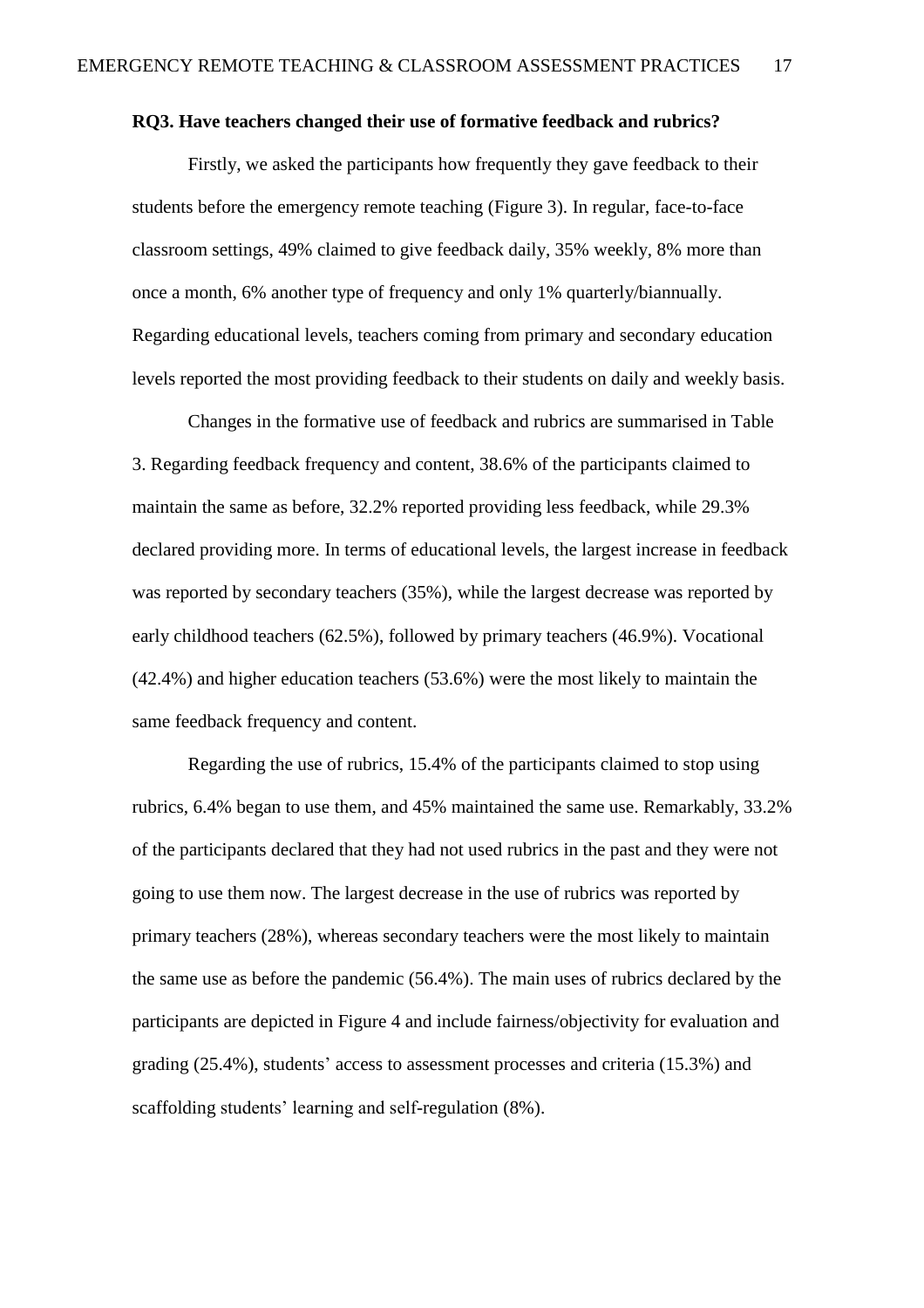## **Table 3**

# *Changes in feedback and rubrics use, organised by educational level*

|                                           |                  | Early childhood<br>$(n=64)$ | Primary education<br>$(n=207)$ |      |                  | Secondary<br>education $(n=337)$ |                  | Higher education<br>$(n=192)$ |                  | Vocational<br>education $(n=85)$ |                  | Other $(n=51)$ | Total $(n=936)$  |      |
|-------------------------------------------|------------------|-----------------------------|--------------------------------|------|------------------|----------------------------------|------------------|-------------------------------|------------------|----------------------------------|------------------|----------------|------------------|------|
|                                           | $\boldsymbol{n}$ | $\%$                        | $\boldsymbol{n}$               | $\%$ | $\boldsymbol{n}$ | $\%$                             | $\boldsymbol{n}$ | $\%$                          | $\boldsymbol{n}$ | $\%$                             | $\boldsymbol{n}$ | $\%$           | $\boldsymbol{n}$ | $\%$ |
| Feedback frequency                        |                  |                             |                                |      |                  |                                  |                  |                               |                  |                                  |                  |                |                  |      |
| and content                               |                  |                             |                                |      |                  |                                  |                  |                               |                  |                                  |                  |                |                  |      |
| Increase                                  | 8                | 13                          | 55                             | 27   | 118              | 35                               | 57               | 30                            | 26               | 31                               | 10               | 20             | 274              | 29.3 |
| Decrease                                  | 40               | 63                          | 97                             | 47   | 97               | 29                               | 32               | 17                            | 23               | 27                               | 12               | 24             | 301              | 32.2 |
| Same                                      | 16               | 25                          | 55                             | 27   | 122              | 36                               | 103              | 54                            | 36               | 42                               | 29               | 57             | 361              | 38.6 |
| Rubrics use                               |                  |                             |                                |      |                  |                                  |                  |                               |                  |                                  |                  |                |                  |      |
| Used them before,<br>but not now          | 15               | 23                          | 58                             | 28   | 55               | 16                               | 6                | 3                             | 7                | 8                                | 3                | 6              | 144              | 15.4 |
| Used them before<br>and now               | 12               | 19                          | 80                             | 39   | 190              | 56                               | 75               | 39                            | 42               | 49                               | 22               | 43             | 421              | 45.0 |
| Did not use them<br>before, but uses them | 2                | 3                           | 10                             | 5    | 14               | $\overline{4}$                   | 22               | 12                            | 10               | 12                               | 2                | $\overline{4}$ | 60               | 6.4  |
| now<br>Did not use them<br>before nor now | 35               | 55                          | 59                             | 29   | 78               | 23                               | 89               | 46                            | 26               | 31                               | 24               | 47             | 311              | 33.2 |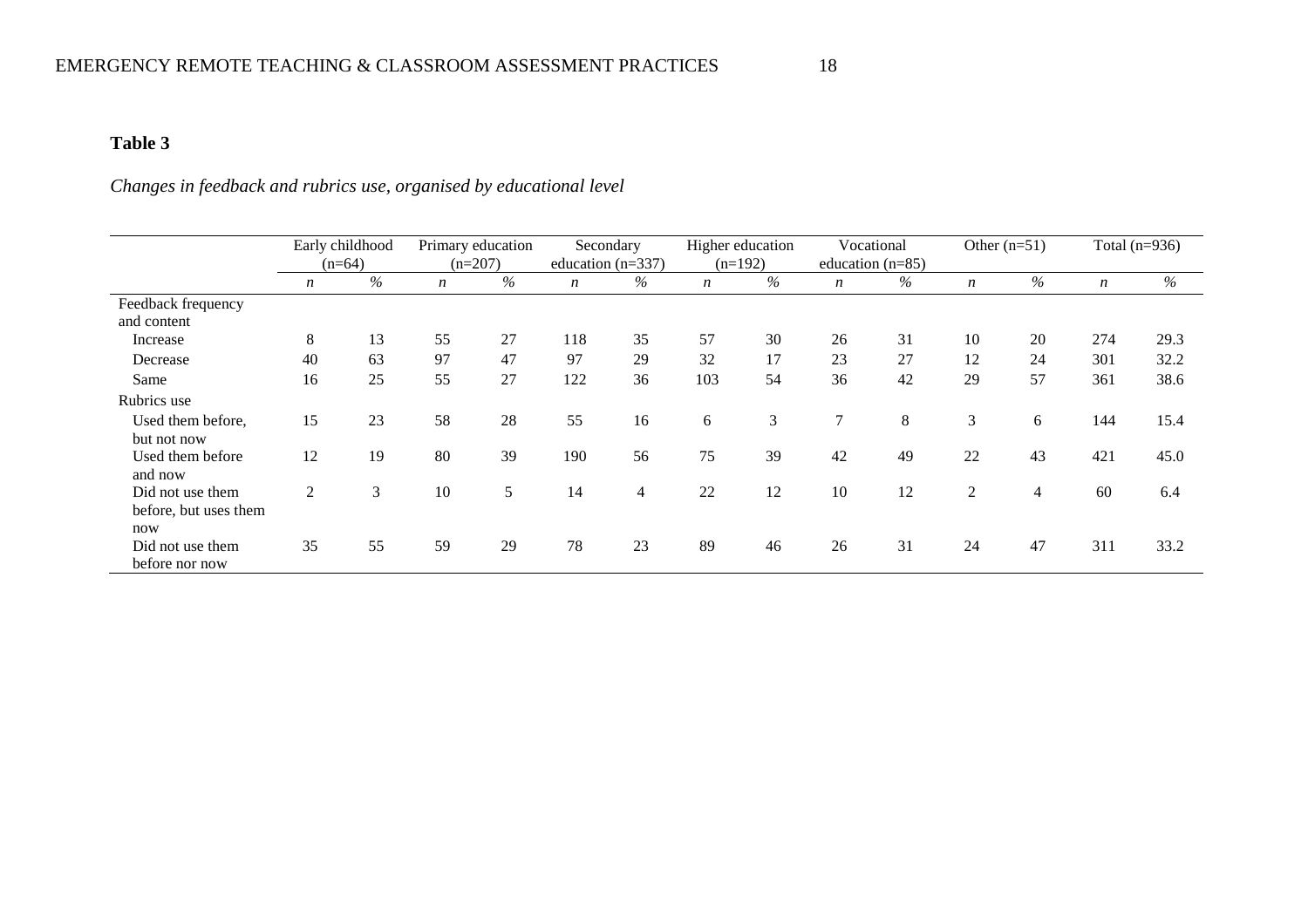#### **Figure 3**

*Teachers' feedback frequency (n=936)*



■ Other ■ Vocational education ■ Higher education ■ Secondary education ■ Primary education ■ Early childhood

#### **Figure 4**

*Main uses of rubrics declared by teachers (n=386)*

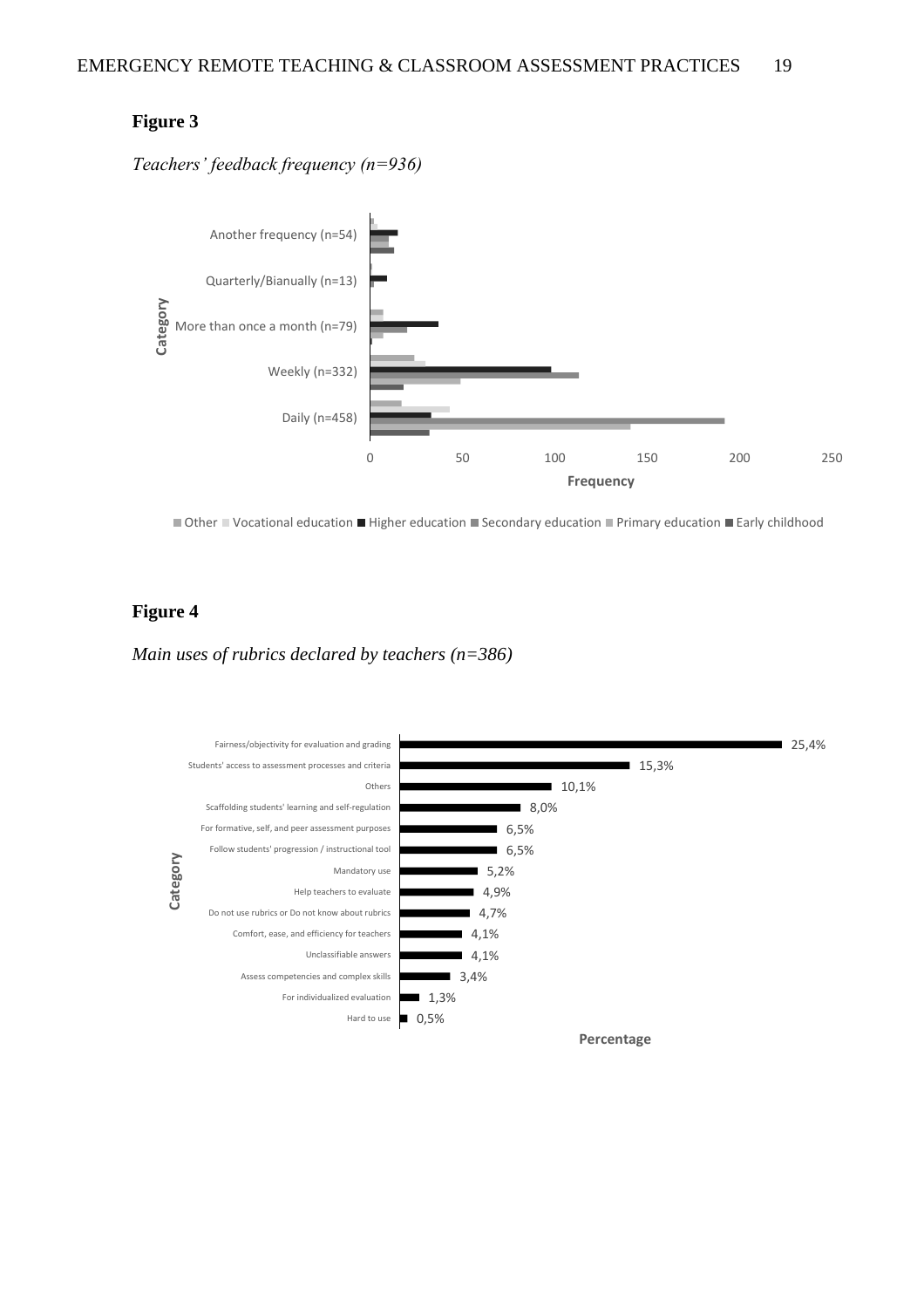# **RQ4. Has students' involvement in assessment (i.e. self- and peer assessment) changed?**

#### *Self-assessment*

When we asked the teachers about their previous experiences with selfassessment in the face-to-face context, 68% reported positive experiences, 30% neutral and 2% negative (Appendix 1). In terms of educational levels, primary education teachers claimed to have the most positive experiences, whereas secondary education and early childhood teachers' experiences were the most negative. Sixty-two percent of the participants reported that the reliability of self-assessment is its main limitation, especially according to secondary teachers (but much less so according to early childhood teachers). By contrast, the main advantages reported were that selfassessment fosters students' awareness about their learning (46%), enables them to identify and correct mistakes (26%) and helps them to learn (22%). Importantly, saving teachers time was not regarded as an advantage of self-assessment, with only 4% mentioning it. Primary and secondary teachers reported the most advantages of selfassessment.

During emergency remote teaching, the participants declared using selfassessment as a pedagogical and learning strategy less ( $M = 4.55$ ,  $SD = 2.7$ ) than they had before  $(M = 5.12, SD = 2.59)$ ,  $t(935) = -7.774$ ,  $p < .001$ . This decrease was found to be significant for all educational levels except vocational education. Considering that the majority of teachers reported positive previous experience with self-assessment, this finding suggests that the special situation had a negative effect. Several challenges of self-assessment that are specific to the remote context were reported by the participants: while 38% did not identify any challenges, concerns pertaining to reliability and objectivity (7.5%) and the difficulty of knowing how students self-assess (6.7%) were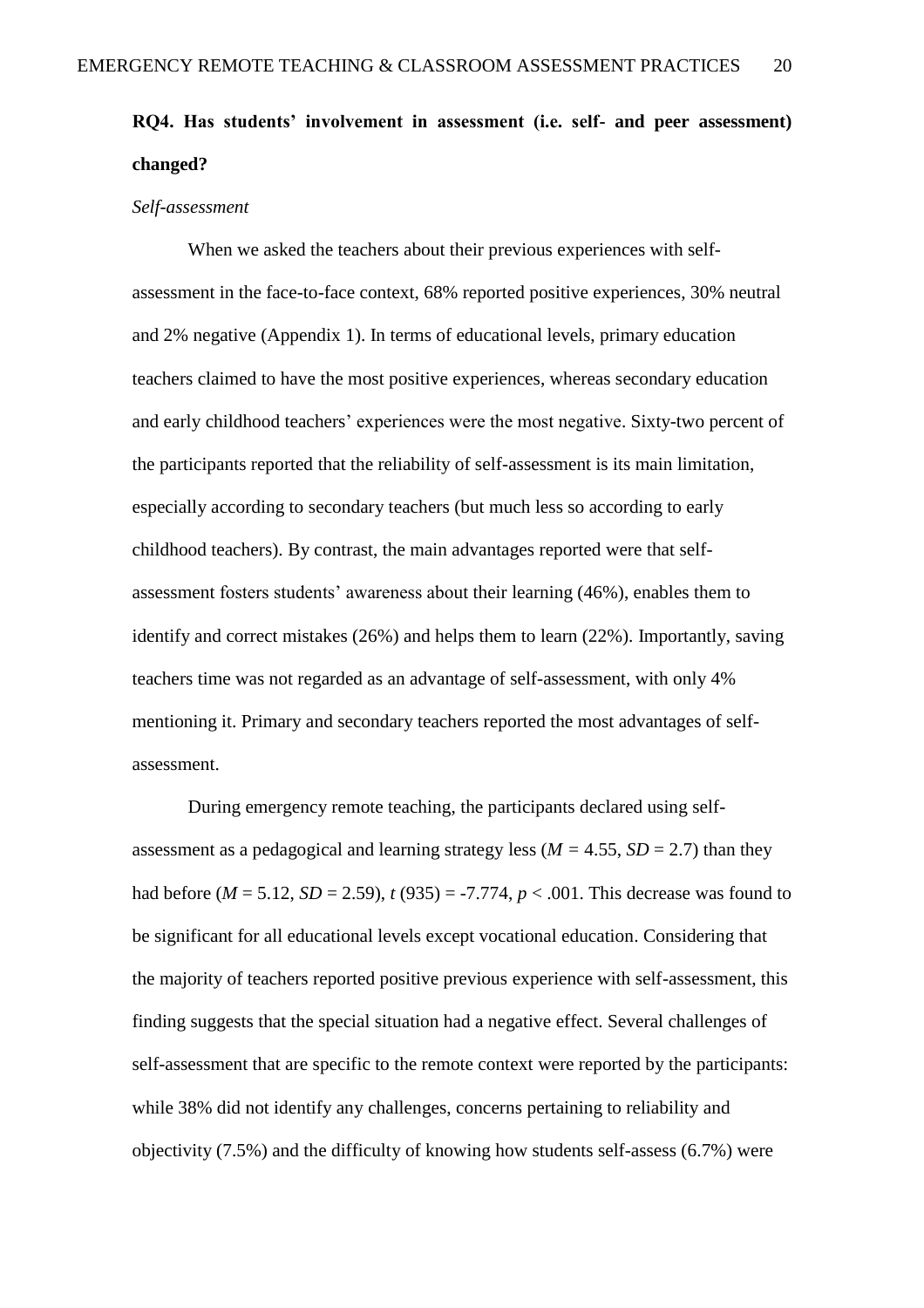the two main challenges identified. Primary teachers were the most likely to report concerns about reliability and objectivity, while secondary teachers were the most likely to report difficulties in knowing how students self-assess.

Appendix 1 displays several advantages of self-assessment that were identified as being specific to the remote context. While 53.4% of the participants declared that they did not identify any advantage, promoting students' autonomy, responsibility and sincerity/honesty (11.2%) and fostering students' learning (8.3%) were the two main advantages reported. The former advantage was mostly reported by secondary teachers, while the latter was most commonly reported by primary teachers.

#### *Peer assessment.*

When we asked the teachers about their previous experiences with peerassessment in the face-to-face context, 72.4% reported positive experiences, 24.6% neutral and 2.9% negative (Appendix 1). These frequencies were slightly more positive than those for self-assessment. Early childhood were the ones with the lowest response rate (29%) while secondary ones were the highest (52%) which could be an indication of chances of applying this strategy as in early childhood might be more challenging.

Regarding the peer assessment modality used, 36.8% of the teachers allowed communication between the assessor and the assessee, while anonymous modes were less commonly used. The use of either group or individual feedback was most frequently reported by primary and secondary teachers and least by early childhood teachers.

The teachers reported the following as the main challenges of peer assessment: students do not trust their peers' grading (33%), reliability (27%) and creation of tension within the group (22%). These challenges were mostly reported by secondary teachers. The main advantages of peer assessment reported were that it fosters students'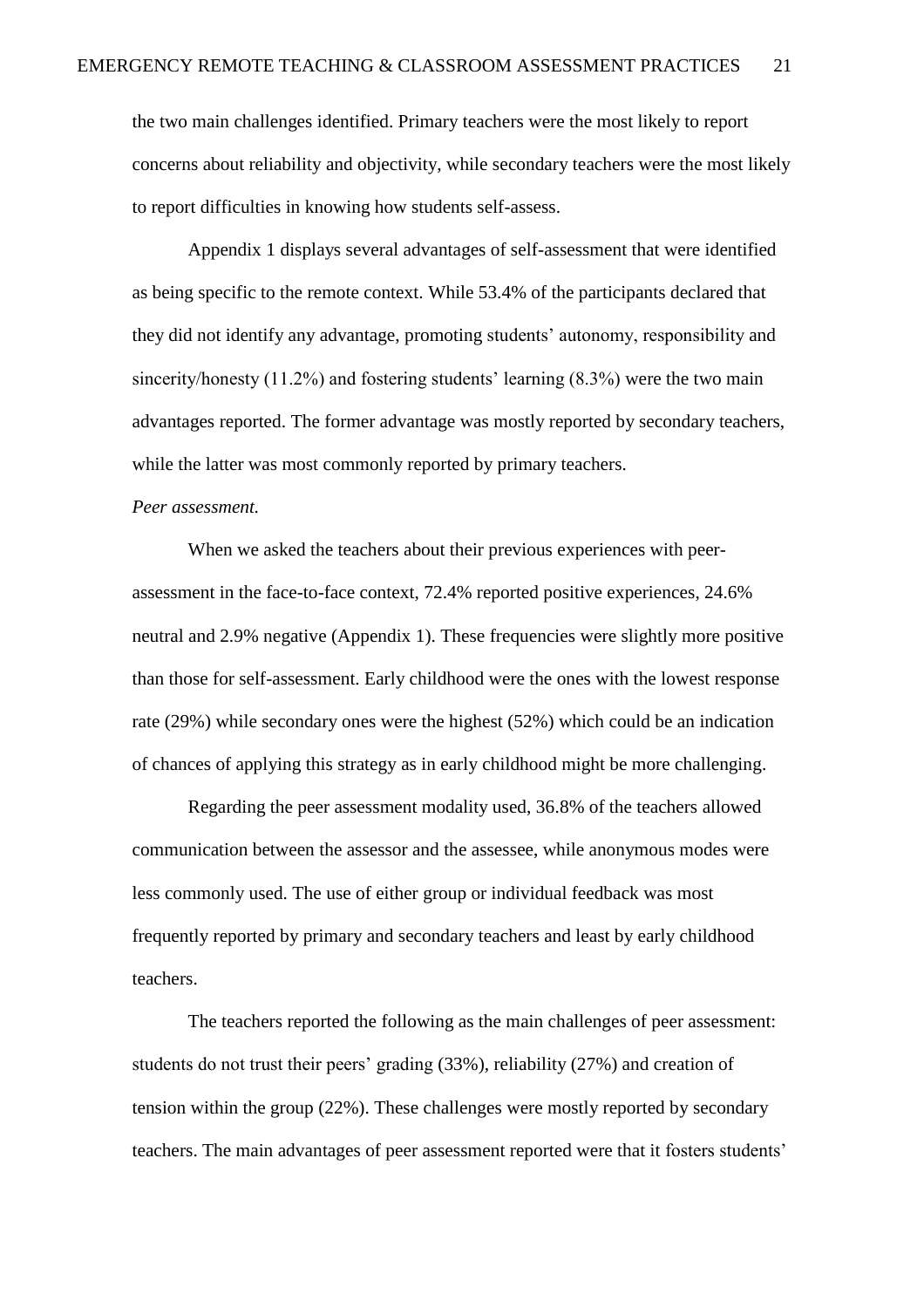awareness about their learning (32.3%), promotes teamwork (21.5%) and enables students to learn through its use (20.5%). Again, these advantages were primarily reported by secondary teachers.

The participants declared using peer assessment as a pedagogical and learning strategy less during the emergency remote teaching  $(M = 1.83, SD = 1.82)$  than before  $(M = 3.56, SD = 2.69)$ ,  $t(935) = -22.276, p < .001$ . It is noteworthy that this decrease was significant at all the educational levels. Among the participants who claimed to use peer assessment, 37.1% declared that they have not altered how they implement it, while 5.6% declared that they now organise groups of students. Higher education teachers were the most likely to report changes.

The teachers identified several challenges of peer assessment that they deemed specific to the remote context. While 38% of the participants declared not to identify any problem, technical challenges (7.6%) and the difficulty of creating groups and managing from a distance (7%) were the two main challenges reported, mostly by secondary teachers.

Appendix 1 displays several advantages of peer assessment that the participants deemed specific to the remote context. While 67.4% of the participants declared not to identify any advantage, fostering students' learning (3.1%) and promoting students' autonomy, responsibility and honesty (1.6%) were the two main advantages reported, again most often by secondary teachers.

#### **Discussion**

We aimed to examine how emergency remote teaching changed assessment practices in the classroom. Even though our participants claimed to have limited experience in formative assessment, this was the most common strategy. We will next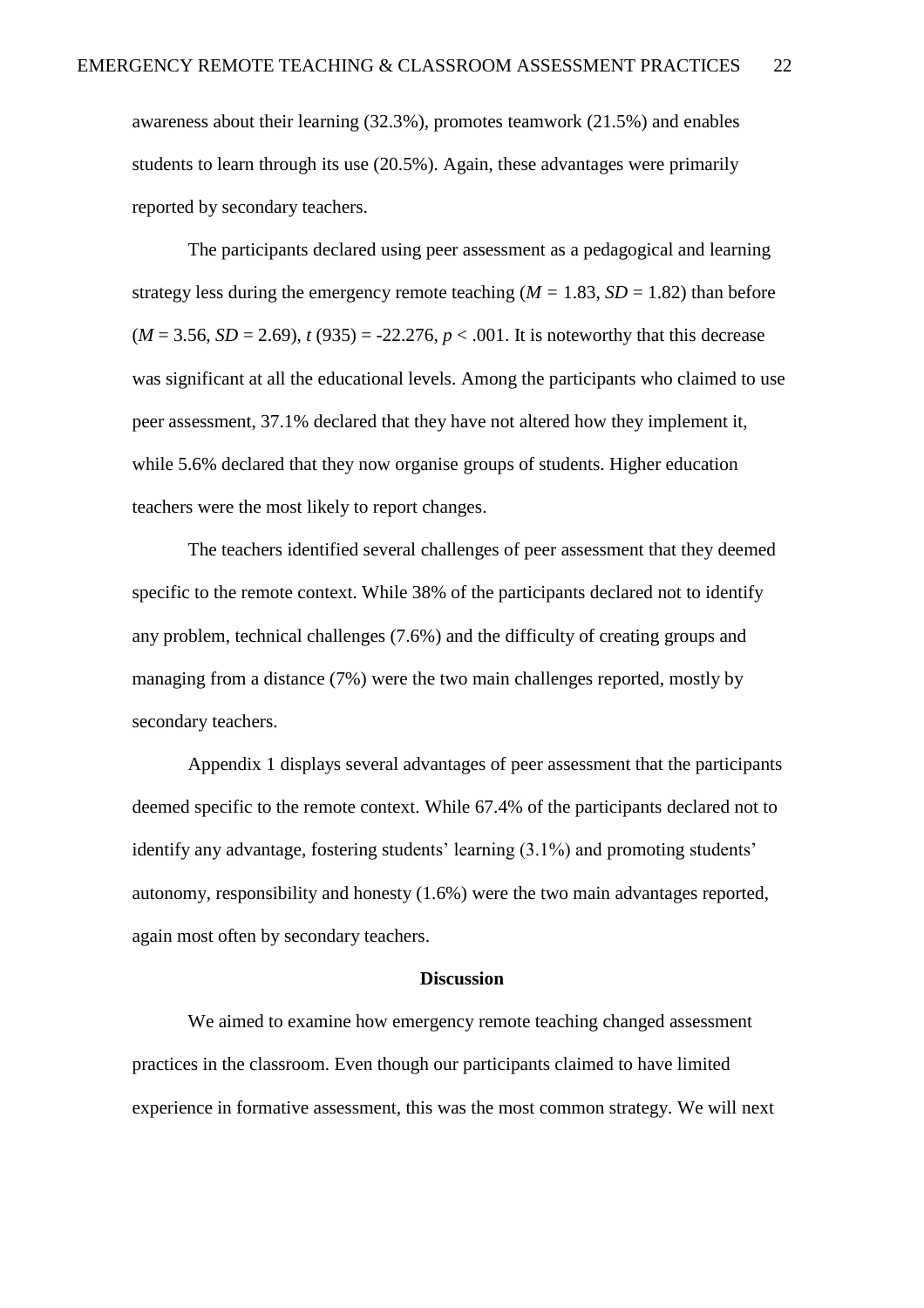discuss the results of our four RQs followed by a section in which we expand on the differences between educational levels.

#### **Changes in Assessment Practices**

Our RQ1 results showed that there were changes in how teachers used assessment instruments. Group assignments became less frequent, while exams contained more multiple-choice questions and fewer essay questions. These findings align with other recent studies on the effects of the pandemic on assessment practices (Almossa & Alzaharani, 2022; Bartolic et al., 2021; Senel & Senel, 2021). Because exams were required for accountability purposes, educational institutions (universities especially) conducted and invigilated them online using a variety of modalities (e.g., via platforms such as Zoom or proctoring). Consequently, and notwithstanding the ethical issues entailed, some studies have shown that there was no variability in grading compared with paper-based invigilated examinations (e.g., Linden & Gonzalez, 2021), while others found an increase in the use of contract cheating services (Hill et al., 2021; Montenegro-Rueda et al., 2021).

The results from RQ2 showed that teachers became more flexible in their evaluation strategies, lowering their assessment criteria and standards and amending grading procedures. Again, these findings accorded with other similar studies (Bartolic et al., 2021; Montenegro-Rueda et al., 2021). Reasons for these adjustments included reduced instructional contact; setting up online classes was difficult, and the participants suggested that they wanted to alleviate screen time for students and help them cope with complex living situations such as domiciliary lockdowns.

The results from RQ3 were mixed. The participants reported a high frequency of feedback delivery (daily or weekly). One third reported providing less feedback, while one third reported providing more. As with Jiang and Yu's (2021) study, the shift to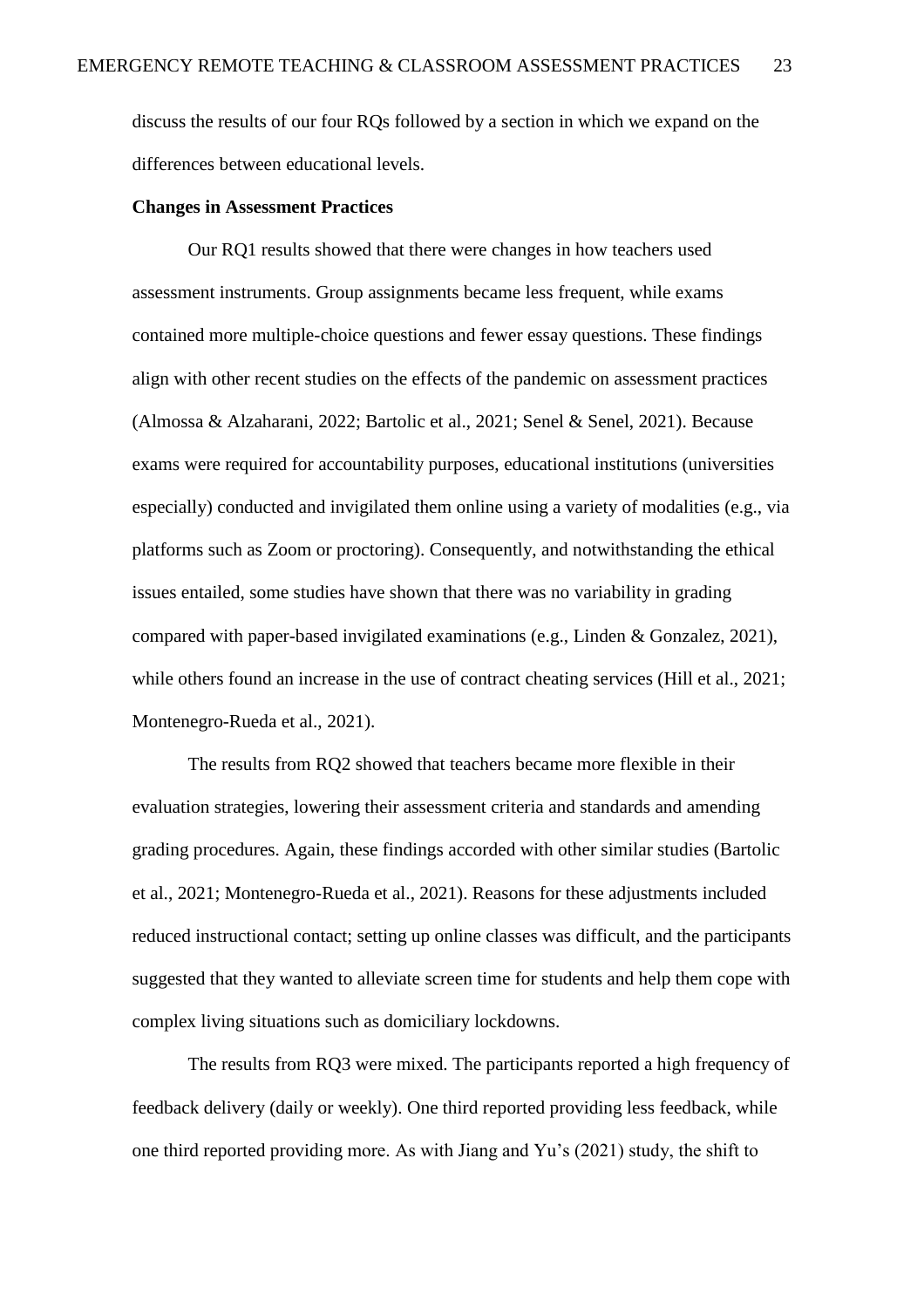online teaching increased the participants' awareness of the importance of feedback, including the willingness to give it, and the need to learn how to use new technologies to do so. The delivery of feedback increased in secondary education and markedly decreased in primary education and early childhood, perhaps because the students were more dependent on teachers in the latter two settings (Gamage et al., 2020) and direct observation was needed to provide feedback. This was difficult to achieve online.

Two conclusions were drawn from the RQ3 results. First, the participants claimed that before emergency remote teaching they used rubrics mainly to make evaluations fairer or more objective -mostly a summative purpose- and to inform their students about assessment processes and criteria -a transparency purpose-. This confirmed previous research on the use of rubrics (Jonsson & Svingby, 2007). The use of rubrics for formative actions (e.g., scaffoldings for learning) was much less frequently reported than it was in the pre-pandemic period (Brookhart, 2018). Second, we learnt that the use of rubrics remained for the most part unaffected by emergency remote teaching. We hypothesised that this may have been because (a) the teachers believed in the educational value of rubrics even, or especially, in challenging situations; (b) rubrics were created in a digital form (e.g., Word and pdf files) so it was easy to distribute them amongst the students; (c) the students may have requested for the use of rubrics to be continued because they clarified learning goals, standards, and so on. Our results confirmed that rubrics were here to stay (Dawson, 2017) even in complex educational situations. Unfortunately, our data showed that the participants were still not using the full potential of rubrics for formative purposes despite the capacity of these tools to enhance teaching and learning (Andrade, 2005). We must therefore continue to train teachers on how to implement rubrics for formative and summative purposes (Brookhart, 2013).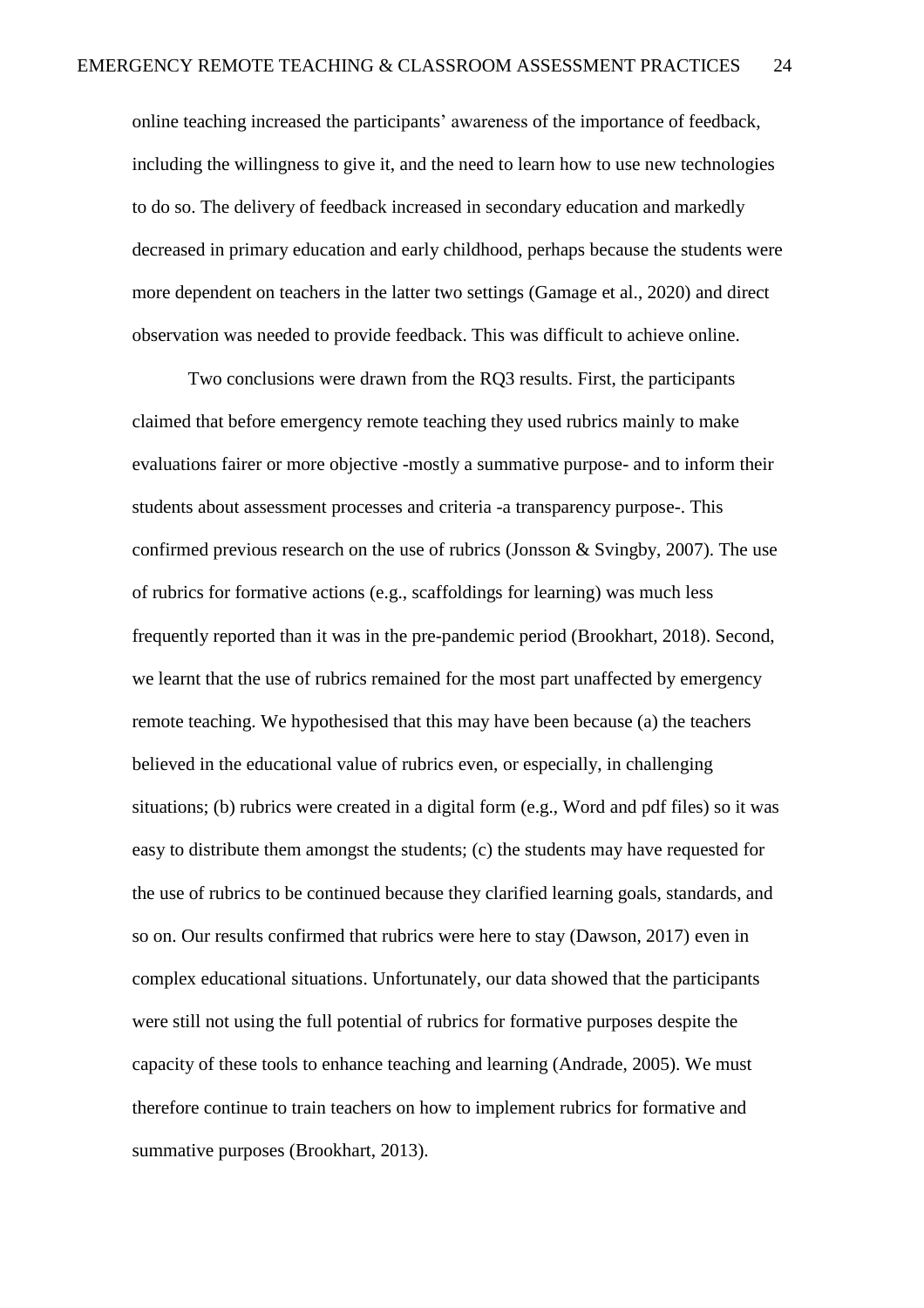In addressing RQ4, we explored students' involvement in self-assessment (Andrade, 2018) and peer assessment (Topping, 1998). We found that emergency remote teaching had a clear negative impact on students' involvement in both cases. This aligned with the findings of other studies (Senel & Senel, 2021). Despite their positive experience of face-to-face contact (70%), 62% of the teachers identified specific challenges regarding the use of self- and peer assessment in online teaching. In addition, 53% of the participants did not identify any advantages in online selfassessment; the figure was 83% for peer assessment. For the latter, increased difficulties saw its use fall by half when the teaching context changed. The problems most commonly reported by the participants were related to the online context rather than those indicated in the face-to-face context (Panadero et al., 2014; Panadero & Brown, 2017). Clearly, students' involvement in assessment had diminished, even though the participants were generally positive about its value.

All in all, our results showed the often negative impact of emergency remote teaching on assessment. It is important to consider that adapting to online teaching can take between 6 and 9 months (Hodges et al., 2020), and the sudden shift to emergency remote teaching left little time to adjust the materials and instructional setting, especially for teachers who had previously only delivered face-to-face education. Obviously, assessment practices were affected by this. Because assessment represents the materialisation of learning goals and standards (Brookhart & Nitko, 2015; Laveault & Allal, 2016), central aspects of instruction were affected as shown by our data.

#### **Differences Between Educational Levels**

Next, we discuss whether the changes in assessment practices had more distinct effects on the different educational levels than the already existing differences (Brown, 2018). It must be emphasised that studies comparing assessment practices across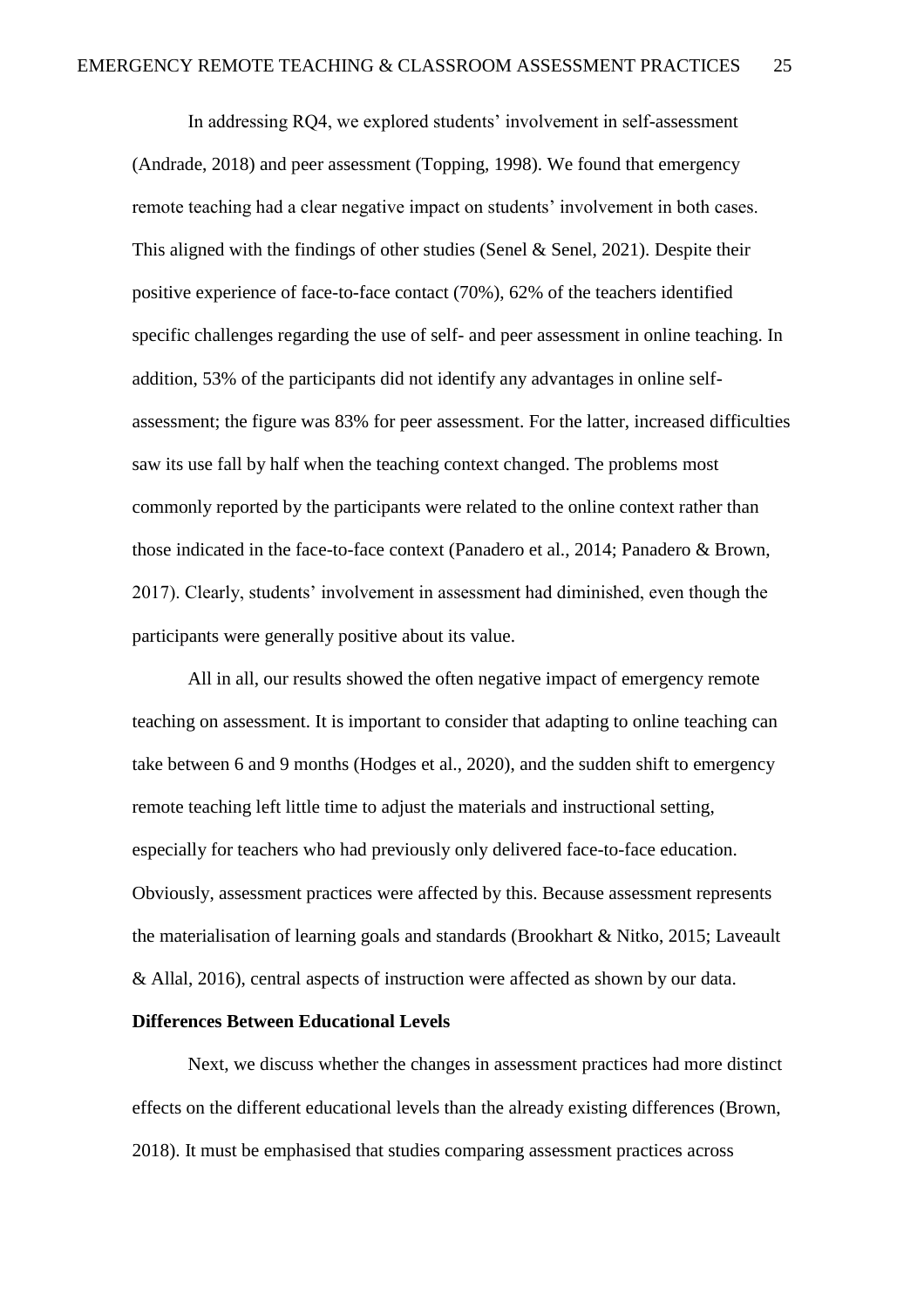educational levels are extremely scarce. This fact strongly limits our ability to compare our findings with previous research, which is vital if stronger conclusions are to be drawn. In other words, without a direct contrast with other educational levels, it is difficult to determine whether a particular level had better adapted to the new context. However, we do not consider this difficulty to compare with previous research a negative characteristic of our study because precisely we attempted to address this shortfall of most research just focusing on one educational level.

Our results systematically showed that the primary education teachers made the most substantial adjustments to their assessment practices, followed by the secondary education teachers and finally by the higher education and vocational teachers. As an example, the primary education teachers (1) lowered their standards, (2) introduced more flexibility into criteria and grading, and (3) reduced the use of rubrics. These results are very different among our participants with older students, especially the higher education ones. Thus, we will next explore four possible reasons for these differences among the teachers working with youngest students and the ones with the oldest.

First, our participants who were used to working with more mature students, especially in higher education, had a longer tradition of employing online systems as instructional scaffolding for their classes (Cerezo et al., 2016). Therefore, having already deployed online systems with more technologically knowledgeable older students, higher education teachers were more able to adapt to the new circumstances with fewer changes and effort. Younger students did not know their way around online platforms, so a significant amount of instructional time was lost by their teachers (Holley & Oliver, 2010).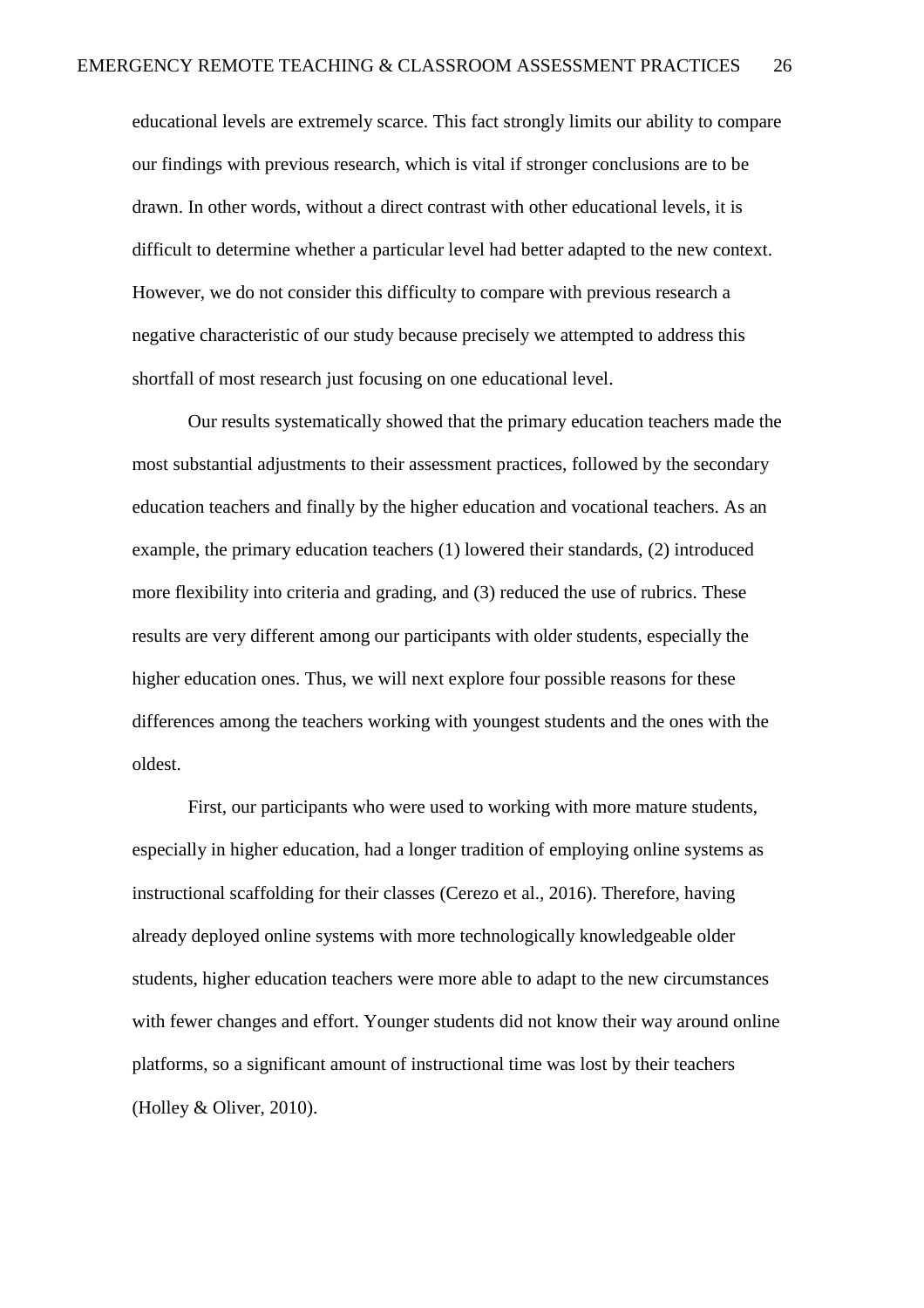Second, there are vast differences in the pedagogical training across the different levels in Spain (e.g., Salazar Noguera & McCluskey, 2017), as is the case elsewhere. Whilst primary education teachers in Spain spend at least 4 years training, secondary education teachers can access teaching after a master's programme and higher education teachers can access teaching without any training at all. This has an impact on knowledge, preparedness, and willingness to perform changes in assessment design and implementation (Hill & Eyers, 2016; Laveault & Allal, 2016). Even further, universities worldwide still prefer to evaluate the professional quality of their teachers in terms of research output rather than teaching results (Laveault & Allal, 2016).

Third, it seems logical that the use of assessment instruments has changed less in higher and vocational education for reasons of accountability (Nichols & Harris, 2016). In Spain, teachers working at these levels must accredit students' knowledge for them to pass their subjects. Consequently, many teachers tried to be as faithful as possible to the syllabi and sought to maintain the same assessment and accreditation system despite the complex situation they were facing. Additionally, in higher education, regulatory requirements impede sudden changes in the syllabi because the latter are considered to be instructional contracts with the students (Lipnevich et al., 2021). In sharp contrast, 1 month after the first lockdown, the Spanish Minister of Education issued a new regulation in which early childhood, primary education, secondary education, and firstyear pre-university students were permitted to advance to the next stage of their learning even if they had not reached the formerly requisite goals and standards (Torres Menárguez et al., 2020). This reduced the constraints of accountability and the attendance pressures.

And fourth, a crucial factor was the age of the learners: it is only logical that the use of assessment instruments changed more in primary and secondary education,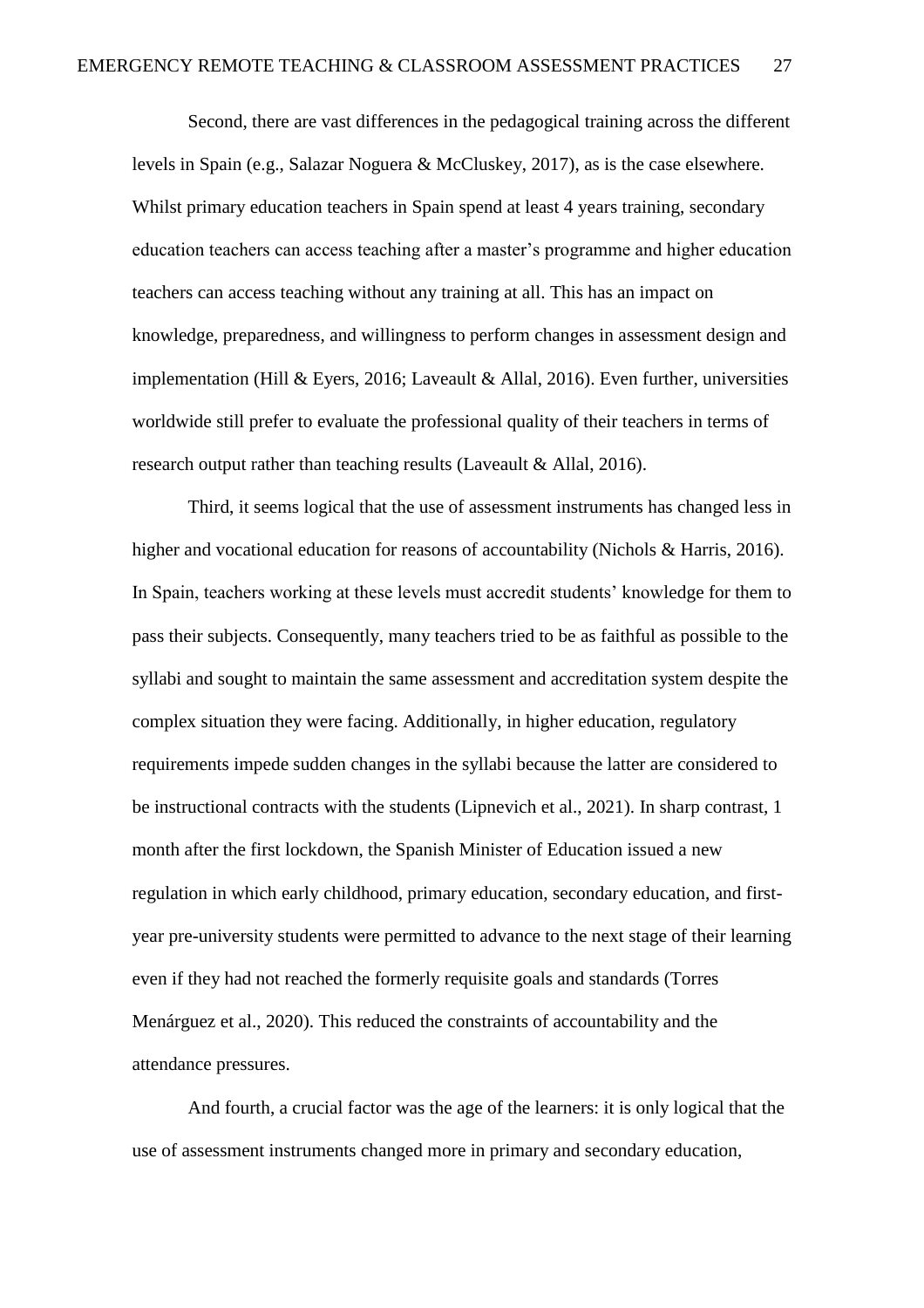where students are generally less mature and more dependable, so the absence of faceto-face instruction might have affected them most (Gamage et al., 2020; Putri et al., 2020).

#### **Practical Implications**

We divided the practical implications in three categories: teacher training, institutional changes and preparation of students for online education. Regarding the first, it has been long acknowledged that we need to improve our teachers' assessment literacy (Allal, 2013; DeLuca et al., 2016; Laveault, 2016), and emergency remote teaching has confirmed this. First, teachers' assessment professional development should be conceptualised as involving pre-service and in-service processes (DeLuca et al., 2016). It is known that both are complementary and necessary and we should conceptualize teacher training as being important during their university training as when the teachers are already working. Also, we need to approach the professional development of teachers as a multidimensional and challenging task, using a regulation model in which they are proactive agents able to establish their own goals in their assessment education (Laveault, 2016).

Second, we need to provide institutional support and resources to offer greater opportunities for change in teachers' assessment practices. As an example, the institutional regulations need to support formative assessment practices such as self or peer assessment. In addition, teachers that are trying to improve their instructional strategies by using innovative practices, should have their efforts recognized by their institutions.

Lastly, we need to pay special care to the preparation of students for online education. First, students and teachers should have their own electronic devices or, at least, access to so that their educational process is not interrupted. Second, high-quality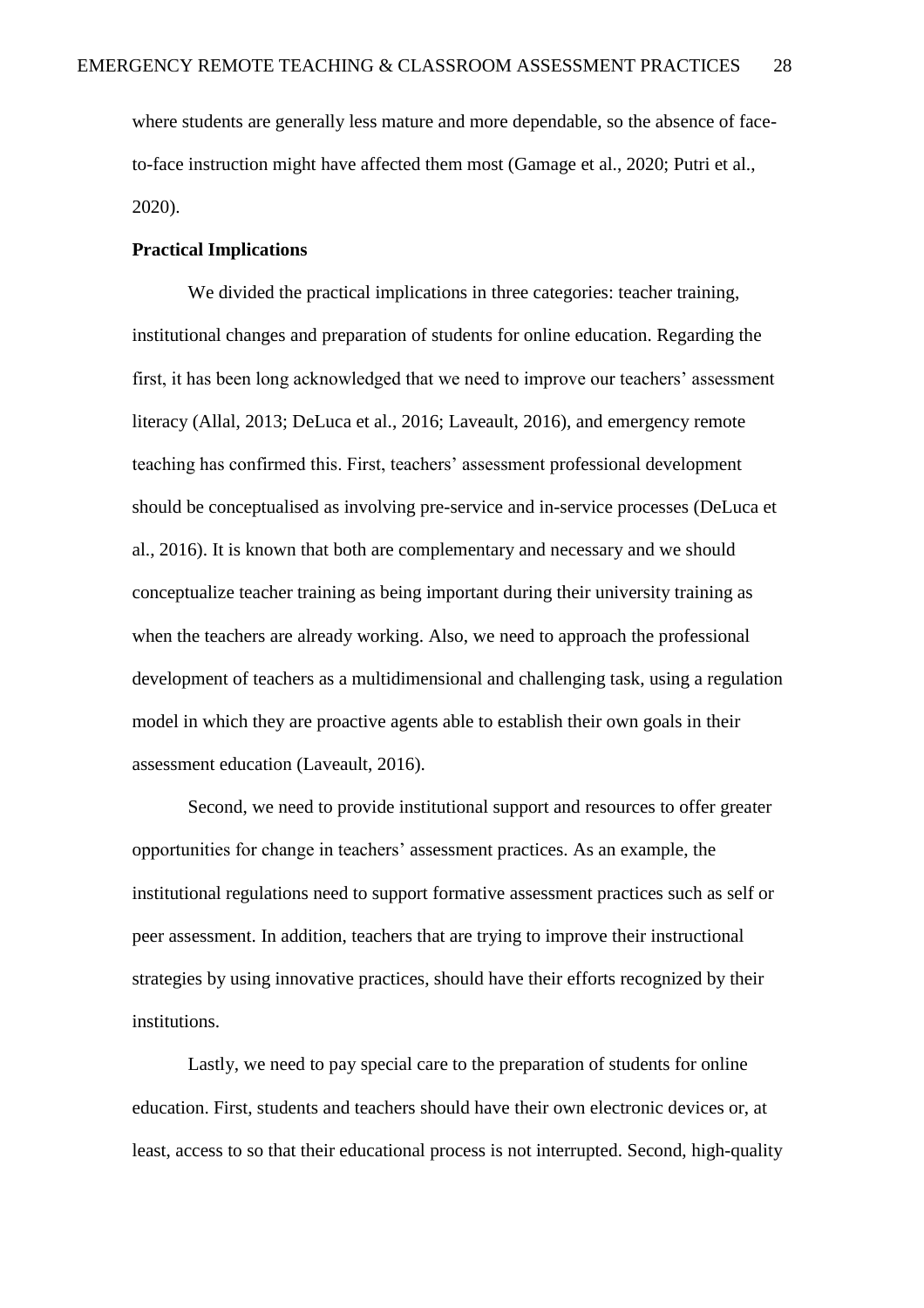online learning may promote the enrolment of international students on programmes they would otherwise have not been able to join because they would have had to physically relocate. Other groups (e.g., hospitalised students, home-schooled students, and students travelling with their parents for various reasons) could also be accommodated. Third, distance grading and certification practices such as proctoring should be made more robust and ethical.

#### **Conclusion**

The main conclusion is that the sudden transition to emergency remote teaching affected teachers' assessment practices as they were compelled to alter their instruments, standards, and demands of students especially at the primary and secondary education. When it comes to formative assessment, the results were contradictory: (1) the delivery of feedback remained 'stable' in that the larger percentage of participants reported no changes, though the remainder reported either an increase or decrease; (2) rubrics remained a popular tool, though their formative use could be extended; and (3) self- and peer assessment declined considerably due to the challenges posed by distance learning. In sum, although some teachers have managed to adjust, the situation has, in general, deteriorated. Therefore, our teachers should receive more training on assessment accompanied by institutional changes that enable them to implement more formative activities as recommended above. Hopefully, the extraordinary situation thet emergency remote teaching posed might had served to emphasise the need to take action in both respects.

#### **References**

Allal, L. (2013). Teachers' professional judgement in assessment: A cognitive act and a socially situated practice. *Assessment in Education: Principles, Policy & Practice, 20*(1), 20-34. https://doi.org/10.1080/0969594X.2012.736364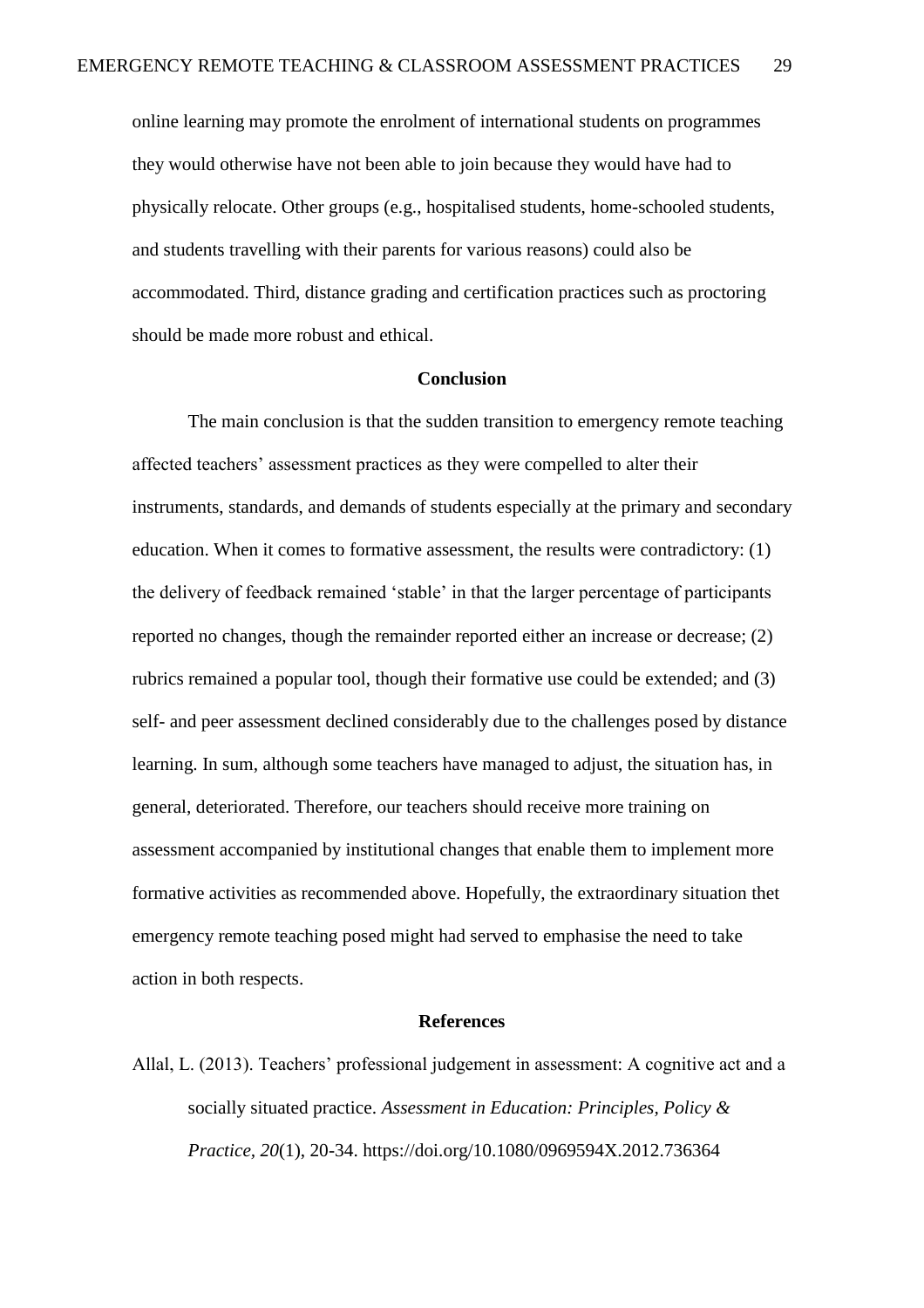- Almossa, S. Y., & Alzahrani, S. M. (2022). Assessment practices in Saudi higher education during the COVID-19 pandemic. *Humanities and Social Sciences Communications, 9*(5), 1-9.<https://doi.org/10.1057/s41599-021-01025-z>
- Andrade, H. (2005). Teaching with rubrics: The good, the bad, and the ugly. *College Teaching, 53*(1), 27-32.<https://doi.org/10.3200/CTCH.53.1.27-31>
- Andrade, H. (2018). Feedback in the context of self-assessment. In A. A. Lipnevich & J. K. Smith (Eds.), *The Cambridge handbook of instructional feedback* (pp. 376- 408). Cambridge University Press.
- Angelo, T. A., & Cross, K. P. (1993). *Classroom assessment techniques: A handbook for college teachers*. Jossey-Bass.
- Area-Moreira, M., Bethencourt-Aguilar, A., Martín-Gómez, S., & San Nicolás-Santos, M. B. (2021). Análisis de las políticas de enseñanza universitaria en España en tiempos de Covid-19. La presencialidad adaptada. *Revista de Educación a Distancia (RED)*, *21*(65).
- Balloo, K., Evans, C., Hughes, A., Zhu, X., & Winstone, N. E. (2018). Transparency isn't spoon-feeding: How a transformative approach to the use of explicit assessment criteria can support student self-regulation. *Frontiers in Education, 3*(69). https://doi.org/10.3389/feduc.2018.00069
- Bartolic, S. K., Boud, D., Agapito, J., Verpoorten, D., Williams, S., Lutze-Mann, L., Matzat, U., Moreno, M. M., Polly, P., Tai, J., Marsh, H. L., Lin, L., Burgess, J.- L., Habtu, S., Mercedes Rodrigo, M., Roth, M., Heap, T., & Guppy, N. (2021). A multi-institutional assessment of changes in higher education teaching and learning in the face of COVID-19. *Educational Review*, 1-17.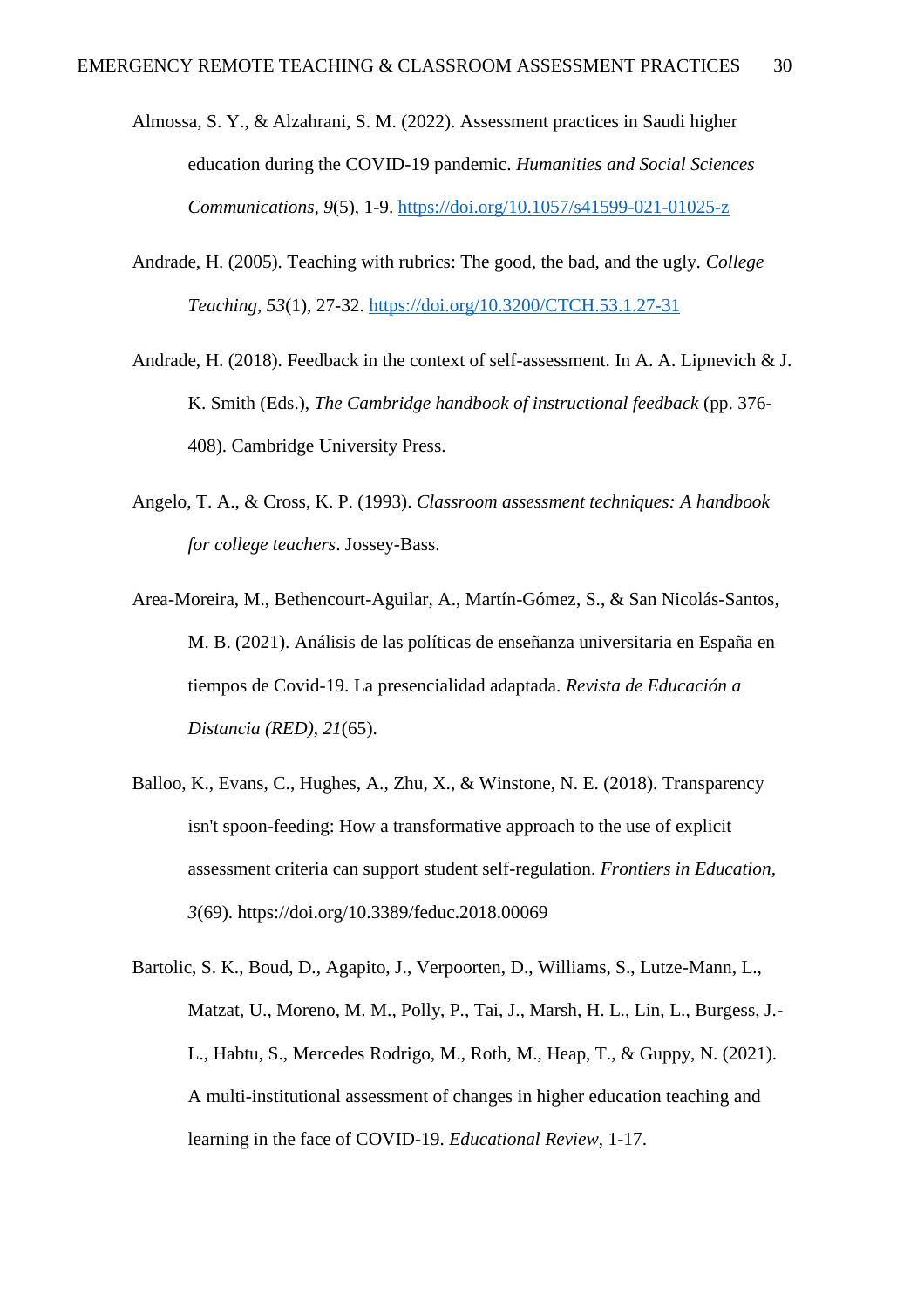Black, P., & Wiliam, D. (1998). Assessment and classroom learning. *Assessment in Education: Principles, Policy & Practice*, *5*(1), 7-74. https://doi.org/10.1080/0969595980050102

Bozkurt, A., Jung, I., Xiao, J., Vladimirschi, V., Schuwer, R., Egorov, G., Lambert, S. R., Al-Freih, M., Pete, J., Olcott, D., Jr., Rodes, V., Aranciaga, I., Bali, M., Alvarez, A. V., Jr., Roberts, J., Pazurek, A., Raffaghelli, J. E., Panagiotou, N., de Coëtlogon, P., … Paskevicius, M. (2020). A global outlook to the interruption of education due to COVID-19 pandemic: Navigating in a time of uncertainty and crisis. *Asian Journal of Distance Education*, *15*(1), 1-126. https://doi.org/10.5281/zenodo.3878572

- Brookhart, S. M. (2013). *How to create and use rubrics for formative assessment and grading*. ASCD.
- Brookhart, S. M. (2018). Appropriate criteria: Key to effective rubrics. *Frontiers in Education, 3*(22). https://doi.org/10.3389/feduc.2018.00022
- Brookhart, S. M., & Chen, F. (2015). The quality and effectiveness of descriptive rubrics. *Educational Review*, *67*(3), 343-368. https://doi.org/10.1080/00131911.2014.929565
- Brookhart, S. M., Guskey, T. R., Bowers, A. J., McMillan, J. H., Smith, J. K., Smith, L. F., Stevens, M. T., & Welsh, M. E. (2016). A century of grading research: Meaning and value in the most common educational measure. *Review of Educational Research*, *86*(4), 803-848. https://doi.org/10.3102/0034654316672069
- Brookhart, S. M., & Nitko, A. J. (2015). *Educational assessment of students* (7th ed.). Pearson.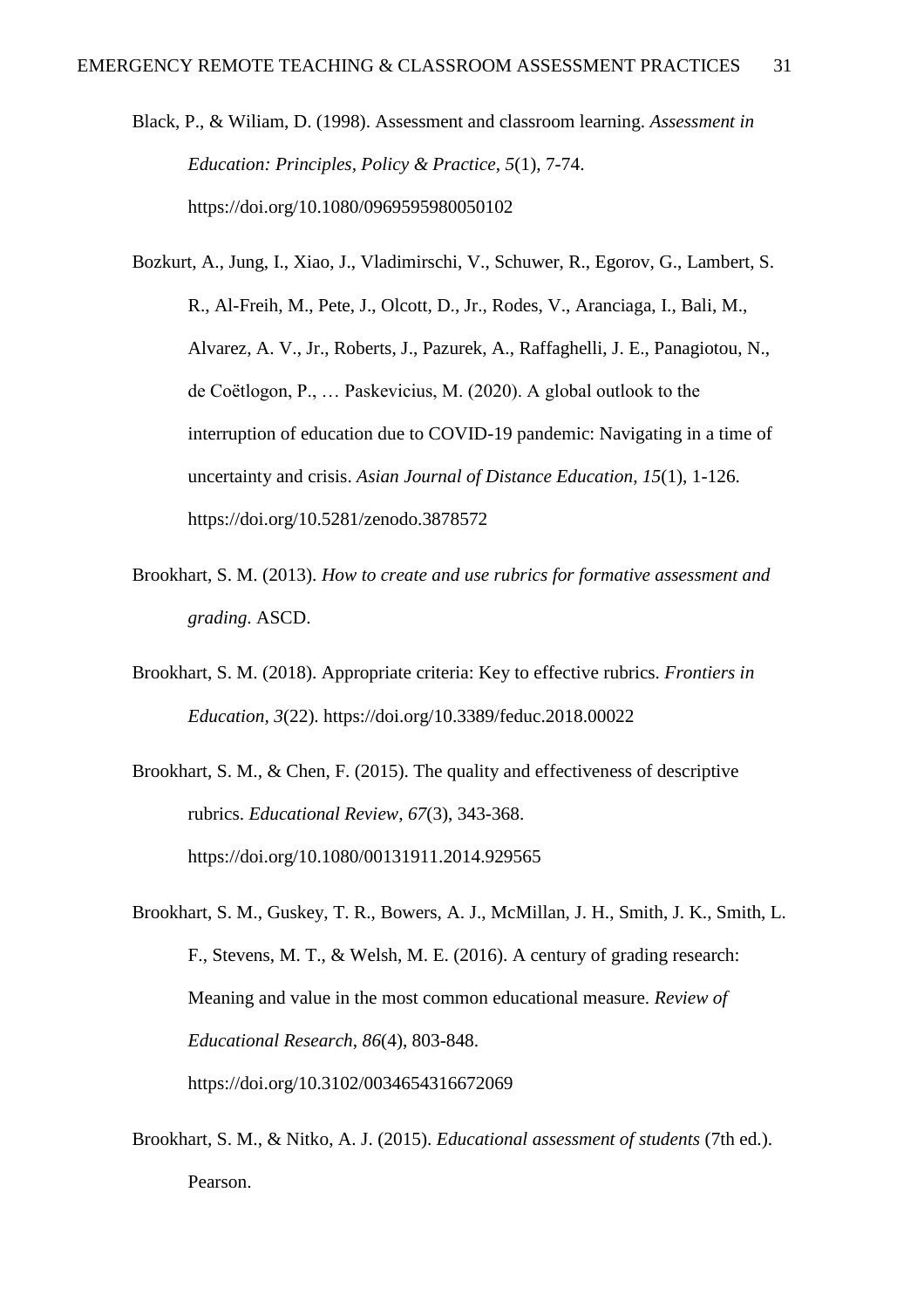Brown, G. T. L. (2018). *Assessment of student achievement*. Routledge.

- Brown, G. T. L., & Harris, L. R. (2013). Student self-assessment. In J. H. McMillan (Ed.), *The SAGE handbook of research on classroom assessment* (pp. 367-393). Sage.
- Cerezo, R., Sánchez-Santillán, M., Paule-Ruiz, M. P., & Núñez, J. C. (2016). Students' LMS interaction patterns and their relationship with achievement: A case study in higher education. *Computers & Education*, *96*, 42-54. https://doi.org/10.1016/j.compedu.2016.02.006
- COVID-19 pandemic in Spain: Revision history. (2021, May 17). In *Wikipedia.*  https://en.wikipedia.org/wiki/COVID-19\_pandemic\_in\_Spain
- Dawson, P. (2017). Assessment rubrics: towards clearer and more replicable design, research and practice. *Assessment & Evaluation in Higher Education*, *42*(3), 347-360. https://doi.org/10.1080/02602938.2015.1111294
- Dawson, P., Henderson M., Ryan, T., Mahony, P., Boud, D., Phillips, M., & Molloy, E. (2018). Technology and feedback design. In J. M. Spector, B. B. Lockee, & M. D. Childress (Eds), *Learning, Design and Technology: An International Compendium of Theory, Research, Practice and Policy* (pp. 1-45). Springer. https://doi.org/ 10.1007/978-3-319-17727-4\_124-1
- DeLuca, C., Lapointe-Mcewan, D., & Luhanga, U. (2016). Teacher assessment literacy: A review of international standards and measures. *Educational Assessment, Evaluation and Accountability*, *28*(3), 251-272. [https://doi.org/10.1007/s11092-](https://doi.org/10.1007/s11092-015-9233-6) [015-9233-6](https://doi.org/10.1007/s11092-015-9233-6)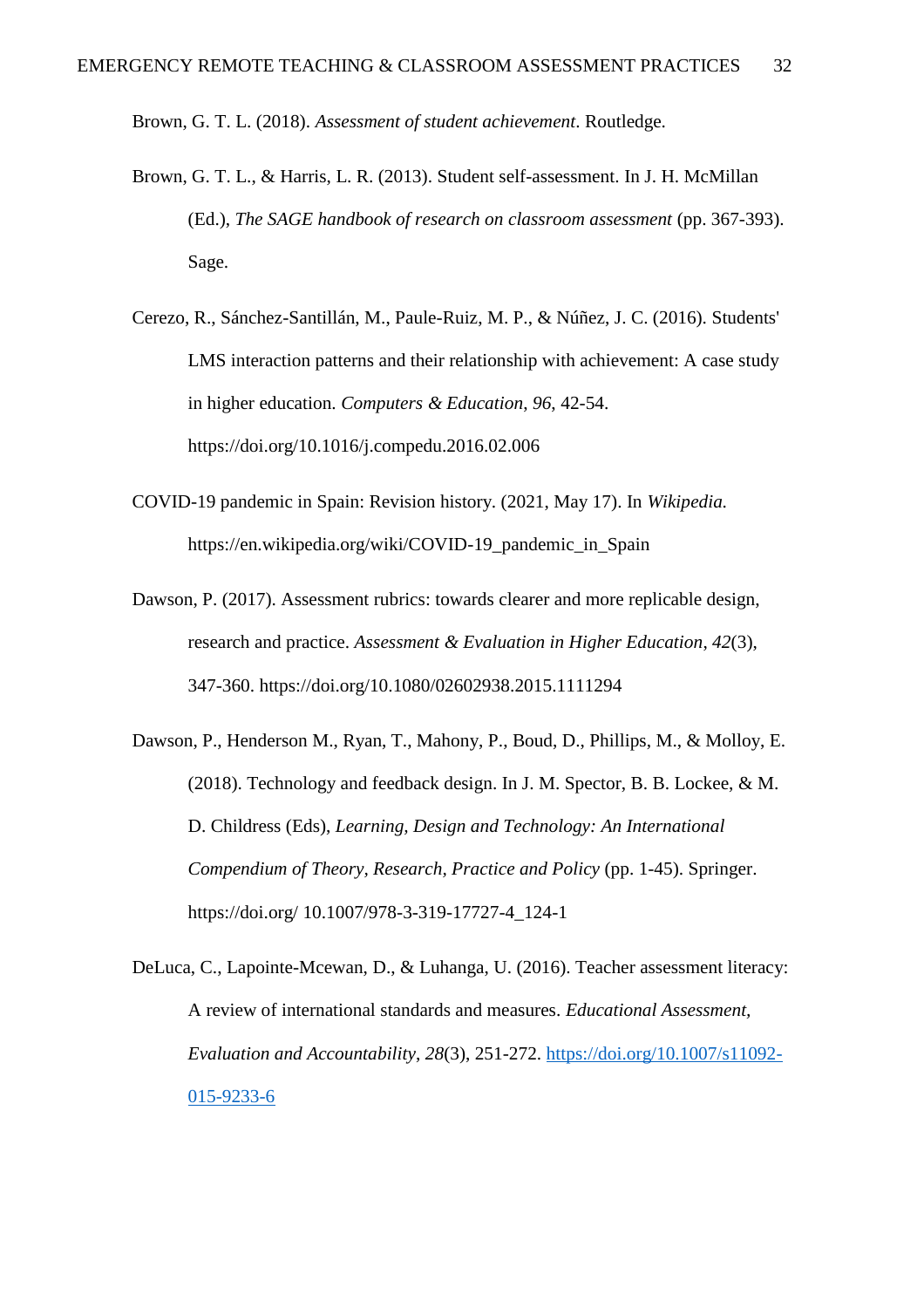DeLuca, C., Valiquette, A., & Klinger, D. A. (2016). Implementing assessment for learning in Canada: The challenge of teacher professional development. In D. Laveault & L. Allal (Eds.), *Assessment for learning: Meeting the challenge of implementation* (pp. 145-160). Springer.

Double, K.S., McGrane, J.A. & Hopfenbeck, T.N. (2020). The impact of peer assessment on academic performance: A meta-analysis of control group studies. *Educational Psychology Review, 32*(2)**,** 481–509. https://doi.org/10.1007/s10648-019-09510-3

- Gamage, K. A., Silva, E. K. D., & Gunawardhana, N. (2020). Online delivery and assessment during COVID-19: Safeguarding academic integrity. *Education Sciences*, *10*(11), 301. http://.doi.org/10.3390/educsci10110301
- Hattie, J., & Timperley, H. (2007). The power of feedback. *Review of educational research*, *77*(1), 81-112. https://doi.org/10.3102/003465430298487
- Hebebci, M. T., Bertiz, Y., & Alan, S. (2020). Investigation of views of students and teachers on distance education practices during the coronavirus (COVID-19) pandemic. *International Journal of Technology in Education and Science (IJTES)*, *4*(4), 267-282. https://doi.org/10.46328/ijtes.v4i4.113
- Hill, M. F., & Eyers, G. E. (2016). Moving from student to teacher: Changing perspectives about assessment through teacher education. In G. T. L. Brown & L. R. Harris (Eds.), *Handbook of Human and Social Conditions in Assessment* (pp. 57-76). Routledge.
- Hill, G., Mason, J., & Dunn, A. (2021). Contract cheating: an increasing challenge for global academic community arising from COVID-19. *Research and Practice in*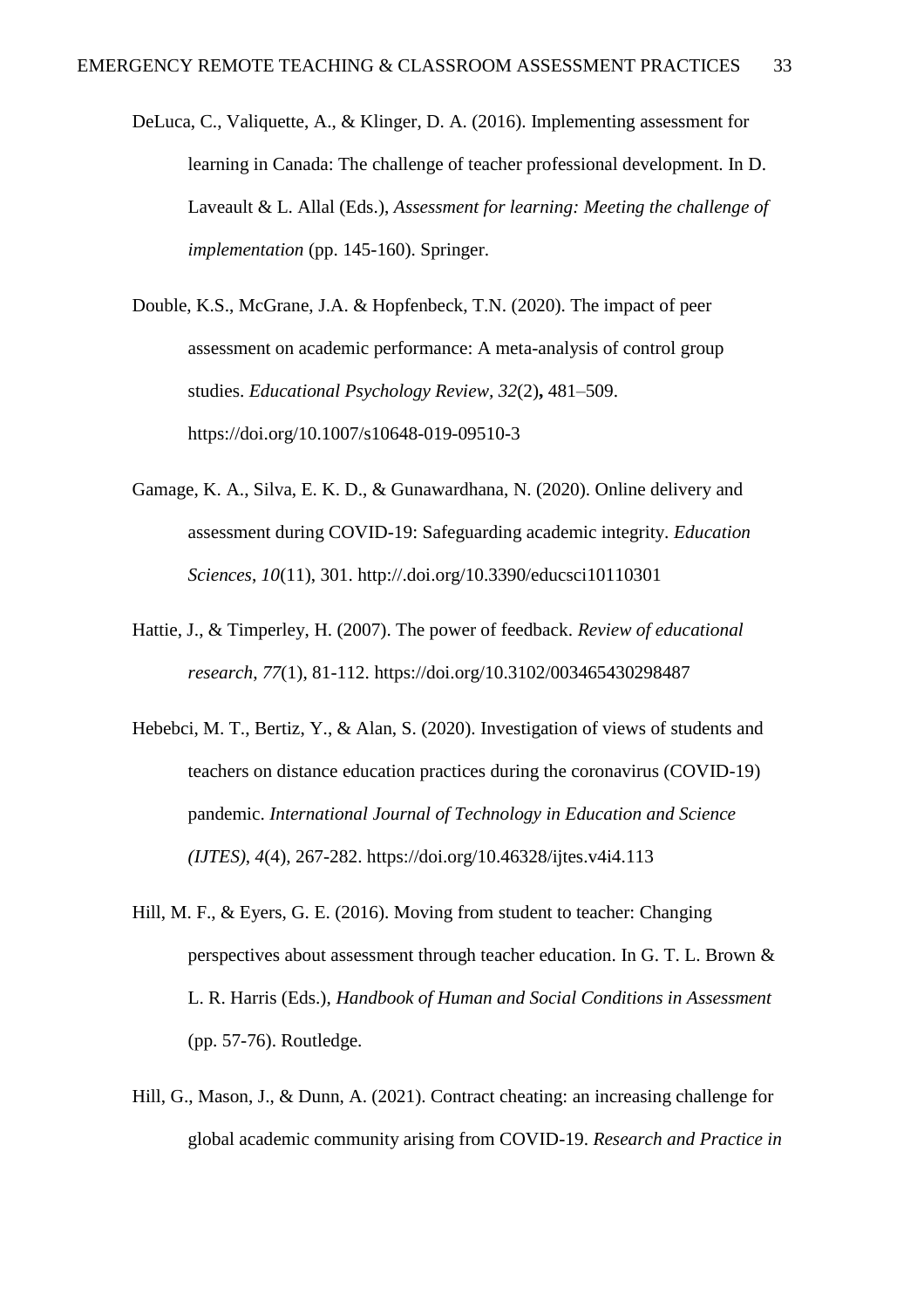*Technology Enhanced Learning, 16*(24), 1-20. https://doi.org/10.1186/s41039- 021-00166-8

Hodges, C., Moore, S., Lockee, B., Trust, T., & Bond, A. (2020, March 27). *The Difference between Emergency Remote Teaching and Online Learning*. EDUCAUSE Review. [https://er.educause.edu/articles/2020/3/the](https://er.educause.edu/articles/2020/3/the-difference-between-emergency-remote-teaching-and-online-learning)[difference-between-emergency-remote-teaching-and-online-learning](https://er.educause.edu/articles/2020/3/the-difference-between-emergency-remote-teaching-and-online-learning)

- Holley, D., & Oliver, M. (2010). Student engagement and blended learning: Portraits of risk. *Computers & Education*, *54*(3), 693-700. <https://doi.org/10.1016/j.compedu.2009.08.035>
- Iglesias-Pradas, S., Hernández-García, Á., Chaparro-Peláez, J., & Prieto, J. L. (2021). Emergency remote teaching and students' academic performance in higher education during the COVID-19 pandemic: A case study. *Computers in Human Behavior*, *119*, 106713.
- Jiang, L., & Yu, S. (2021). Understanding changes in EFL teachers' feedback practice during COVID-19: Implications for teacher feedback literacy at a time of crisis. *The Asia-Pacific Education Researcher, 30*(6), 509-518. https://doi.org/10.1007/s40299-021-00583-9
- Jonsson, A., & Svingby, G. (2007). The use of scoring rubrics: Reliability, validity and educational consequences. *Educational research review, 2*(2), 130-144. https://doi.org/10.1016/j.edurev.2007.05.002
- Jung, J., Horta, H., & Postiglione, G. A. (2021, in press). Living in uncertainty: the COVID-19 pandemic and higher education in Hong Kong. *Studies in Higher Education*. https://doi.org/10.1080/03075079.2020.1859685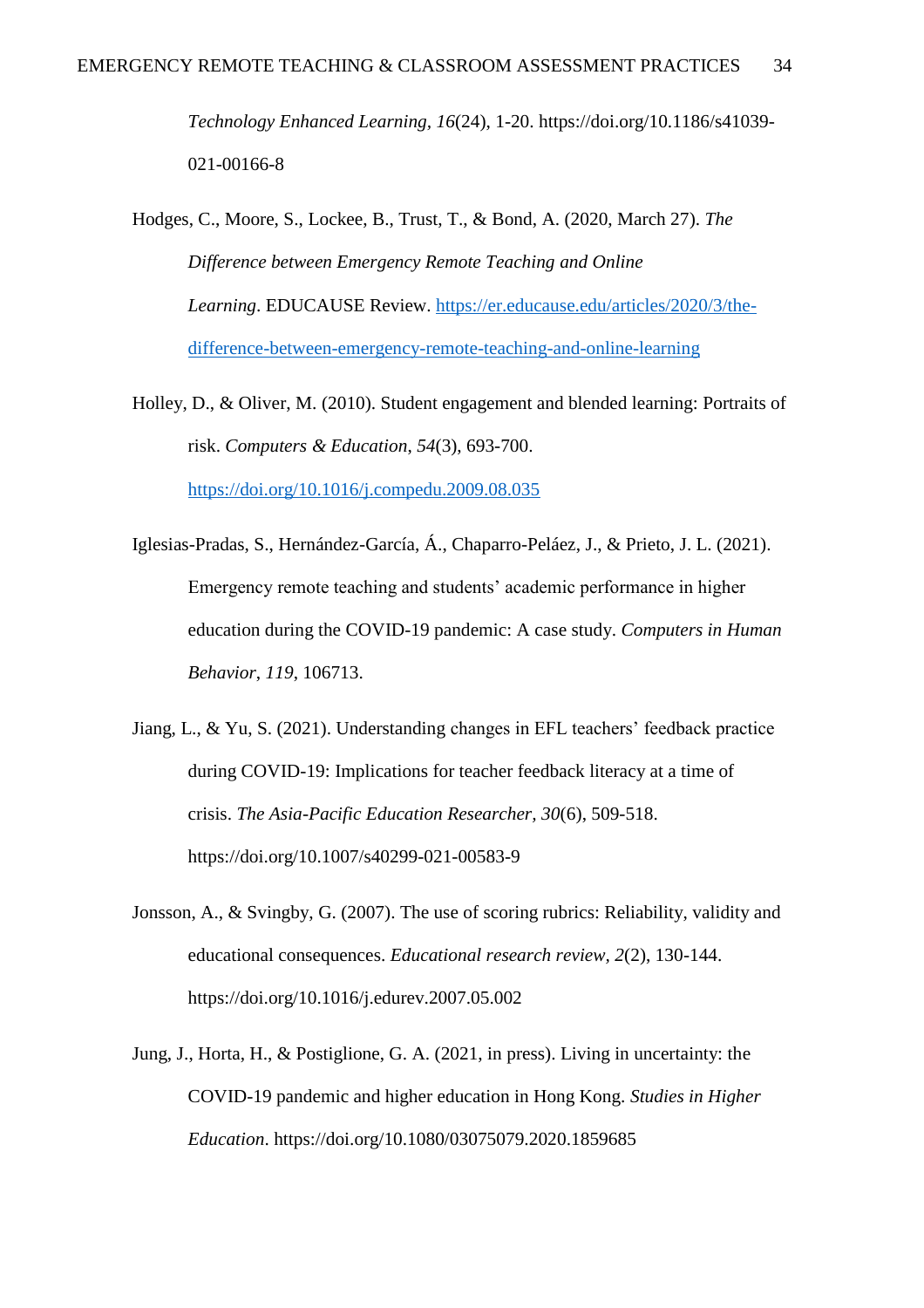- Koenka, A. C., Linnenbrink-Garcia, L., Moshontz, H., Atkinson, K. M., Sanchez, C. E., & Cooper, H. (2021). A meta-analysis on the impact of grades and comments on academic motivation and achievement: a case for written feedback. *Educational Psychology, 41*(7), 922-947.<https://doi.org/10.1080/01443410.2019.1659939>
- Laveault, D. (2016). Building capacity: Professional development and collaborative learning about assessment. In D. Laveault & L. Allal (Eds.), *Assessment for learning: Meeting the challenge of implementation* (pp. 131-143). Springer.
- Laveault, D., & Allal, L. (2016). *Assessment for Learning: Meeting the challenge of implementation*. Springer
- Linden, K., & Gonzalez, P. (2021). Zoom invigilated exams: A protocol for rapid adoption to remote examinations. *British Journal of Educational Technology, 52*(4), 1323-1337. https://doi.org/10.1111/bjet.13109
- Lipnevich, A. A., Panadero, E., Gjicali, K., & Fraile, J. (2021). What's on the syllabus? An analysis of assessment criteria in first year courses across US and Spanish universities. *Educational Assessment, Evaluation and Accountability*. https://doi.org/10.1007/s11092-021-09357-9
- Lipnevich, A. A., & Smith, J. K. (2018). *The Cambridge Handbook of Instructional Feedback.* Cambridge University Press.
- Moliner, L., Lorenzo-Valentin, G., & Alegre, F. (2021). E-Learning during the COVID-19 Pandemic in Spain: A Case Study with High School Mathematics Students. Journal of Education and e-Learning Research, 8(2), 179-184.
- Montenegro-Rueda, M., Luque-de la Rosa, A., Sarasola Sánchez-Serrano, J. L., & Fernández-Cerero, J. (2021). Assessment in higher education during the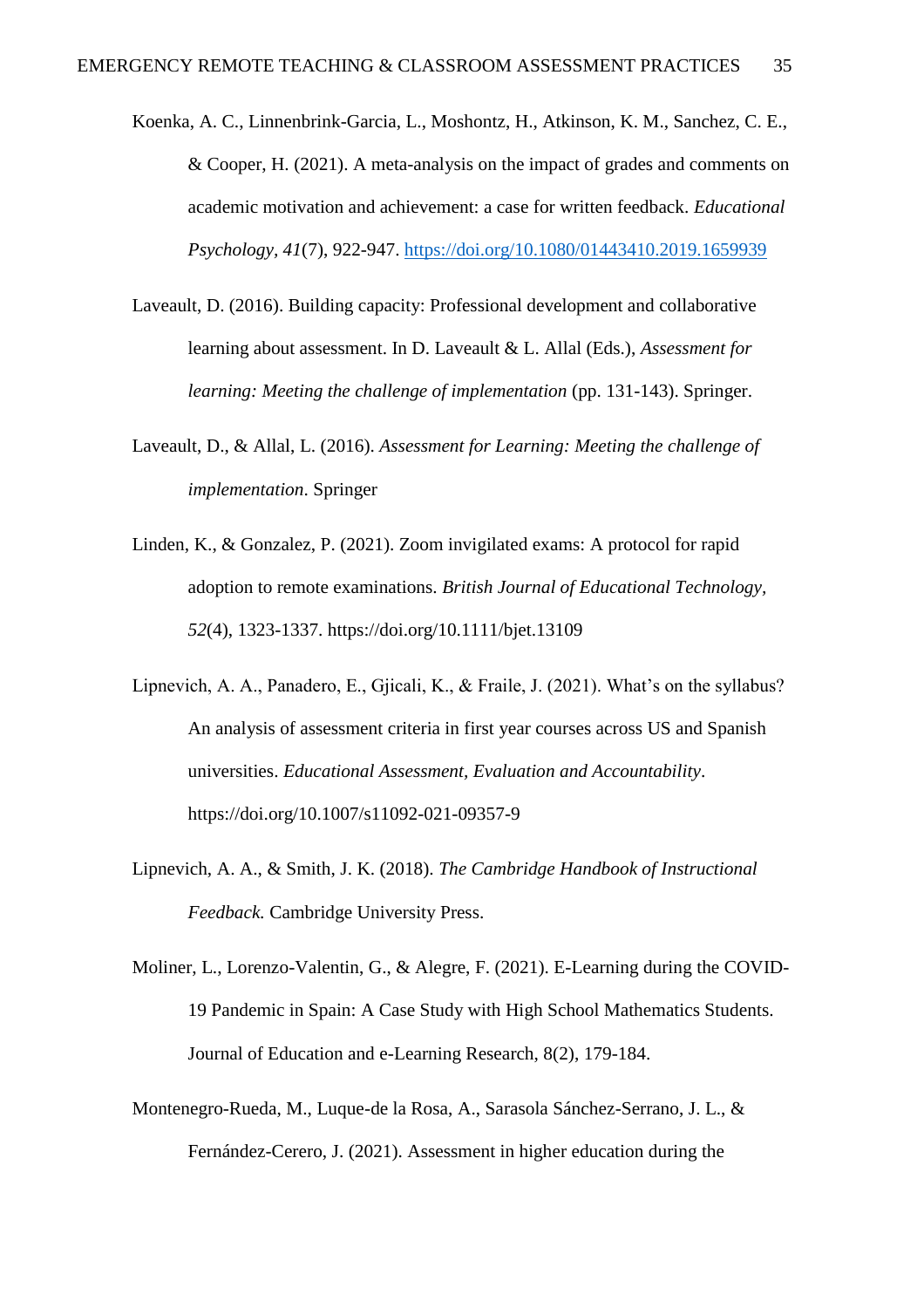COVID-19 pandemic: A systematic review. *Sustainability, 13*(19), 10509. <https://doi.org/10.3390/su131910509>

- Nichols, S. L., & Harris, L. R. (2016). Accountability assessment's effects on teachers and schools. In G. T. L. Brown & L. R. Harris (Eds.), *Handbook of Human and Social Conditions in Assessment* (pp. 40-56). Routledge.
- Panadero, E., & Brown, G. T. L. (2017). Teachers´ reasons for using peer assessment: positive experience predicts use. *European Journal of Psychology of Education*, *32*, 133–156. https://doi.org/10.1007/s10212-015-0282-5
- Panadero, E., Brown, G. T. L., & Courtney, M. (2014). Teachers' reasons for using selfassessment: a survey self-report of Spanish teachers. *Assessment in Education: Principles, Policy & Practice*, *21*(4), 365–383. https://doi.org/10.1080/0969594X.2014.919247
- Panadero, E., Lipnevich, A. A., & Broadbent, J. (2019). Turning self-assessment into self-feedback. In D. Boud, M. D. Henderson, R. Ajjawi, & E. Molloy (Eds.), *The Impact of Feedback in Higher Education: Improving Assessment Outcomes for Learners.* Springer.
- Popham, W. J. (1994). Educational assessment's lurking lacuna: The measurement of affect. *Education and Urban Society*, *26*(4), 404-416. https://doi.org/10.1177/0013124594026004007
- Putri, R. S., Purwanto, A., Pramono, R., Asbari, M., Wijayanti, L. M., & Hyun, C. C. (2020). Impact of the COVID-19 pandemic on online home learning: An explorative study of primary schools in Indonesia. *International Journal of Advanced Science and Technology*, *29*(5), 4809-4818.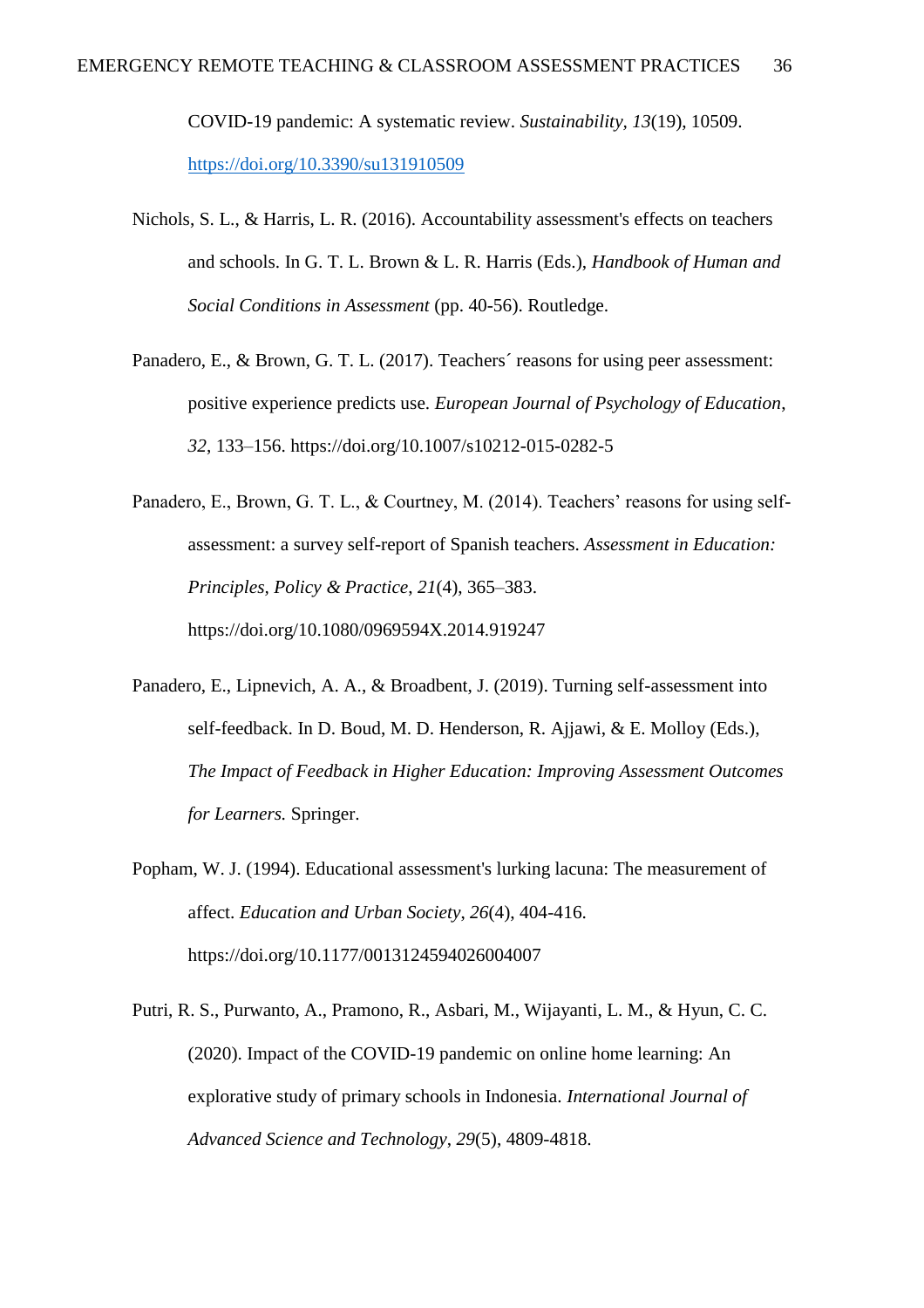- Rapanta, C., Botturi, L., Goodyear, P., Guàrdia, L., & Koole, M. (2020). Online university teaching during and after the Covid-19 crisis: Refocusing teacher presence and learning activity. *Postdigital Science and Education, 2*(3)*,* 923- 045. https://doi.org/10.1007/s42438-020-00155-y
- Salazar Noguera, J., & McCluskey, K. (2017). A case study of early career secondary teachers' perceptions of their preparedness for teaching: lessons from Australia and Spain. *Teacher Development*, *21*(1), 101-117. https://doi.org/10.1080/13664530.2016.1204353
- Senel, S., & Senel, H. C. (2021). Remote assessment in higher education during COVID-19 pandemic. *International Journal of Assessment Tools in Education*, *8*(2), 181-199. https://doi.org/10.21449/ijate.820140
- Schneider, M., & Preckel, F. (2017). Variables associated with achievement in higher education: A systematic review of meta-analyses. *Psychological Bulletin*, *143*(6), 565-600. https://doi.org/10.1037/bul0000098
- Tejedor, S., Cervi, L., Pérez-Escoda, A., Tusa, F., & Parola, A. (2021). Higher education response in the time of coronavirus: perceptions of teachers and students, and open innovation. *Journal of Open Innovation: Technology, Market, and Complexity*, *7*(1), 43.<https://doi.org/10.3390/joitmc7010043>
- Topping, K. (1998). Peer assessment between students in colleges and universities. *Review of Educational Research, 68*(3), 249-276. https://doi.org/10.3102/00346543068003249
- Torres Menárguez, A., Zafra, I., Lucas, B., & Urra, S. (2020, April 15). Spanish students to get a passing grade due to coronavirus confinement. *El País.*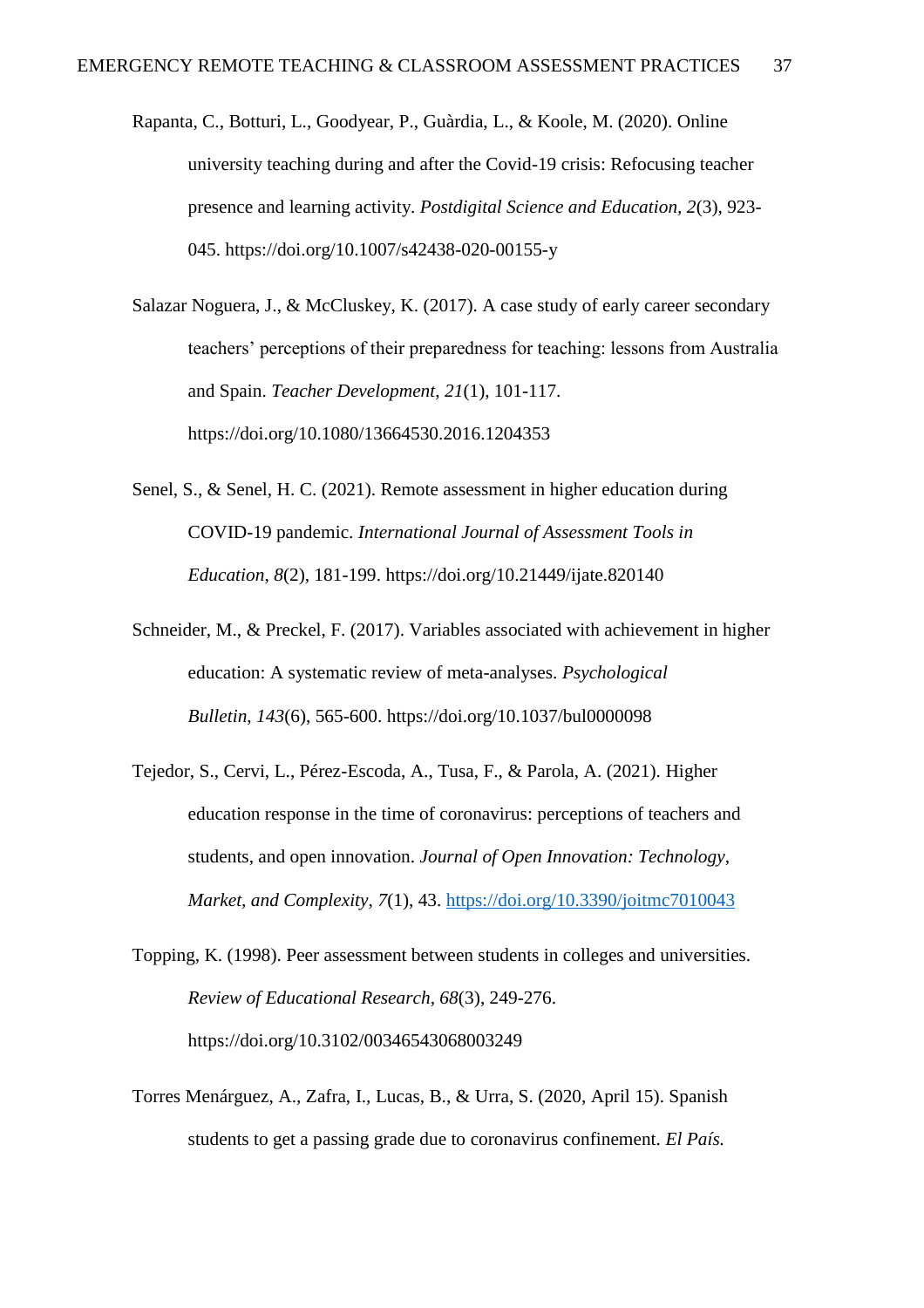*https://english.elpais.com/spanish\_news/2020-04-15/spanish-students-to-get-apassing-grade-due-to-coronavirus-crisis.html*

- Wiliam, D. (2011). What is assessment for learning?. *Studies in educational evaluation*, *37*(1), 3-14. http://doi.org/10.1016/j.stueduc.2011.03.001
- Wiliam, D., & Thompson, M. (2007). Integrating assessment with learning: What will it take to make it work? In C. A. Dwyer (Ed.), *The future of assessment: Shaping teaching and learning* (pp. 53-82). Lawrence Erlbaum Associates.
- Yan, Z., Li, Z., Panadero, E., Yang, M., Yang, L., & Lao, H. (2021). A systematic review on factors influencing teachers' intentions and implementations regarding formative assessment. *Assessment in Education: Principles, Policy & Practice, 28*(3), 228-260.<https://doi.org/10.1080/0969594X.2021.1884042>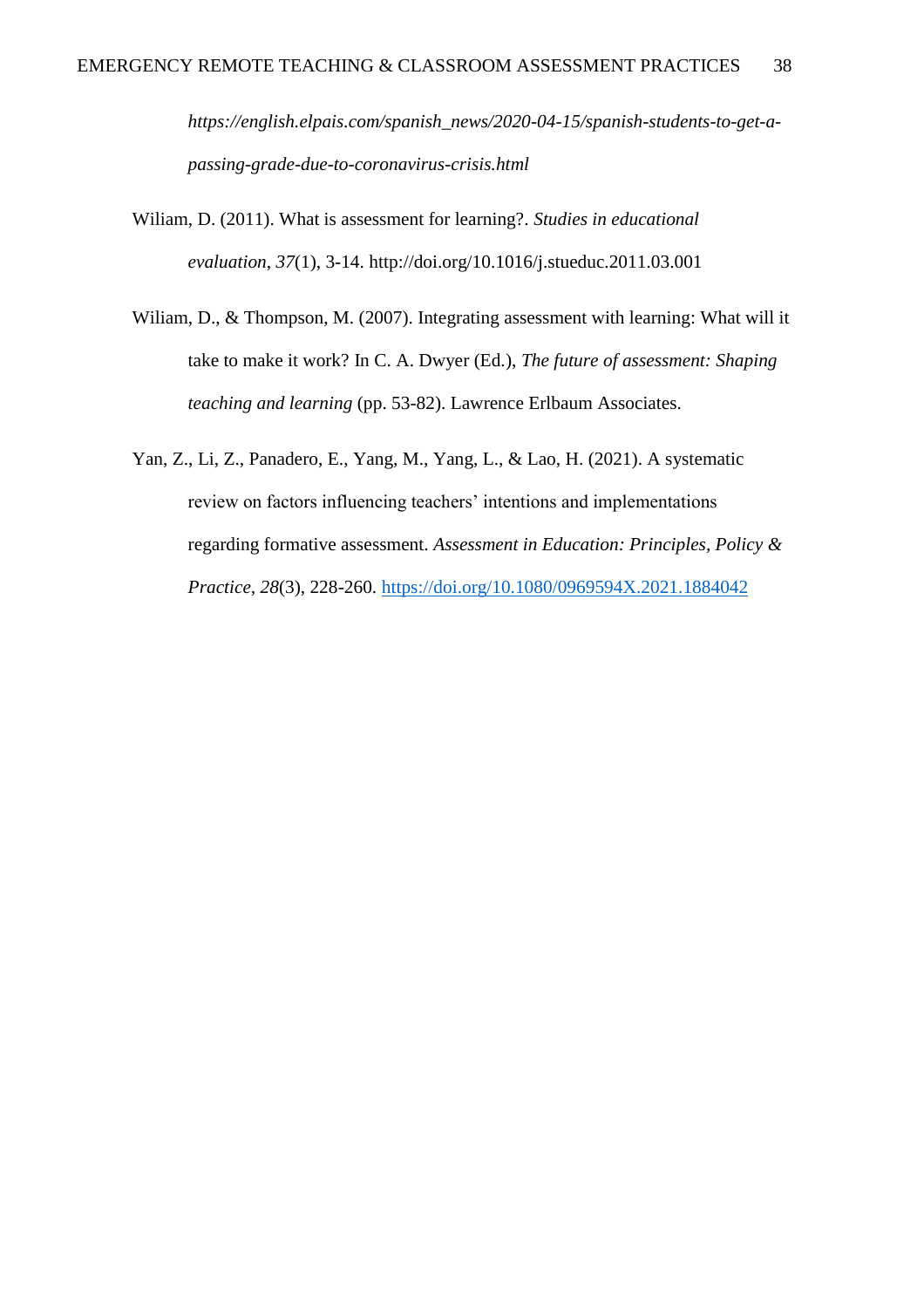#### **Appendix 1**

#### *Use of Self- and Peer-Assessment*

|                                                            |                  | Early<br>childhood |                  | Primary<br>education |                  | Secondary<br>education |                  | Higher<br>education |                  | Vocational<br>education |                  | Other<br>level |                  | Total          |
|------------------------------------------------------------|------------------|--------------------|------------------|----------------------|------------------|------------------------|------------------|---------------------|------------------|-------------------------|------------------|----------------|------------------|----------------|
|                                                            | $\boldsymbol{n}$ | $\%$               | $\boldsymbol{n}$ | $\%$                 | $\boldsymbol{n}$ | $\%$                   | $\boldsymbol{n}$ | $\%$                | $\boldsymbol{n}$ | $\%$                    | $\boldsymbol{n}$ | $\%$           | $\boldsymbol{n}$ | $\%$           |
| Experience rating of the use of self-assessment in         | 51               |                    | 184              |                      | 283              |                        | 40               |                     | 75               |                         | 46               |                | 679              |                |
| the face-to-face learning                                  |                  |                    |                  |                      |                  |                        |                  |                     |                  |                         |                  |                |                  |                |
| Positive                                                   | 33               | 65                 | 150              | 82                   | 171              | 60                     | 29               | 73                  | 51               | 68                      | 30               | 65             | 464              | 68             |
| Neutral                                                    | 18               | 35                 | 32               | 17                   | 107              | 38                     | 10               | 25                  | 22               | 29                      | 13               | 28             | 202              | 30             |
| Negative                                                   | $\overline{0}$   | $\Omega$           | $\overline{2}$   | 1                    | 5                | $\overline{2}$         |                  | 3                   | $\overline{2}$   | 3                       | 3                | 7              | 13               | $\overline{2}$ |
| Main challenges of self-assessment                         | 45               |                    | 182              |                      | 329              |                        | 181              |                     | 78               |                         | 42               |                | 857              |                |
| Reliability                                                | 32               | 71                 | 120              | 66                   | 212              | 64                     | 102              | 56                  | 47               | 60                      | 22               | 52             | 535              | 62             |
| Other                                                      | 9                | 20                 | 37               | 20                   | 41               | 12                     | 45               | 25                  | 14               | 18                      | 13               | 31             | 159              | 19             |
| Amount of time needed                                      | 3                | 7                  | 12               | $\tau$               | 42               | 13                     | 18               | 10                  | 8                | 10                      | 1                | 2              | 84               | 10             |
| Creates tension with the teachers' authority               | $\theta$         | $\Omega$           | 9                | 5                    | 21               | 6                      | 5                | 3                   | 5                | 6                       | 5                | 12             | 45               | 5              |
| Does not foster students' learning                         |                  | $\overline{2}$     | 4                | $\overline{2}$       | 13               | $\overline{4}$         | 11               | 6                   | 4                | 5                       |                  | $\overline{2}$ | 34               | 4              |
| Main advantages of self-assessment                         | 97               |                    | 400              |                      | 594              |                        | 289              |                     | 130              |                         | 84               |                | 1594             |                |
| Fosters students' awareness about their learning           | 53               | 55                 | 184              | 46                   | 265              | 45                     | 131              | 45                  | 59               | 45                      | 39               | 46             | 731              | 46             |
| Identifies and corrects mistakes                           | 21               | 22                 | 106              | 27                   | 164              | 28                     | 63               | 22                  | 42               | 32                      | 24               | 29             | 420              | 26             |
| Students learn through their use                           | 22               | 23                 | 95               | 24                   | 131              | 22                     | 61               | 21                  | 24               | 18                      | 18               | 21             | 351              | 22             |
| Saves teachers' time                                       |                  |                    | 13               | 3                    | 29               | 5                      | 14               | 5                   | 5                | $\overline{4}$          | $\overline{2}$   | 2              | 64               | 4              |
| Other                                                      | $\overline{0}$   | $\Omega$           | 2                | $\mathbf{1}$         | 5                | -1                     | 20               | $\tau$              | $\theta$         | $\Omega$                |                  |                | 28               | $\overline{2}$ |
| Peer-assessment modality                                   | 24               |                    | 185              |                      | 254              |                        | 121              |                     | 58               |                         | 38               |                | 680              |                |
| There was interaction between the assessor and<br>assessee | 13               | 54                 | 89               | 48                   | 89               | 35                     | 30               | 25                  | 14               | 24                      | 15               | 39             | 250              | 37             |
| Group feedback                                             | 5                | 21                 | 40               | 22                   | 60               | 24                     | 27               | 22                  | 10               | 17                      | 13               | 34             | 155              | 23             |
| Individual feedback                                        | 2                | 8                  | 31               | 17                   | 42               | 17                     | 19               | 16                  | 15               | 26                      | 8                | 21             | 117              | 17             |
| The assessee was anonymous                                 |                  | 4                  | 15               | 8                    | 31               | 12                     | 18               | 15                  | 6                | 10                      |                  | 3              | 72               | 11             |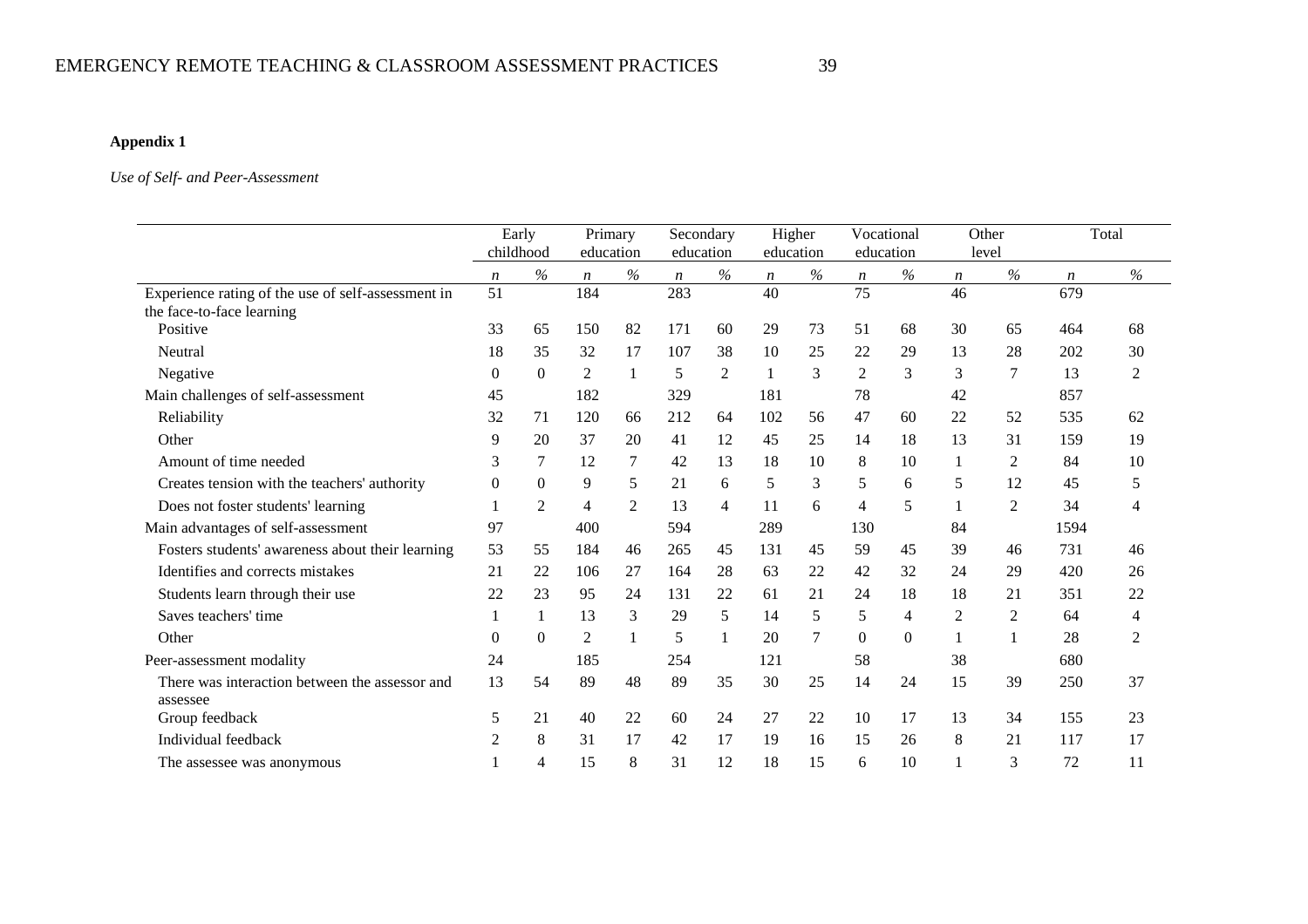| The assessor was anonymous                                                      | $\theta$       | $\overline{0}$ | 5            | 3                | 27           | 11             | 12             | 10             | 8              | 14       | $\overline{0}$ | $\mathbf{0}$   | 52   | 8              |
|---------------------------------------------------------------------------------|----------------|----------------|--------------|------------------|--------------|----------------|----------------|----------------|----------------|----------|----------------|----------------|------|----------------|
| Other                                                                           | 3              | 13             | 5            | 3                | 5            | 2              | 15             | 12             | 5              | 9        | 1              | 3              | 34   | 5              |
| Changes in peer-assessment                                                      | 4              |                | 20           |                  | 25           |                | 26             |                | 7              |          | 7              |                | 89   |                |
| No change                                                                       | $\overline{c}$ | 50             | 9            | 45               | 8            | 32             | 10             | 38             | 2              | 29       | $\overline{c}$ | 29             | 33   | 37             |
| Do not use it                                                                   | $\overline{2}$ | 50             | 7            | 35               | 11           | 44             | 4              | 15             | 3              | 43       | 3              | 43             | 30   | 34             |
| Others                                                                          | $\Omega$       | $\Omega$       | $\Omega$     | $\theta$         | 3            | 12             | 3              | 12             | $\overline{0}$ | $\Omega$ | 2              | 29             | 8    | 9              |
| Unclassifiable answers                                                          | $\Omega$       | $\Omega$       | 2            | 10               | $\Omega$     | $\Omega$       | 3              | 12             | 1              | 14       | $\Omega$       | $\Omega$       | 6    |                |
| Organised by groups now                                                         | $\Omega$       | $\theta$       | 1            | 5                | $\Omega$     | $\Omega$       | 3              | 12             | 1              | 14       | $\mathbf{0}$   | $\Omega$       | 5    | 6              |
| Yes                                                                             | $\Omega$       | $\Omega$       | 1            | 5                | 2            | 8              | 2              | 8              | $\Omega$       | $\Omega$ | $\Omega$       | $\Omega$       | 5    | 6              |
| Had to stop using it                                                            | $\overline{0}$ | $\Omega$       | $\Omega$     | $\boldsymbol{0}$ | $\mathbf{1}$ | $\overline{4}$ | 1              | $\overline{4}$ | $\Omega$       | $\Omega$ | $\Omega$       | $\theta$       | 2    | $\overline{2}$ |
| Experience rating of the use of peer-assessment in<br>the face-to-face learning | 19             |                | 122          |                  | 175          |                | 41             |                | 89             |          | 29             |                | 475  |                |
| Positive                                                                        | 15             | 79             | 101          | 83               | 122          | 70             | 30             | 73             | 54             | 61       | 22             | 76             | 344  | 72             |
| Neutral                                                                         | 4              | 21             | 20           | 16               | 48           | 27             | 9              | 22             | 30             | 34       | 6              | 21             | 117  | 25             |
| Negative                                                                        | $\overline{0}$ | $\Omega$       | $\mathbf{1}$ | 1                | 5            | 3              | $\overline{2}$ | 5              | 5              | 6        | 1              | 3              | 14   | 3              |
| Main challenges of peer-assessment                                              | 26             |                | 202          |                  | 353          |                | 229            |                | 65             |          | 33             |                | 908  |                |
| Students do not trust on their peers' grading                                   | 3              | 12             | 82           | 41               | 128          | 36             | 57             | 25             | 22             | 34       | 11             | 33             | 303  | 33             |
| Reliability                                                                     | 14             | 54             | 45           | 22               | 100          | 28             | 58             | 25             | 18             | 28       | 9              | 27             | 244  | 27             |
| Creates tension within the group                                                | $\overline{4}$ | 15             | 53           | 26               | 73           | 21             | 50             | 22             | 11             | 17       | 6              | 18             | 197  | 22             |
| Other                                                                           | 4              | 15             | 9            | $\overline{4}$   | 17           | 5              | 38             | 17             | 6              | 9        | 6              | 18             | 80   | 9              |
| Amount of time needed                                                           | $\Omega$       | $\overline{0}$ | 6            | 3                | 15           | $\overline{4}$ | 14             | 6              | 6              | 9        | $\overline{0}$ | $\mathbf{0}$   | 41   | 5              |
| Does not foster students' learning                                              | $\Omega$       | $\overline{0}$ | 4            | $\overline{2}$   | 15           | $\overline{4}$ | 11             | 5              | 2              | 3        | 1              | 3              | 33   | 4              |
| Creates tension with the teachers' authority                                    | 1              | $\overline{4}$ | 3            | 1                | 5            | $\mathbf{1}$   | 1              | $\Omega$       | $\Omega$       | $\Omega$ | $\Omega$       | $\Omega$       | 10   | 1              |
| Main advantages of peer-assessment                                              | 44             |                | 347          |                  | 386          |                | 265            |                | 78             |          | 48             |                | 1168 |                |
| Fosters students' awareness about their learning                                | 15             | 34             | 100          | 29               | 115          | 30             | 103            | 39             | 25             | 32       | 19             | 40             | 377  | 32             |
| Promotes teamwork                                                               | 11             | 25             | 88           | 25               | 89           | 23             | 37             | 14             | 13             | 17       | 13             | 27             | 251  | 21             |
| Students learn through their use                                                | 9              | 20             | 79           | 23               | 87           | 23             | 39             | 15             | 19             | 24       | 7              | 15             | 240  | 21             |
| Identifies and corrects mistakes                                                | 8              | 18             | 69           | 20               | 73           | 19             | 43             | 16             | 19             | 24       | 8              | 17             | 220  | 19             |
| Saves teachers' time                                                            | $\Omega$       | $\overline{0}$ | 10           | 3                | 19           | 5              | 11             | 4              | $\Omega$       | $\Omega$ | $\theta$       | $\Omega$       | 40   | 3              |
| Other                                                                           |                | 2              | 1            | $\mathbf{0}$     | 3            |                | 32             | 12             | 2              | 3        | 1              | $\overline{2}$ | 40   | 3              |
|                                                                                 |                |                |              |                  |              |                |                |                |                |          |                |                |      |                |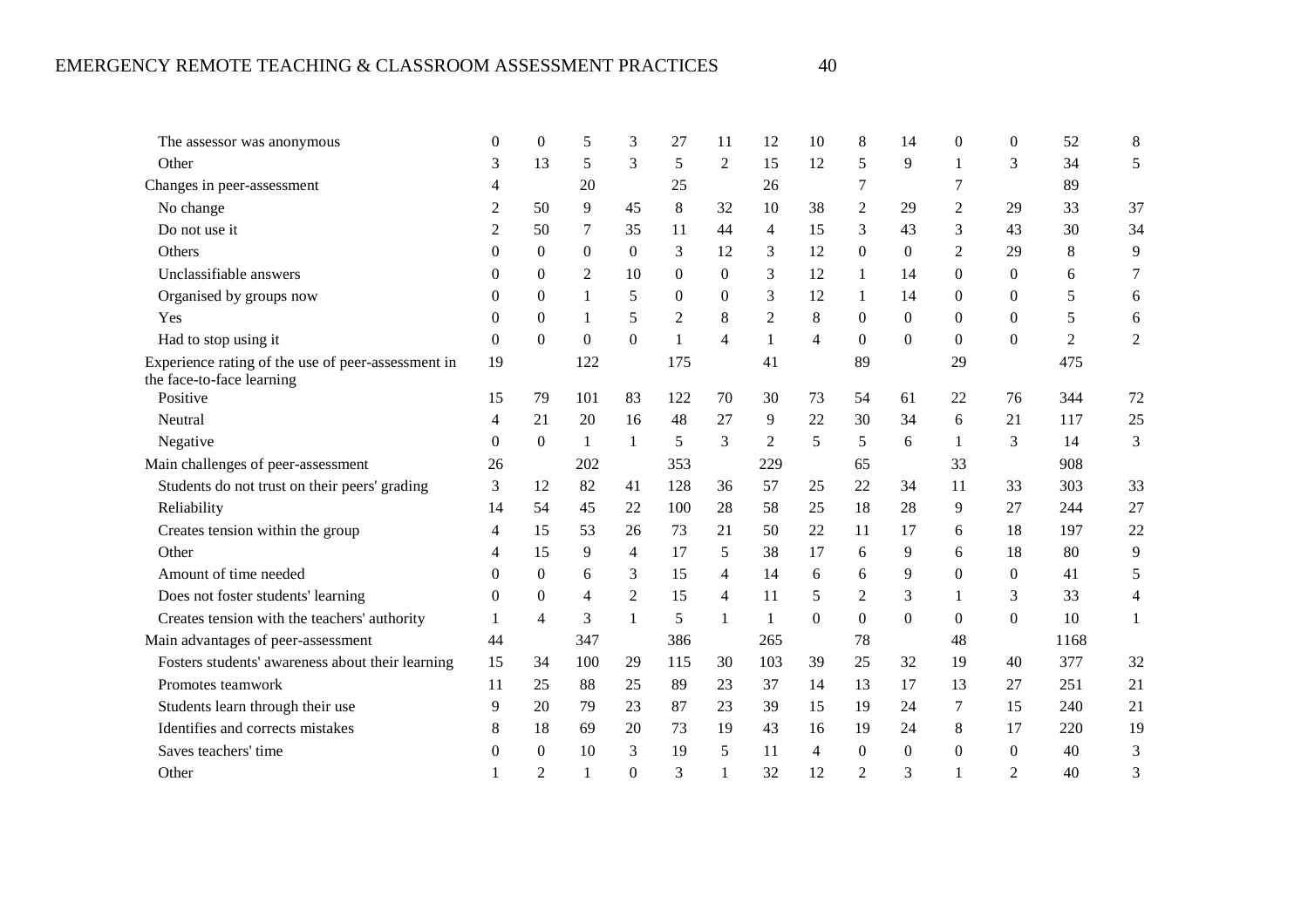| Challenges of self-assessment specific to the                                   | 20             |          | 89             |                | 131              |                | 90               |                | 36             |              | 21               |              | 387 |          |
|---------------------------------------------------------------------------------|----------------|----------|----------------|----------------|------------------|----------------|------------------|----------------|----------------|--------------|------------------|--------------|-----|----------|
| emergency remote teaching<br>N <sub>0</sub>                                     | 7              | 35       | 30             | 34             | 46               | 35             | 31               | 34             | 23             | 64           | 10               | 48           | 147 | 38       |
|                                                                                 |                |          |                |                |                  |                |                  |                |                |              |                  |              |     |          |
| Others                                                                          | 3              | 15       | 12             | 13             | 18               | 14             | 24               | 27             | $\overline{2}$ | 6            | 5                | 24           | 64  | 17       |
| Unclassifiable answers                                                          |                | 5        | 8              | 9              | 16               | 12             | 13               | 14             |                | 3            | 1                | 5            | 40  | 10       |
| Reliability and objectivity                                                     |                | 5        | 13             | 15             | 11               | 8              | 1                | 1              | 2              | 6            |                  | 5            | 29  | 7        |
| Difficult to know how students self-assess                                      |                | 5        | 3              | 3              | 19               | 15             | 3                | 3              | $\Omega$       | $\Omega$     | $\theta$         | $\Omega$     | 26  |          |
| Not knowing if another person (e.g. parents)<br>does it                         | $\overline{c}$ | 10       | 11             | 12             | -1               | 1              | $\overline{2}$   | $\overline{2}$ | $\Omega$       | $\Omega$     | 1                | 5            | 17  | 4        |
| Do not use it                                                                   | $\overline{0}$ | $\Omega$ |                | 4              | 5                | 4              | 2                | $\overline{c}$ | 5              | 14           |                  | 5            | 17  |          |
| Lack of students' participation, attention, and<br>dedication                   | 1              | 5        | 1              | $\mathbf{1}$   | 6                | 5              | $\overline{4}$   | $\overline{4}$ | 1              | 3            | $\mathbf{1}$     | 5            | 14  | 4        |
| Lack of interaction with students and time to<br>comment on the self-assessment | $\Omega$       | $\Omega$ |                | 1              | $\overline{2}$   | $\overline{2}$ | 8                | 9              |                | 3            | $\boldsymbol{0}$ | $\Omega$     | 12  | 3        |
| Lack of immediacy                                                               |                | 5        |                | 1              | 3                | 2              | 1                | 1              | $\overline{0}$ | $\theta$     |                  | 5            | 7   | 2        |
| Students' lack of confidence                                                    | 0              | $\Omega$ | 3              | 3              | $\boldsymbol{2}$ | $\overline{c}$ | $\Omega$         | $\overline{0}$ | 1              | 3            | $\theta$         | $\Omega$     | 6   | 2        |
| Not feasible in early childhood and elementary<br>school                        | 3              | 15       | $\mathfrak{2}$ | $\overline{2}$ | $\overline{0}$   | $\Omega$       | $\mathbf{0}$     | $\Omega$       | $\Omega$       | $\theta$     | $\theta$         | $\Omega$     | 5   | 1        |
| Inflation of scores                                                             | $\Omega$       | $\Omega$ | $\overline{0}$ | $\mathbf{0}$   | $\overline{c}$   | 2              | 1                | 1              | $\overline{0}$ | $\Omega$     | $\mathbf{0}$     | $\mathbf{0}$ | 3   |          |
| Advantages of self-assessment specific to the<br>emergency remote teaching      | 16             |          | 72             |                | 114              |                | 23               |                | 31             |              | 21               |              | 277 |          |
| N <sub>o</sub>                                                                  | 8              | 50       | 34             | 47             | 57               | 50             | 16               | 70             | 23             | 74           | 10               | 48           | 148 | 53       |
| Promotes students' autonomy, responsibility, and<br>honesty                     | 3              | 19       | 4              | 6              | 16               | 14             | 3                | 13             | 2              | 6            | 3                | 14           | 31  | 11       |
| Foster students' learning                                                       |                | 6        | 9              | 13             | 6                | 5              | $\mathbf{1}$     | $\overline{4}$ | 3              | 10           | 3                | 14           | 23  | 8        |
| Unclassifiable answers                                                          |                | 6        | 4              | 6              | 11               | 10             | 2                | 9              | $\Omega$       | $\Omega$     | 3                | 14           | 21  | 8        |
| Promotes students' motivation and self-<br>regulation                           | 0              | $\Omega$ | 10             | 14             | 6                | 5              | $\boldsymbol{0}$ | $\overline{0}$ | 1              | 3            | 1                | 5            | 18  | 6        |
| Others                                                                          | 2              | 13       | 7              | 10             | 8                | 7              | 1                | 4              | $\overline{0}$ | $\mathbf{0}$ | $\mathbf{0}$     | $\mathbf{0}$ | 18  | 6        |
| Provides information for the teacher                                            |                | 6        |                | $\mathbf{1}$   | 6                | 5              | $\theta$         | $\Omega$       |                | 3            | $\Omega$         | $\Omega$     | 9   | 3        |
| Reduces teachers' time dedicated to evaluating                                  | 0              | $\Omega$ | 3              | 4              | 4                | 4              | $\theta$         | $\mathbf{0}$   |                | 3            | $\Omega$         | $\Omega$     | 8   | 3        |
| Do not use it                                                                   | $\Omega$       | $\Omega$ | $\Omega$       | $\theta$       | $\Omega$         | $\Omega$       | $\theta$         | 0              | $\Omega$       | $\theta$     | 1                | 5            |     | $\theta$ |